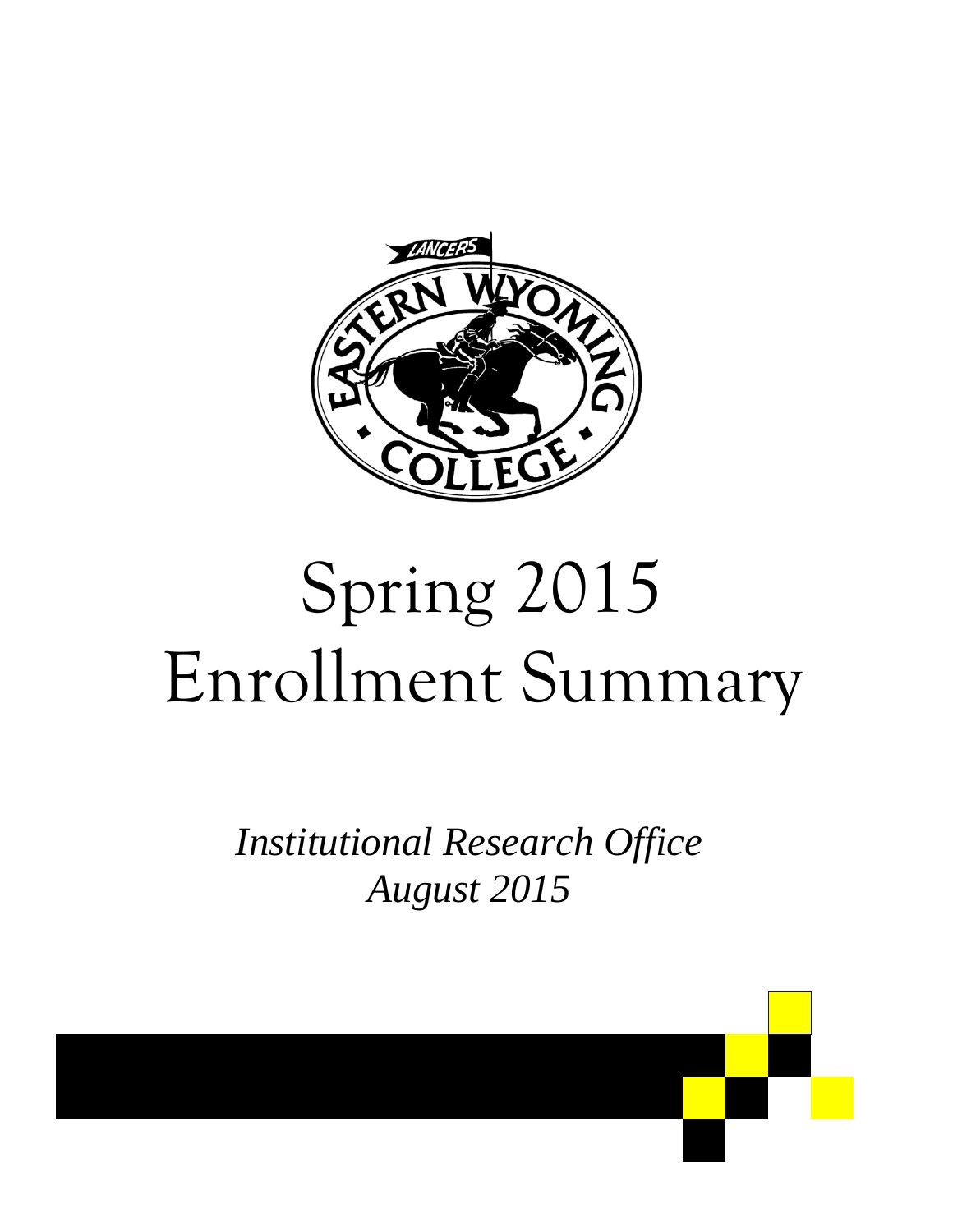# **TABLE OF CONTENTS**

|                                                                  | .25 |
|------------------------------------------------------------------|-----|
|                                                                  |     |
|                                                                  |     |
|                                                                  |     |
|                                                                  |     |
| Spring Workforce Development Non-Credit Headcount by Location 31 |     |
|                                                                  |     |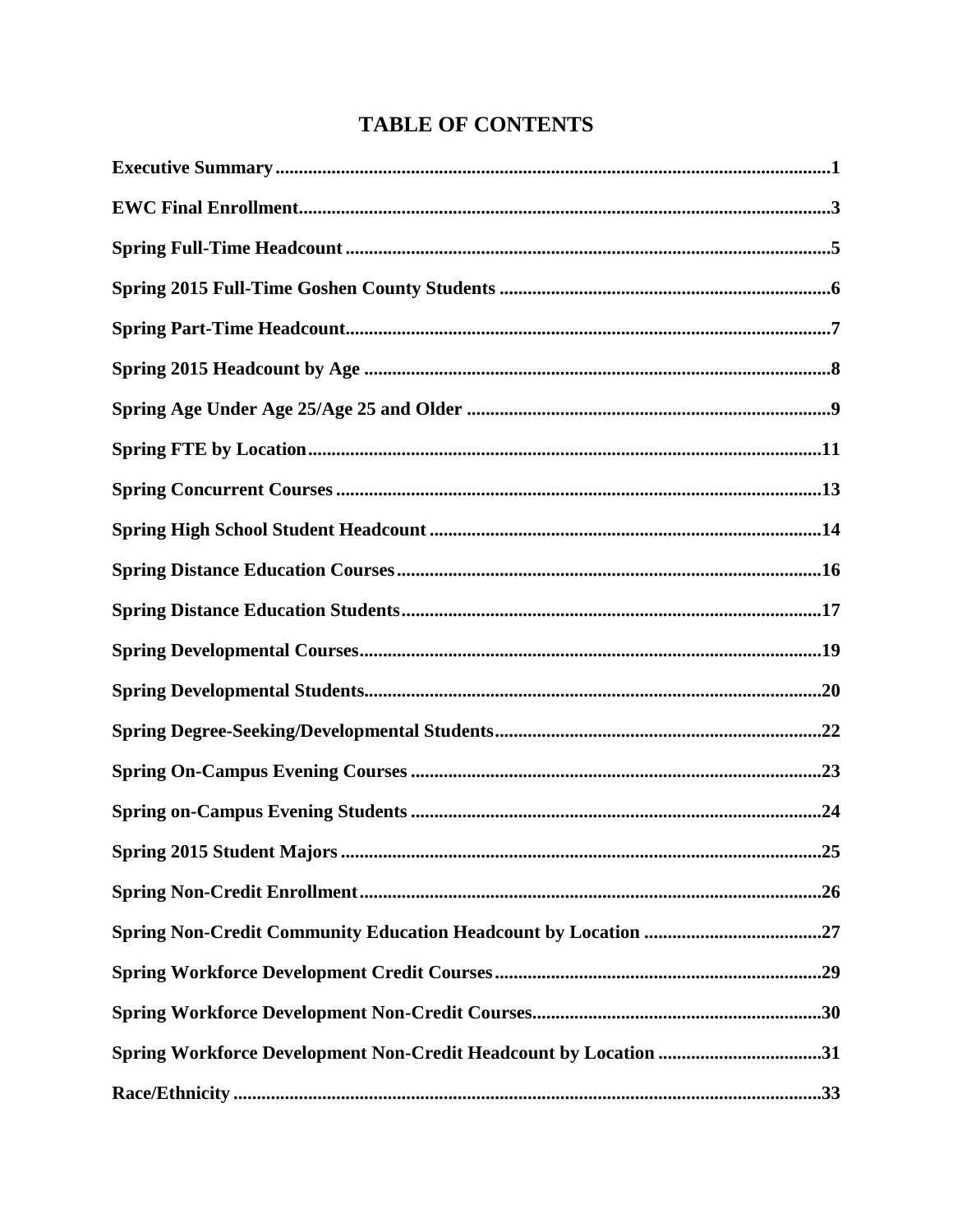#### EXECUTIVE SUMMARY

The Spring 2015 headcount decreased 15.1% and the FTE decreased 7.9%. Full-time headcount was down 67 students and part-time headcount was down 46 students resulting in a total decrease of 113 students. The number of students who attended EWC for the first time in Spring 2015 was down 46 full-time students and up 64 part-time students. The number of students who had attended EWC anytime prior to Spring 2015 was down 46 full-time students and down 110 part-time students. Goshen County was down 54 full-time students and down 100 part-time students, and Outreach decreased by 13 full-time students and increased by 54 part-time students. Goshen County FTE decreased by 95.96 FTE, and Outreach increased by 2.08 FTE. Outreach accounted for 43.4% and Goshen County accounted for 56.6% of the FTE.

Credit course offerings are provided as regular courses in both Goshen County and most of the 12 outreach sites. In addition, concurrent enrollment in the high schools, and distance learning courses are also offered. Goshen County courses generated 623.08 FTE of which 6.7% were from concurrent enrollment courses, 6.9% from evening courses, and 27.2% from distance education courses. Concurrent enrollment courses generated 51.7% of the 477.84 FTE from Outreach.

The 130 distance education courses served 190 students living in EWC's outreach areas and 235 students living in Goshen County for a total of 425 students. However, 176 (74.9%) of the 235 students in Goshen County were also enrolled in regular on-campus day courses. Similarly, the 23 on-campus credit evening courses served a total of 235 students with 176 (74.9%) of the students also enrolled in regular on-campus day courses. Distance education courses meet the needs of busy working adults and also regular on-campus students.

Developmental courses are offered for those students who do not have college level skills in reading, writing, and mathematics. There were 141 students enrolled in developmental courses, which accounted for 4.3% of the FTE. Of the 141 students enrolled in developmental courses, 91 of those students are seeking an associate degree or certificate.

1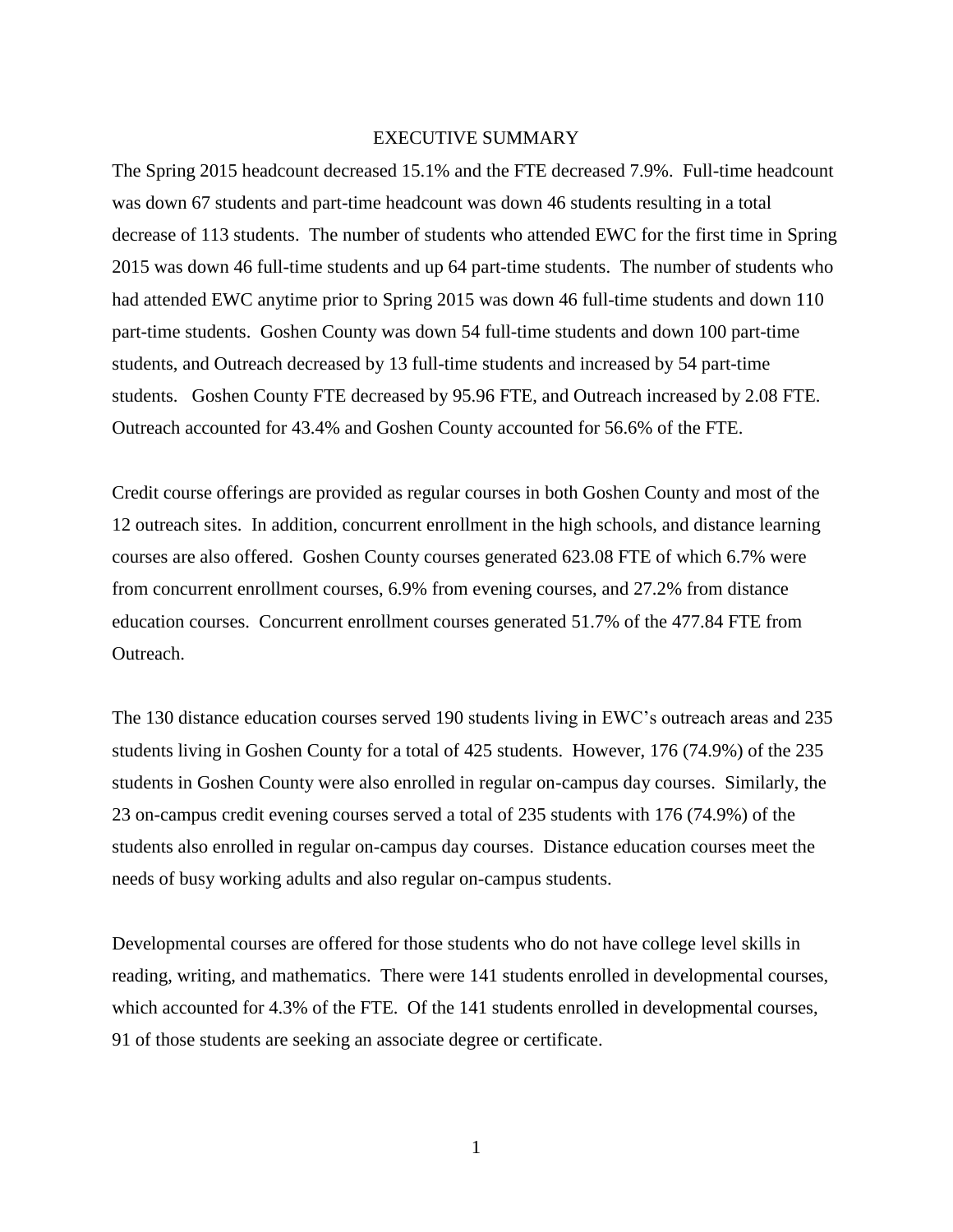The total Spring 2015 headcount was 1,729 students. Of those students, 1,104 (63.9%) were non-degree seeking. High School students accounted for 680 (61.6%) students of the 1104 nondegree seeking students. The programs with the largest enrollments were Interdisciplinary Studies, Welding & Joining Technology, and Veterinary Technology.

Eastern Wyoming College provides numerous non-credit and Workforce Development offerings. EWC's non-credit enrollment was 2,474 students compared to 2,594 students in Spring 2014. EWC's Workforce Development efforts provided 65 credit courses totaling 130.08 FTE and 29 non-credit courses meeting for a total of 686.50 contact hours to provide further educational opportunities for individuals in or preparing to enter the workforce.

The Spring 2015 on-campus, full-time students came from 21 states and two foreign countries. Most of the students came from five states: Wyoming, Nebraska, Colorado, South Dakota, and Montana. Within Wyoming, the full-time, on-campus students came from all 23 counties, with the majority coming from Goshen, Converse, and Laramie. The gender distribution for all credit students was 42% male and 58% female. The ethnicity distribution was 89% white non-Hispanic, 7% Hispanic, and 4% all others. The average age of students enrolled in credit courses was 26.1 with a 22.3 average for full-time students and a 27.8 average for part-time students.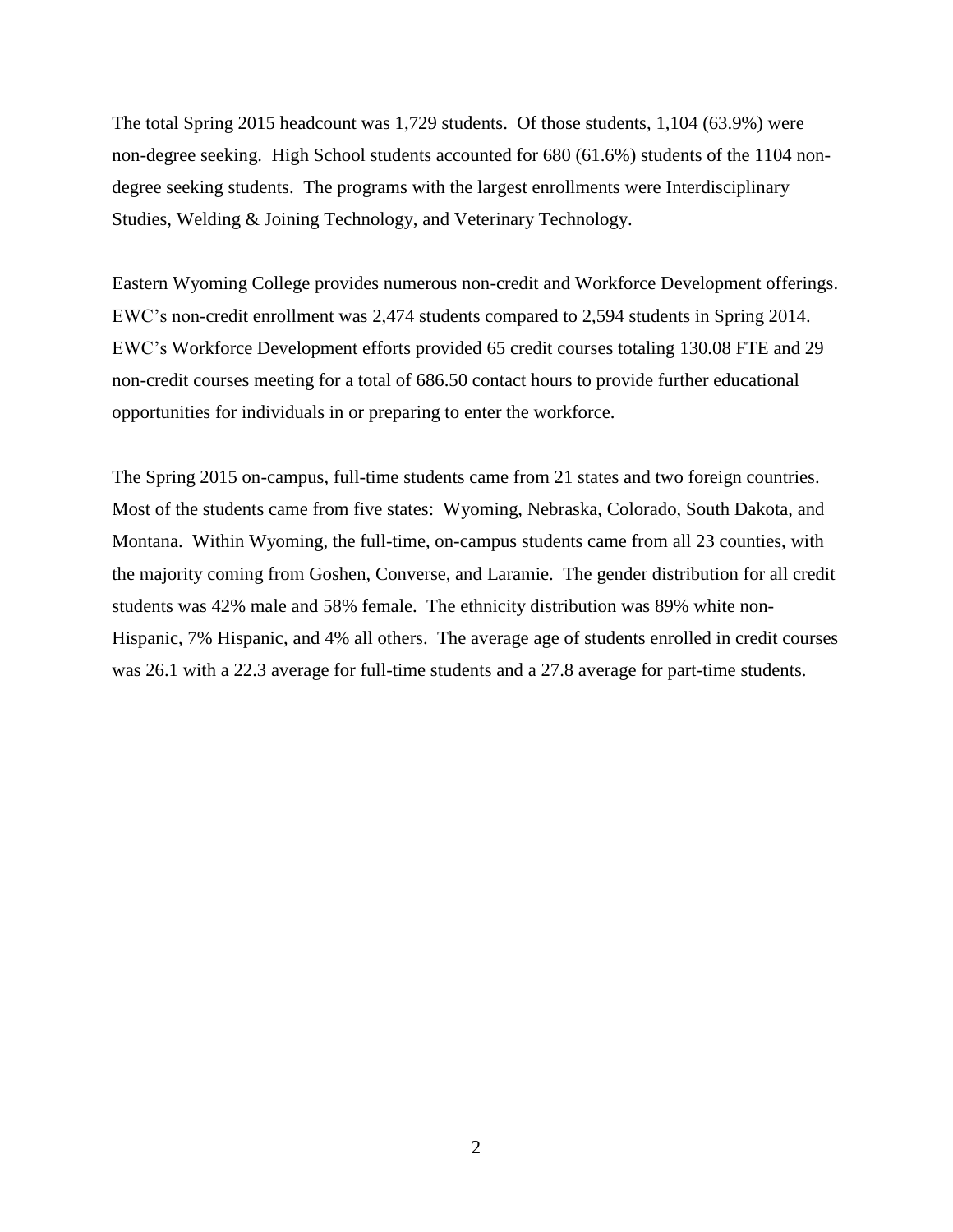# **EWC FINAL ENROLLMENT SPRING 2015**

EWC experienced a 15.1% decrease in total student headcount as compared to Spring 2014. The total student headcount of 1729 students reflects an overall decrease of 113 students. Total full-time enrollment was down 67 students and total part-time enrollment was down 46 students compared to Spring 2014. Spring 2015 enrollment was 60 students below the five-year average.

|                        | <b>HEADCOUNT</b><br>Spring 2012<br>Spring 2013<br><b>Spring 2011</b> |       |       | Spring 2014 |              | Spring 2015 |               | <b>5 Yr. AVG</b> |  |
|------------------------|----------------------------------------------------------------------|-------|-------|-------------|--------------|-------------|---------------|------------------|--|
|                        |                                                                      |       |       |             | <b>Final</b> | <b>VAR</b>  | $\frac{0}{0}$ |                  |  |
| <b>Full</b> - Time     |                                                                      |       |       |             |              |             |               |                  |  |
| <b>First Time</b>      | 58                                                                   | 121   | 139   | 136         | 90           | -46         | $-33.8%$      | 108.8            |  |
| Previous               | 477                                                                  | 459   | 407   | 447         | 426          | $-21$       | $-4.7\%$      | 443.2            |  |
| <b>Total Full Time</b> | 535                                                                  | 580   | 546   | 583         | 516          | $-67$       | $-11.5%$      | 552              |  |
| <b>Part</b> - Time     |                                                                      |       |       |             |              |             |               |                  |  |
| <b>First Time</b>      | 299                                                                  | 331   | 250   | 241         | 305          | 64          | 26.6%         | 285.2            |  |
| Previous               | 897                                                                  | 952   | 984   | 1018        | 908          | $-110$      | $-10.8%$      | 951.8            |  |
| <b>Total Part Time</b> | 1196                                                                 | 1283  | 1234  | 1259        | 1213         | $-46$       | $-3.7%$       | 1237             |  |
| <b>Total Headcount</b> | 1,731                                                                | 1,863 | 1,780 | 1,842       | 1,729        | $-113$      | $-15.1%$      | 1789             |  |

EWC experienced a decrease of 7.9% in FTE compared to Spring 2014. The FTE is 34.57 below the 5 year average.

| FTE              |         | <b>Spring 2011</b> Spring 2012 | Spring 2013 | Spring 2014 |              | $5Yr.$ AVG |               |        |
|------------------|---------|--------------------------------|-------------|-------------|--------------|------------|---------------|--------|
|                  |         |                                |             |             | <b>Final</b> | <b>VAR</b> | $\frac{0}{0}$ |        |
| <b>Total FTE</b> | .071.63 | 1,164.42                       | 1,145.71    | 1,194.79    | 1,100.92     | $-93.87$   | $-7.9%$       | 135.49 |

Spring 2015 Enrollment Report Footnotes:

| Total students exclusively auditing classes:              |                         |  | 164 Total number of hours exclusive audit students took:                | 167      |
|-----------------------------------------------------------|-------------------------|--|-------------------------------------------------------------------------|----------|
| Total students taking audit hours within regular courses: |                         |  | 87 Total number of audited hours credit students took:                  | 101      |
| Total credits taken by credit students:                   |                         |  | 12,943.0 Total hours taken by all students including all audited hours: | 13,211.0 |
| Total FTE is 1100.92                                      | Total Headcount is 1729 |  |                                                                         |          |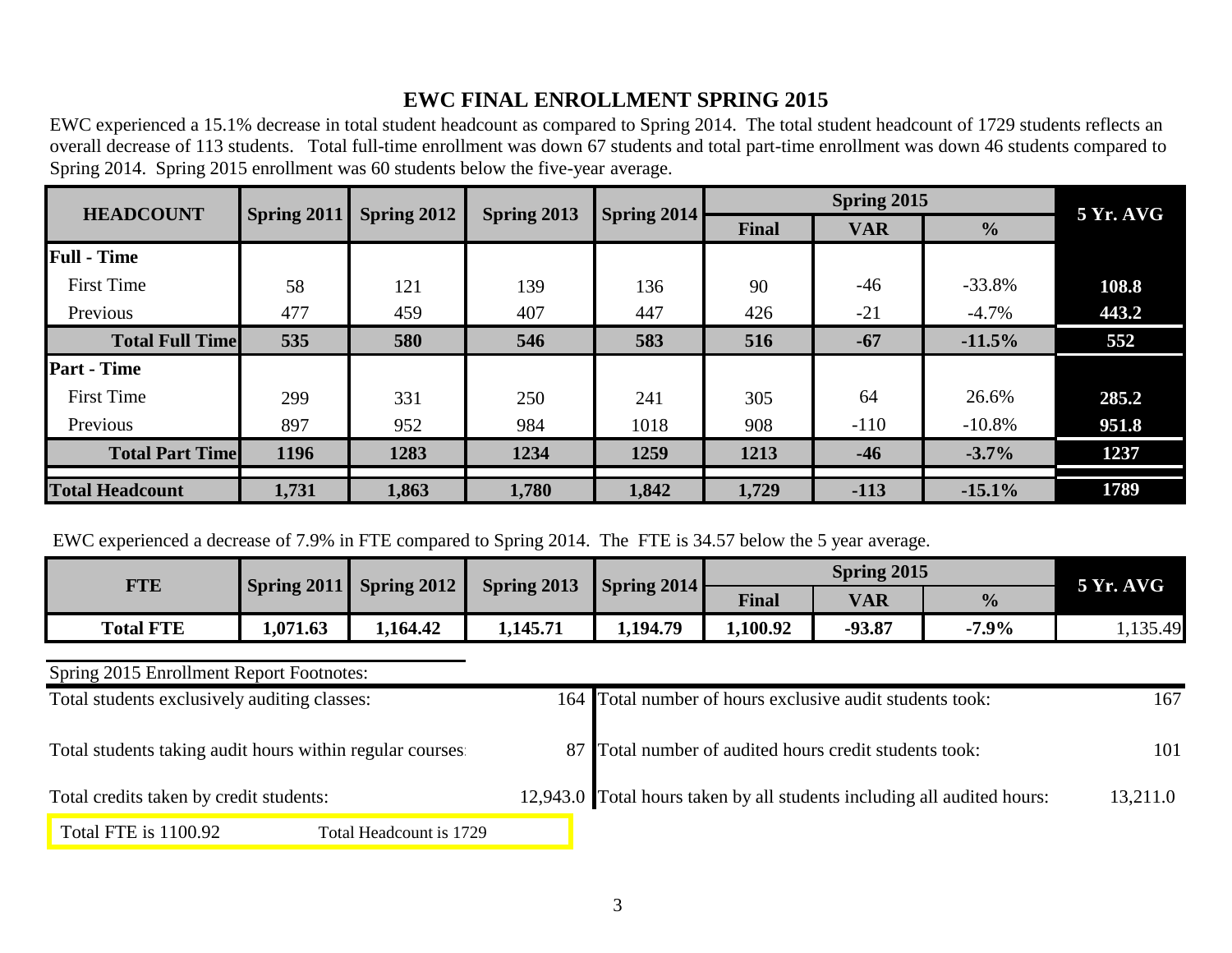



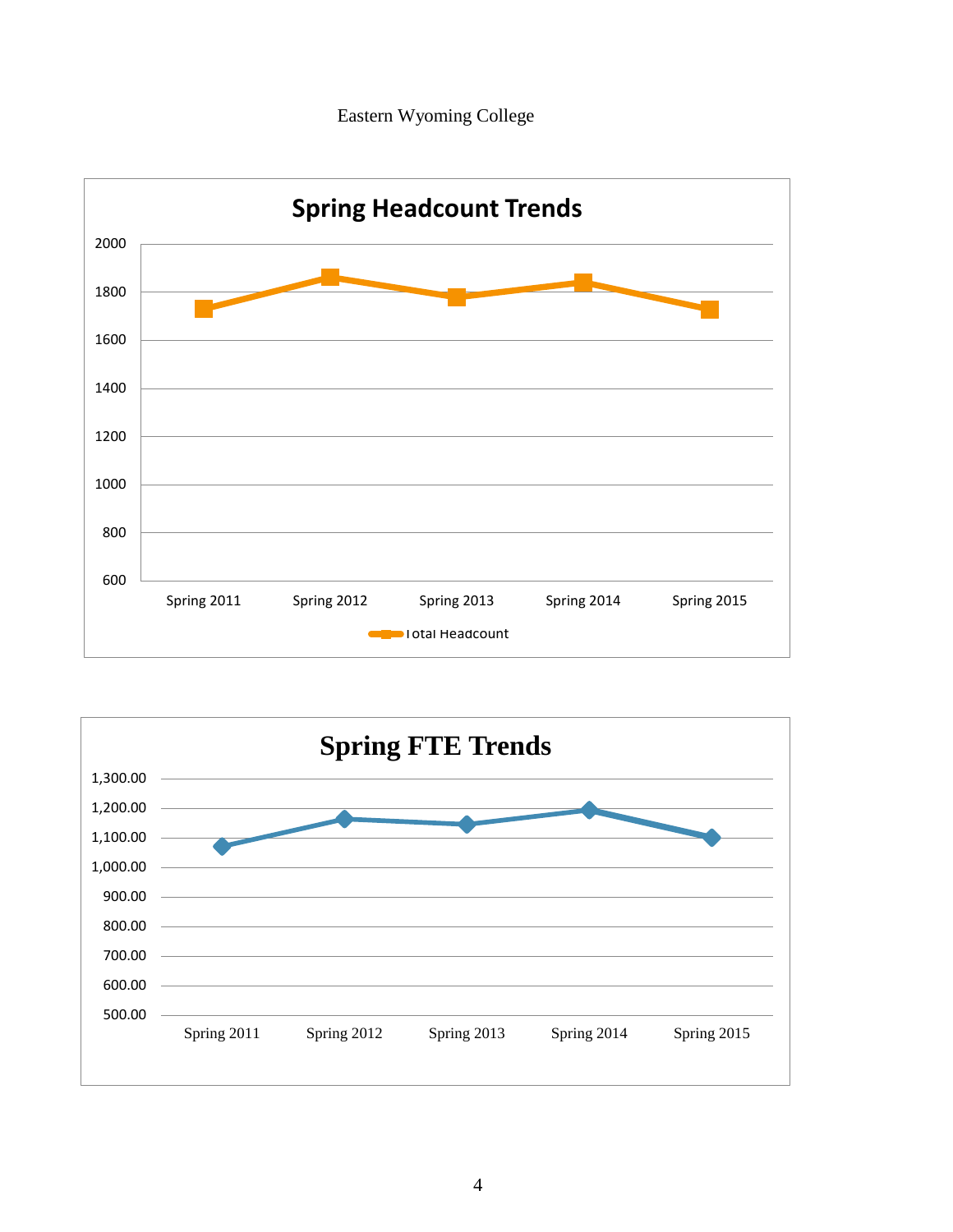#### **SPRING FULL-TIME HEADCOUNT**

EWC experienced a decrease of 13 (8.8%) full-time students in Outreach enrollment and a decrease of 54 (12.4%) students in Goshen County for a total decrease of 67 (11.5%) students as compared to Spring 2014. Outreach full-time headcount was 2 students below the fiveyear average. Goshen County was 34 students below the five-year average for an overall 36 students below the five-year average.

|                         |                         |                  | Year                    |                         |                  | 5 Yr.                   |
|-------------------------|-------------------------|------------------|-------------------------|-------------------------|------------------|-------------------------|
| <b>Student Location</b> | 11                      | 12               | 13                      | 14                      | 15               | Avg.                    |
| Douglas                 | 54                      | 60               | 54                      | 60                      | 39               | 53                      |
| Glenrock                | $\mathbf{1}$            | $\mathbf{1}$     | 3                       | $\mathbf{1}$            | $\overline{2}$   | $\overline{2}$          |
| <b>LEA</b>              | 23                      | 66               | 53                      | 44                      | 57               | 49                      |
| <b>Converse County</b>  | 78                      | 127              | 110                     | 105                     | 98               | 104                     |
| Hulett                  | $\mathbf{1}$            | $\overline{0}$   | $\boldsymbol{0}$        | 3                       | $\overline{2}$   | $\mathbf{1}$            |
| Moorcroft               | $\overline{4}$          | $\overline{5}$   | 10                      | 14                      | 20               | 11                      |
| Sundance                | $\boldsymbol{0}$        | $\boldsymbol{0}$ | $\mathbf{1}$            | $\overline{0}$          | $\mathbf{1}$     | $\bf{0}$                |
| <b>Crook County</b>     | 5                       | 5                | 11                      | 17                      | 23               | 12                      |
| Lusk                    | $\mathbf{1}$            | 5                | $\mathbf{1}$            | 8                       | $\overline{2}$   | $\overline{\mathbf{3}}$ |
| <b>Niobrara County</b>  | $\mathbf{1}$            | 5                | $\mathbf{1}$            | 8                       | $\overline{2}$   | $\overline{\mathbf{3}}$ |
| Chugwater               | $\boldsymbol{0}$        | $\boldsymbol{0}$ | $\boldsymbol{0}$        | $\mathbf{1}$            | $\overline{0}$   | $\boldsymbol{0}$        |
| Glendo                  | $\overline{0}$          | $\overline{0}$   | $\mathbf{1}$            | $\boldsymbol{0}$        | $\overline{0}$   | $\boldsymbol{0}$        |
| Guernsey                | $\overline{0}$          | $\overline{2}$   | $\overline{2}$          | $\mathbf{1}$            | $\overline{0}$   | $\mathbf{1}$            |
| Wheatland               | 3                       | 3                | $\overline{2}$          | $\overline{2}$          | $\mathbf{1}$     | $\overline{2}$          |
| <b>Platte County</b>    | $\overline{\mathbf{3}}$ | 5                | $\overline{\mathbf{5}}$ | $\overline{\mathbf{4}}$ | $\mathbf{1}$     | $\overline{\mathbf{4}}$ |
| Newcastle               | 11                      | 9                | 13                      | 11                      | 8                | 10                      |
| Upton                   | $\mathbf{1}$            | $\mathbf{1}$     | $\mathbf{1}$            | $\mathbf{1}$            | $\mathbf{1}$     | 1                       |
| <b>Weston County</b>    | 12                      | 10               | 14                      | 12                      | 9                | 11                      |
| Other*                  | $\overline{\mathbf{4}}$ | $\mathbf{1}$     | $\overline{\mathbf{4}}$ | $\overline{2}$          | $\overline{2}$   | $\overline{\mathbf{3}}$ |
|                         |                         |                  |                         |                         |                  |                         |
| <b>Outreach</b>         | 103                     | 153              | 145                     | 148                     | 135              | 137                     |
| <b>Variance</b>         |                         | 50               | $-8$                    | $\overline{\mathbf{3}}$ | $-13$            |                         |
| % Change                |                         | 48.5%            | $-5.2%$                 | 2.1%                    | $-8.8%$          |                         |
|                         |                         |                  |                         |                         |                  |                         |
| <b>EWC</b>              | 432                     | 417              | 394                     | 428                     | 381              | 410                     |
| <b>WMC</b>              | $\bf{0}$                | 10               | $\overline{7}$          | $\overline{7}$          | $\boldsymbol{0}$ |                         |
| Goshen                  | 432                     | 427              | 401                     | 435                     | 381              | 415                     |
| <b>Variance</b>         |                         | $-5$             | $-26$                   | 34                      | $-54$            |                         |
| % Change                |                         | $-1.2%$          | $-6.1%$                 | 8.5%                    | $-12.4%$         |                         |
|                         |                         |                  |                         |                         |                  |                         |
| <b>Total</b>            | 535                     | 580              | 546                     | 583                     | 516              | 552                     |
| <b>Variance</b>         |                         | 45               | $-34$                   | 37                      | $-67$            |                         |
| % Change                |                         | 8.4%             | $-5.9\%$                | 6.8%                    | $-11.5%$         |                         |

\* Full-Time Distance Learning Students Living Outside the EWC Service Area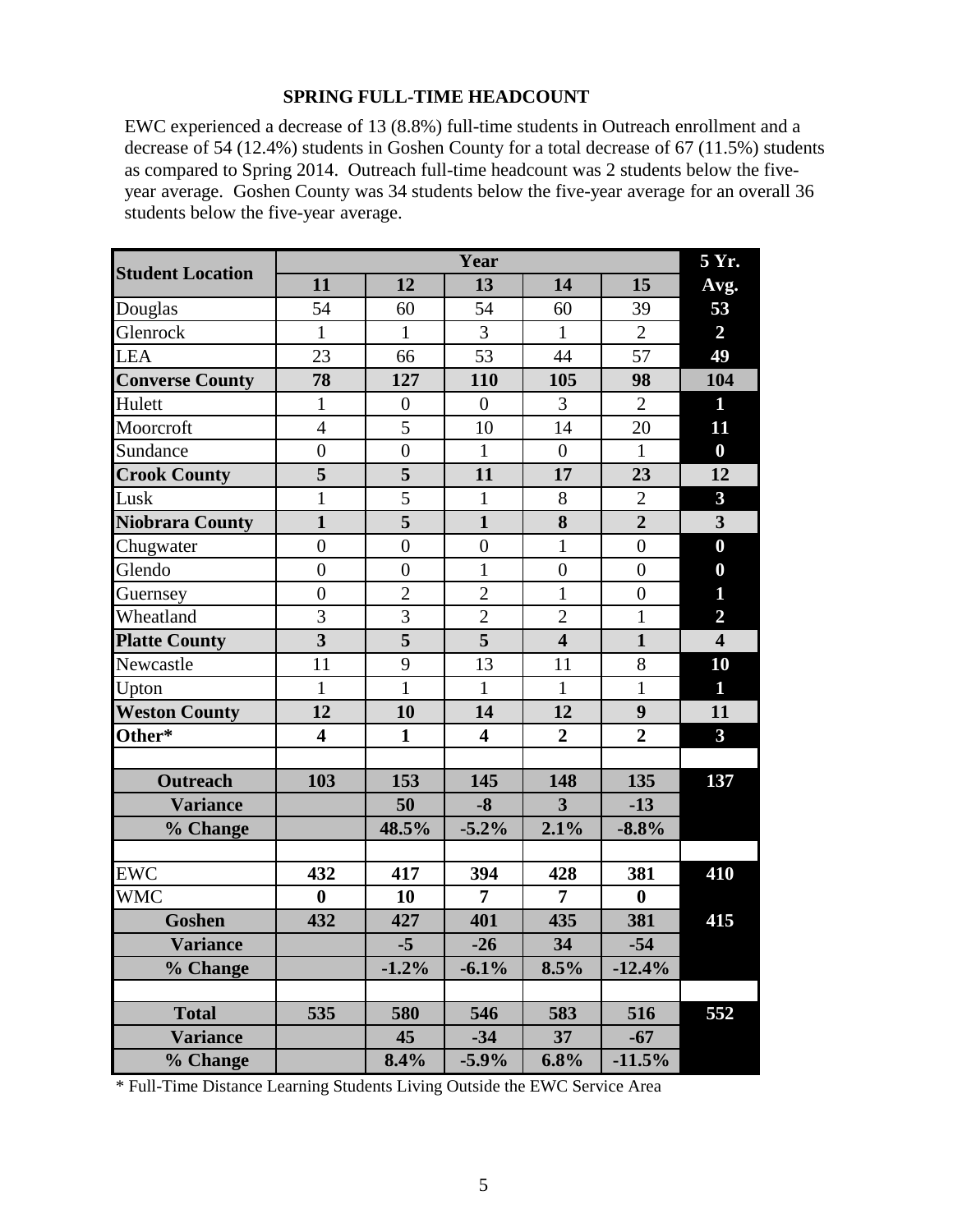

**SPRING FULL-TIME GOSHEN COUNTY STUDENTS**

| <b>STATE</b>      | <b>TOTAL</b>   | $\frac{0}{0}$ | <b>COUNTY</b>      | <b>TOTAL</b>   | $\frac{0}{0}$ |
|-------------------|----------------|---------------|--------------------|----------------|---------------|
| Wyoming           | 352            | 68.2%         | Goshen             | 116            | 33.0%         |
| Arizona           | 3              | 0.6%          | Albany             | 11             | 3.1%          |
| California        | $\overline{3}$ | 0.6%          | <b>Big Horn</b>    | $\overline{3}$ | 0.9%          |
| Colorado          | 28             | 5.4%          | Campbell           | 11             | 3.1%          |
| Connecticut       | $\mathbf{1}$   | 0.2%          | Carbon             | 8              | 2.3%          |
| Florida           | $\overline{2}$ | 0.4%          | Converse           | 44             | 12.5%         |
| Iowa              | $\overline{2}$ | 0.4%          | Crook              | 24             | 6.8%          |
| Idaho             | $\mathbf{1}$   | 0.2%          | Freemont           | 5              | 1.4%          |
| <b>Illinois</b>   | $\overline{3}$ | 0.6%          | <b>Hot Springs</b> | 5              | 1.4%          |
| Indiana           | 1              | 0.2%          | Johnson            | $\mathbf{1}$   | 0.3%          |
| Minnesota         | 1              | 0.2%          | Laramie            | 40             | 11.4%         |
| Montana           | 12             | 2.3%          | Lincoln            | 3              | 0.9%          |
| Nebraska          | 72             | 14.0%         | Natrona            | 14             | 4.0%          |
| <b>New Mexico</b> | 1              | 0.2%          | Niobrara           | 8              | 2.3%          |
| New York          | $\overline{2}$ | 0.4%          | Park               | 3              | 0.9%          |
| North Dakota      | $\overline{4}$ | 0.8%          | Platte             | 19             | 5.4%          |
| Oregon            | 1              | 0.2%          | Sheridan           | 3              | 0.9%          |
| Pennsylvania      | 1              | 0.2%          | Sublette           | 3              | 0.9%          |
| South Dakota      | 12             | 2.3%          | Sweetwater         | 6              | 1.7%          |
| Texas             | 8              | 1.6%          | Teton              | $\overline{2}$ | 0.6%          |
| Utah              | $\overline{4}$ | 0.8%          | Uinta              | 5              | 1.4%          |
| International     | $\overline{2}$ | 0.4%          | Washakie           | $\overline{4}$ | 1.1%          |
| <b>Total</b>      | 516            | $100.0\%$     | Weston             | 14             | 4.0%          |
|                   |                |               | <b>Total</b>       | 352            | 100.0%        |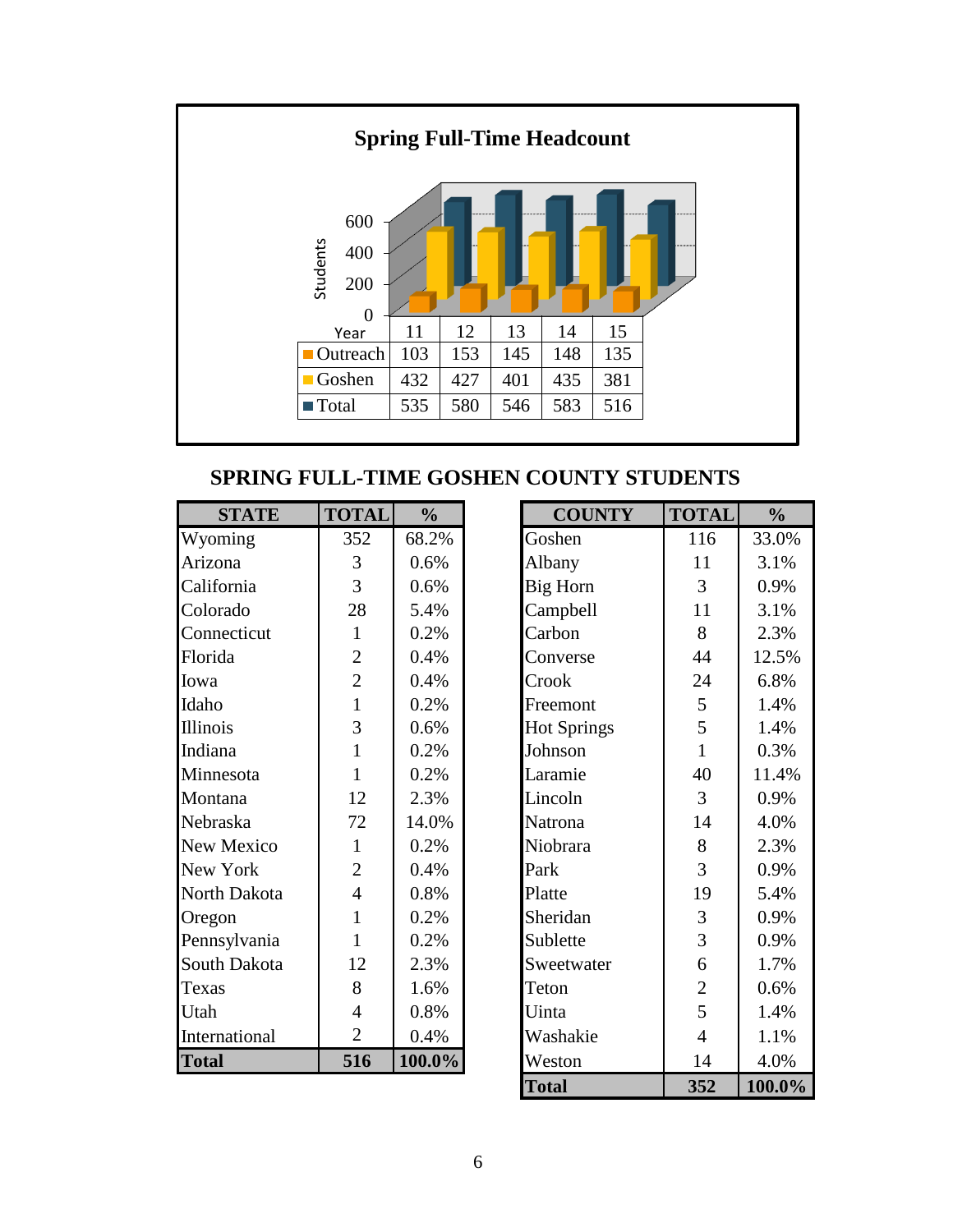#### **SPRING PART-TIME HEADCOUNT**

EWC experienced an increase of 54 (7.4%) part-time students in Outreach enrollment and a decrease of 100 (19.0%) students in Goshen County for a total decrease of 46 (3.7%) students as compared to Spring 2014. Spring 2015 Outreach part-time headcount was 59 students above the five-year average, and Goshen County part-time headcount was 83 students below the five-year average. The total part-time headcount was below the five-year average by 24 students.

| <b>Student Location</b> |                |       | Year           |              |                | 5 Yr.          |
|-------------------------|----------------|-------|----------------|--------------|----------------|----------------|
|                         | 11             | 12    | 13             | 14           | 15             | Avg.           |
| Douglas                 | 218            | 213   | 218            | 231          | 241            | 224            |
| Glenrock                | 33             | 35    | 43             | 50           | 48             | 42             |
| <b>LEA</b>              | $\overline{0}$ | 10    | 12             | 9            | 6              | $\overline{7}$ |
| <b>Converse County</b>  | 251            | 258   | 273            | 290          | 295            | 273            |
| Hulett                  | 21             | 22    | 21             | 27           | 33             | 25             |
| Moorcroft               | 43             | 57    | 42             | 30           | 38             | 42             |
| Sundance                | 44             | 30    | 27             | 40           | 48             | 38             |
| <b>Crook County</b>     | 108            | 109   | 90             | 97           | 119            | 105            |
| Lusk                    | 37             | 22    | 57             | 41           | 45             | 40             |
| <b>Niobrara County</b>  | 37             | 22    | 57             | 41           | 45             | 40             |
| Chugwater               | $\overline{0}$ | 3     | $\mathbf{1}$   | $\mathbf{1}$ | $\overline{0}$ | $\mathbf{1}$   |
| Glendo                  | 5              | 9     | $\overline{2}$ | 5            | 9              | 6              |
| Guernsey                | 16             | 22    | 14             | 16           | 48             | 23             |
| Wheatland               | 39             | 49    | 36             | 52           | 39             | 43             |
| <b>Platte County</b>    | 60             | 83    | 53             | 74           | 96             | 73             |
| Newcastle               | 146            | 185   | 165            | 174          | 169            | 168            |
| Upton                   | 15             | 16    | 19             | 12           | 22             | 17             |
| <b>Weston County</b>    | 161            | 201   | 184            | 186          | 191            | 185            |
| Other*                  | 46             | 60    | 62             | 44           | 40             | 50             |
| <b>Outreach</b>         | 663            | 733   | 719            | 732          | 786            | 727            |
| <b>Variance</b>         |                | 70    | $-14$          | 13           | 54             |                |
| % Change                |                | 10.6% | $-1.9%$        | 1.8%         | 7.4%           |                |
| <b>EWC</b>              | 511            | 506   | 476            | 516          | 427            | 487            |
| <b>WMC</b>              | 22             | 44    | 37             | 11           | $\bf{0}$       |                |
| Goshen                  | 533            | 550   | 513            | 527          | 427            | 510            |
| <b>Variance</b>         |                | 17    | $-37$          | 14           | $-100$         |                |
| % Change                |                | 3.2%  | $-6.7%$        | 2.7%         | $-19.0\%$      |                |
| <b>Total</b>            | 1,196          | 1,283 | 1,232          | 1,259        | 1,213          | 1,237          |
| <b>Variance</b>         |                | 87    | $-51$          | 27           | $-46$          |                |
| % Change                |                | 7.3%  | $-4.0%$        | 2.2%         | $-3.7%$        |                |

\* Part-Time Distance Ed Students Living Outside EWC's Service Area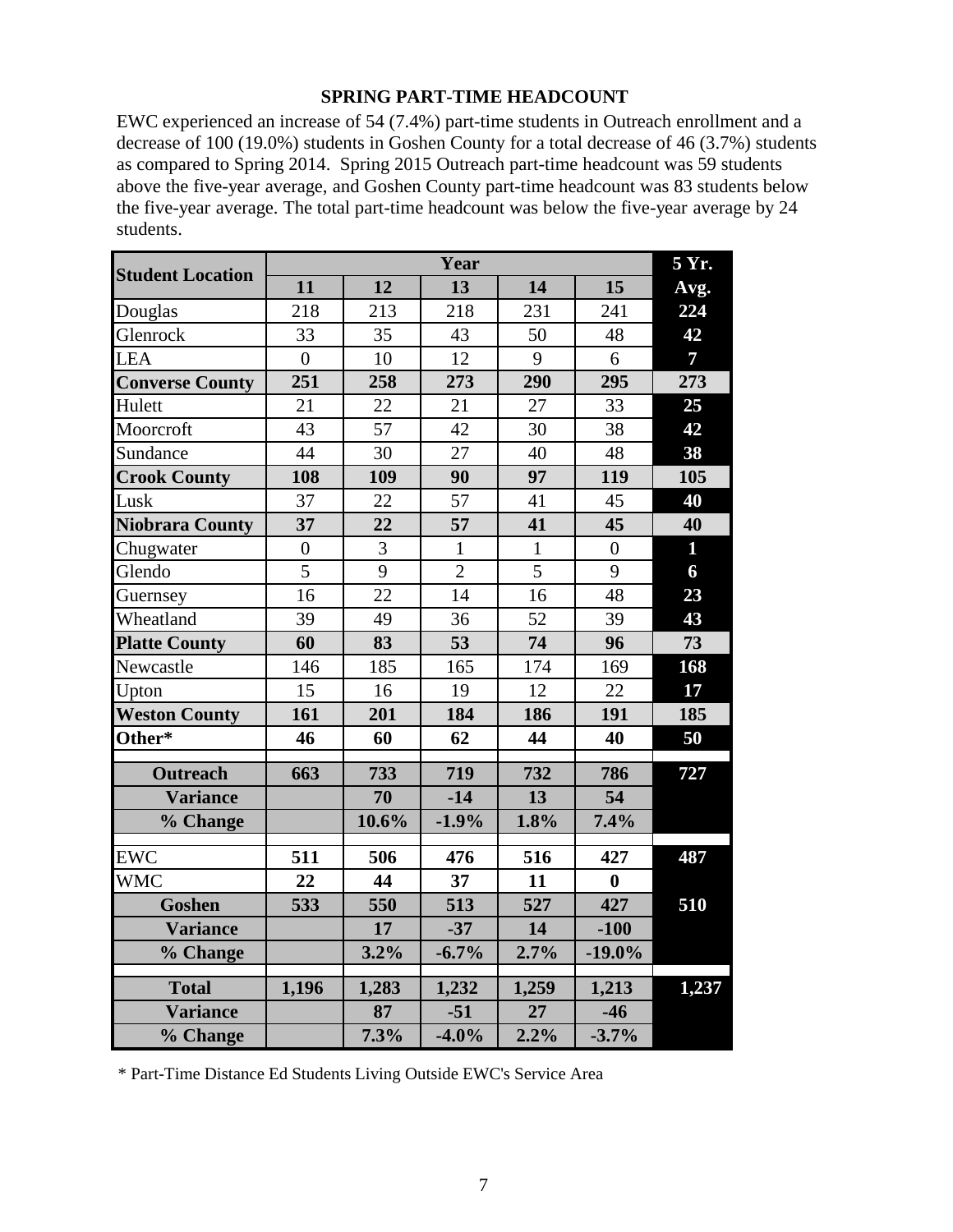

## **SPRING HEADCOUNT BY AGE**

The two highest enrollments by age group were the 17-24 age group with 56.3% of the enrollment and 16 or Younger with 14.5%. The most significant changes were an increase of 31 students in the 16 or Younger and a decrease of 42 students in the 17-24 age group. The traditional age students (24 and younger) had a decrease of 11 students. The non-traditional age students (25 and older) had a decrease of 100 students.

|                |                | <b>Full-Time</b> |       | <b>Part-Time</b> |                | <b>Total</b>  |
|----------------|----------------|------------------|-------|------------------|----------------|---------------|
| Age            | No.            | $\frac{0}{0}$    | No.   | $\frac{0}{0}$    | No.            | $\frac{0}{0}$ |
| 16 or Younger  | 5              | 1.0%             | 246   | 20.3%            | 251            | 14.5%         |
| $17 - 24$      | 430            | 83.3%            | 544   | 44.8%            | 974            | 56.3%         |
| $25 - 29$      | 36             | 7.0%             | 50    | 4.1%             | 86             | 5.0%          |
| 30-34          | 22             | 4.3%             | 66    | 5.4%             | 88             | 5.1%          |
| 35-39          | 13             | 2.5%             | 67    | 5.5%             | 80             | 4.6%          |
| 40-49          | 6              | 1.2%             | 101   | 8.3%             | 107            | 6.2%          |
| 50-59          | $\overline{A}$ | 0.8%             | 67    | 5.5%             | 71             | 4.1%          |
| 60 or older    |                | $0.0\%$          | 70    | 5.8%             | 70             | 4.0%          |
| <b>Unknown</b> | 0              | 0.0%             | 2     | 0.2%             | $\overline{2}$ | 0.1%          |
| <b>Total</b>   | 516            | 100%             | 1,213 | 100%             | 1,729          | 100%          |

**Average Age of 727 Men: 26.17 Average Age of 1000 Women: 26.09 Average Age of 1211 Part-time Students: 27.76 Average Age of 516 Full-time Students: 22.28**

**Average Age of 1727 Men and Women: 26.12**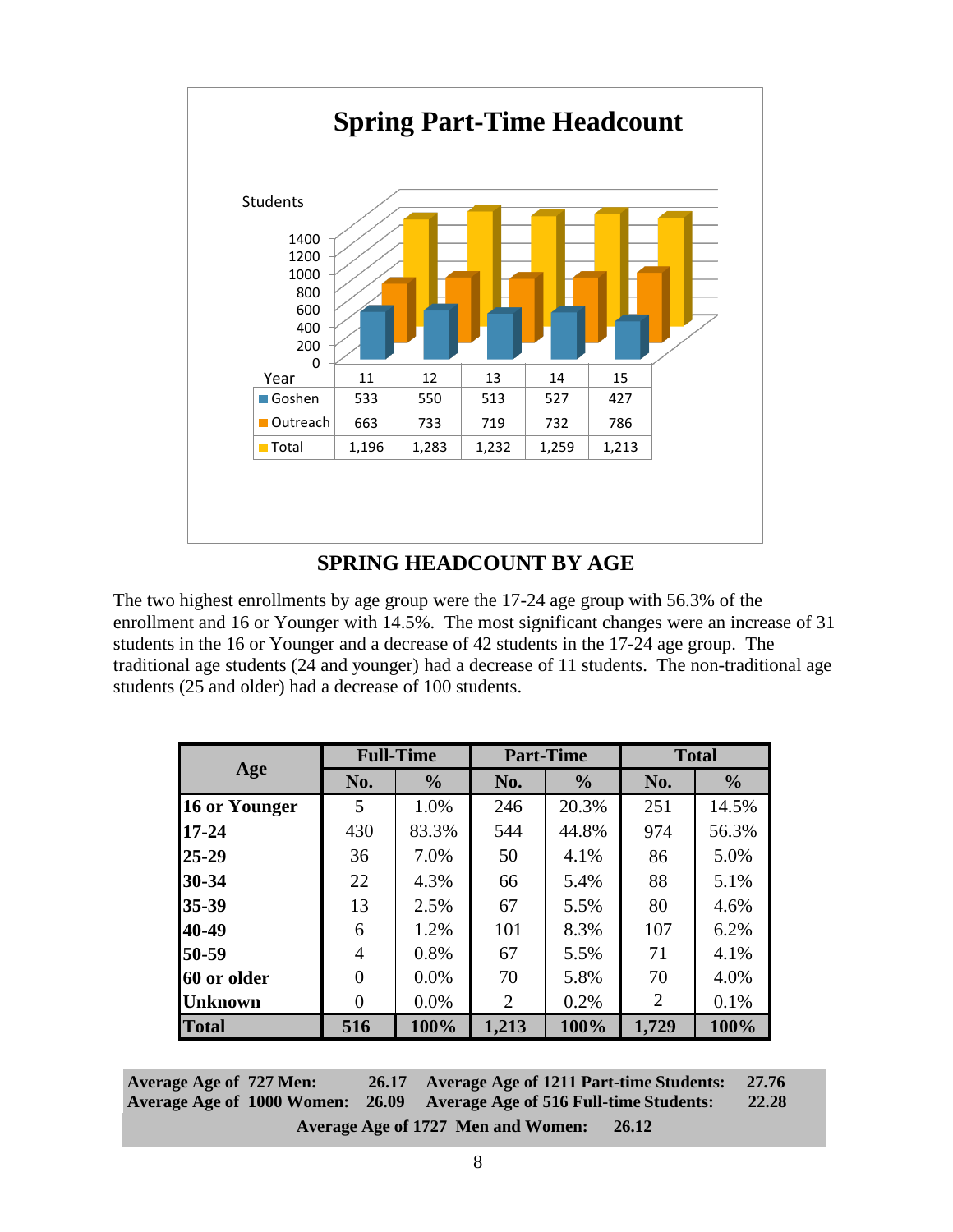## **SPRING AGE UNDER AGE 25/AGE 25 AND OLDER**

EWC experienced an increase in the number of students less than age 25 in Outreach by 38 (6.0%) students and a decrease of 47 (7.8%) students in Goshen County for a total decrease of 9 (0.7%) students less than age 25. Outreach had an increase of 3 (1.2%) students age 25 and older, and Goshen County experienced a decrease of 107 (30.0%) students for a total decrease of 104 (17.2%) students age 25 and older.

|                         |                |                   |                |                  |                | Year             |                |                |                |                         | <b>Total</b>            |
|-------------------------|----------------|-------------------|----------------|------------------|----------------|------------------|----------------|----------------|----------------|-------------------------|-------------------------|
| <b>Student Location</b> |                | 11                |                | 12               |                | 13               |                | 14             |                | 15                      | Var                     |
|                         |                | LT 25 GE 25 LT 25 |                | <b>GE 25</b>     | LT 25          | <b>GE 25</b>     | LT 25          | <b>GE 25</b>   | LT 25          | <b>GE 25</b>            |                         |
| Douglas                 | 184            | 88                | 181            | 92               | 197            | 75               | 230            | 61             | 219            | 61                      | $-11$                   |
| Glenrock                | 32             | $\overline{2}$    | 33             | 3                | 45             | $\mathbf{1}$     | 45             | 6              | 43             | $\overline{7}$          | $-1$                    |
| <b>LEA</b>              | 9              | 14                | 23             | 53               | 15             | 51               | 15             | 38             | 21             | 42                      | 10                      |
| <b>Converse County</b>  | 225            | 104               | 237            | 148              | 257            | 127              | 290            | 105            | 283            | 110                     | $-2$                    |
| Hulett                  | 13             | 9                 | 14             | 8                | 13             | 8                | 19             | 11             | 30             | 5                       | 5                       |
| Moorcroft               | 45             | $\overline{2}$    | 52             | 10               | 50             | $\overline{2}$   | 40             | $\overline{4}$ | 48             | 10                      | 14                      |
| Sundance                | 34             | 10                | 26             | $\overline{4}$   | 27             | $\mathbf{1}$     | 38             | $\overline{2}$ | 40             | 9                       | $\overline{9}$          |
| <b>Crook County</b>     | 92             | 21                | 92             | 22               | 90             | 11               | 97             | 17             | 118            | 24                      | 28                      |
| Lusk                    | 24             | 14                | 13             | 14               | 44             | 14               | 41             | 8              | 35             | 12                      | $-2$                    |
| Niobrara County         | 24             | 14                | 13             | 14               | 44             | 14               | 41             | 8              | 35             | 12                      | $-2$                    |
| Chugwater               |                | $\boldsymbol{0}$  | 3              | $\boldsymbol{0}$ | $\mathbf{1}$   | $\boldsymbol{0}$ | $\overline{0}$ | $\overline{2}$ | $\overline{0}$ | $\overline{0}$          | $-2$                    |
| Glendo                  | 5              | $\boldsymbol{0}$  | $\overline{5}$ | $\overline{4}$   | $\mathbf{1}$   | $\overline{2}$   | $\overline{3}$ | $\overline{2}$ | 8              | $\mathbf{1}$            | $\overline{\mathbf{4}}$ |
| Guernsey                | 14             | $\overline{2}$    | 10             | 14               | 10             | 6                | 10             | $\overline{7}$ | 41             | $\overline{7}$          | 31                      |
| Wheatland               | 18             | 24                | 33             | 19               | 18             | 20               | 30             | 24             | 32             | 8                       | $-14$                   |
| <b>Platte County</b>    | 37             | 26                | 51             | 37               | 30             | 28               | 43             | 35             | 81             | 16                      | 19                      |
| Newcastle               | 114            | 42                | 141            | 53               | 134            | 44               | 133            | 52             | 115            | 62                      | $-8$                    |
| Upton                   | 13             | 3                 | 13             | $\overline{0}$   | 16             | $\overline{4}$   | 12             | $\mathbf{1}$   | 20             | $\overline{3}$          | 10                      |
| <b>Weston County</b>    | 127            | 45                | 154            | 53               | 150            | 48               | 145            | 53             | 135            | 65                      | $\overline{2}$          |
| Other*                  | $\overline{7}$ | 20                | 16             | 43               | 26             | 38               | 15             | 31             | 17             | 25                      | $-4$                    |
| Outreach                | 512            | 230               | 563            | 317              | 597            | 266              | 631            | 249            | 669            | 252                     |                         |
| <b>Variance</b>         |                |                   | 51             | 87               | 34             | $-51$            | 34             | $-17$          | 38             | $\overline{\mathbf{3}}$ | 41                      |
| % Change                |                |                   | 10.0%          | 37.8%            | 6.0%           | $-16.1%$         | 5.7%           | $-6.4%$        | 6.0%           | 1.2%                    | 4.7%                    |
| <b>EWC</b>              | 537            | 397               | 521            | 398              | 514            | 356              | 602            | 342            | 558            | 250                     | $-136$                  |
| <b>WMC</b>              | 6              | 16                | 10             | 44               | $\overline{3}$ | 40               | 3              | 15             | $\overline{0}$ | $\boldsymbol{0}$        | $-18$                   |
| Goshen                  | 543            | 413               | 531            | 442              | 517            | 396              | 605            | 357            | 558            | 250                     |                         |
| <b>Variance</b>         |                |                   | $-12$          | 29               | $-14$          | $-46$            | 88             | $-39$          | $-47$          | $-107$                  | $-154$                  |
| % Change                |                |                   | $-2.2%$        | 7.0%             | $-2.6%$        | $-10.4%$         | 17.0%          | $-9.8%$        | $-7.8%$        | $-30.0%$                | $-16.0\%$               |
| <b>Total</b>            | 1055           | 643               | 1094           | 759              | 1114           | 662              | 1236           | 606            | 1227           | 502                     |                         |
| <b>Variance</b>         |                |                   | 39             | 116              | 20             | $-97$            | 122            | $-56$          | $-9$           | $-104$                  | $-113$                  |
| % Change                |                |                   | 3.7%           | 18.0%            | 1.8%           | $-12.8\%$ 11.0%  |                | $-8.5\%$       | $-0.7%$        | $-17.2\%$               | $-6.1\%$                |

\* Distance Ed Students Living Outside EWC's Service Area: 26- Less Than Age 25 and 38 - Age 25 or Older

LT- Less Than GE- Greater or Equal to 25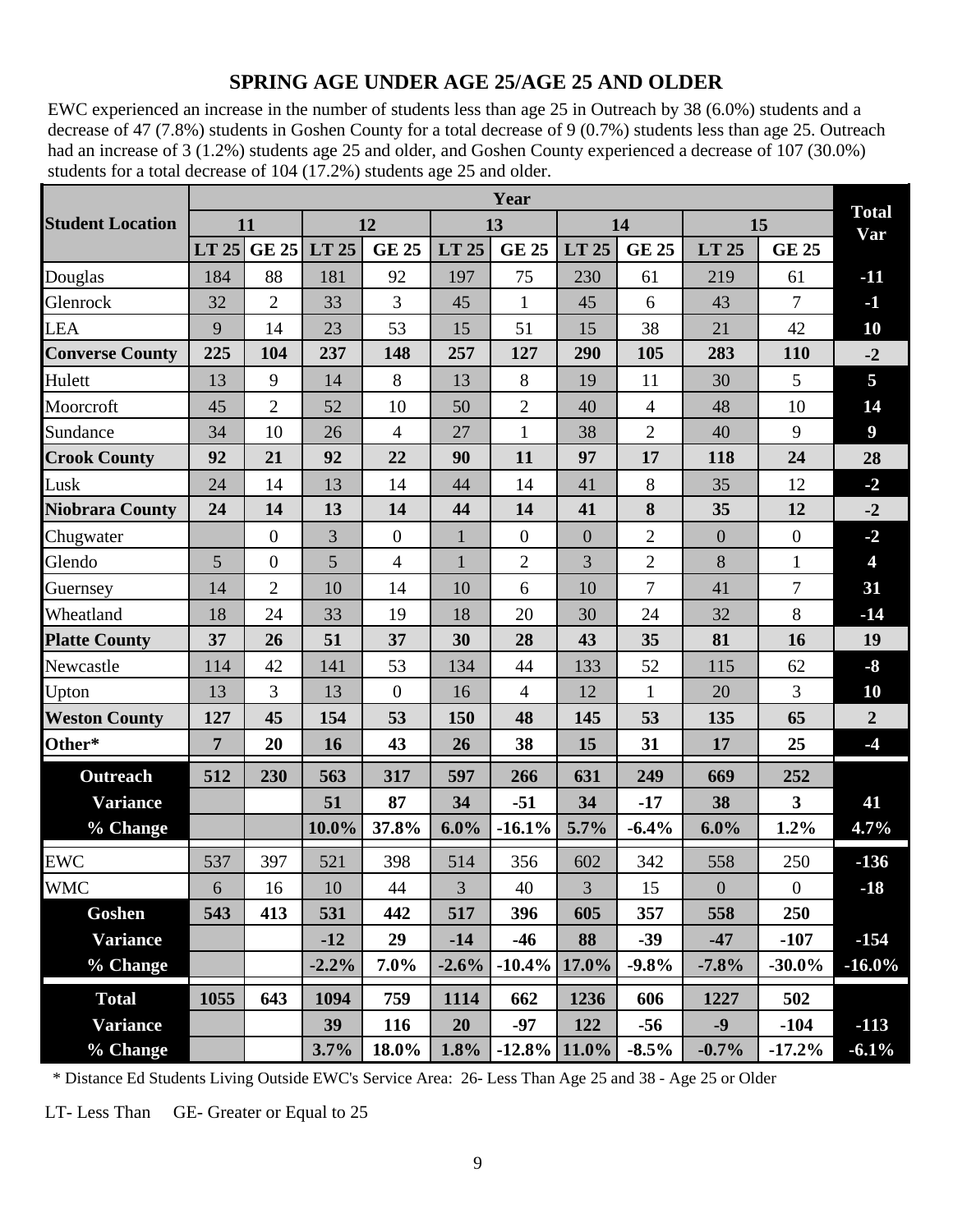#### **SPRING AGE UNDER 25/AGE 25 AND OLDER**



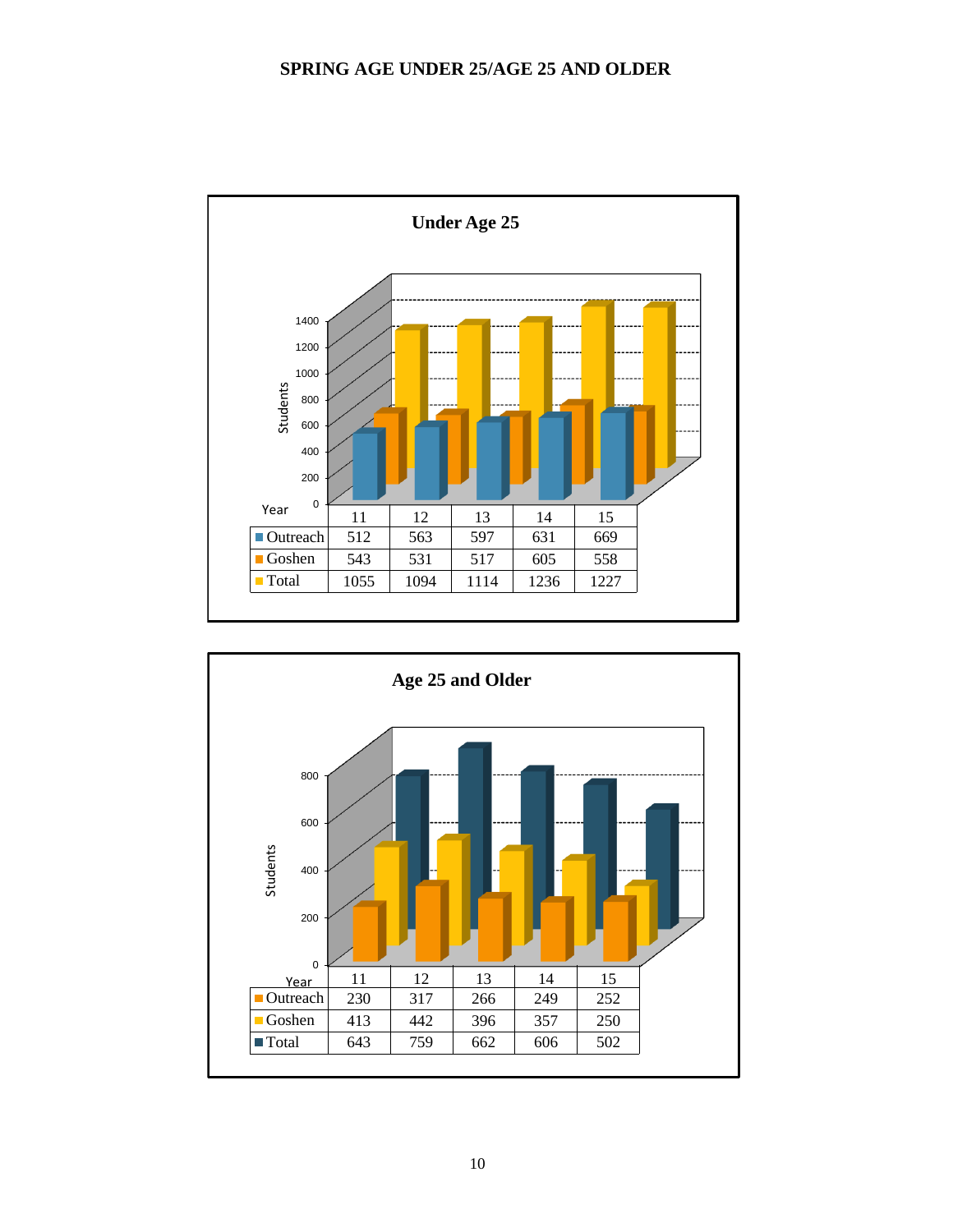#### **SPRING FTE BY LOCATION**

EWC experienced a decrease of 93.88 (7.9%) FTE compared to Spring 2014. Goshen County had a decrease of 95.96 (13.3%) FTE. Outreach had an increase of 2.08 (0.4%) FTE. **The total FTE distribution was 43.4% Outreach and 56.6% Goshen County**. Goshen County FTE was below the five-year average by 54.49. Outreach was above their five-year average by 19.94. The total FTE is 34.56 below the five-year.

| <b>Student Location</b> |          |          | Year     |          |          | Var      | 5 Yr.    |
|-------------------------|----------|----------|----------|----------|----------|----------|----------|
|                         | 11       | 12       | 13       | 14       | 15       |          | Avg.     |
| <b>Douglas</b>          | 156.75   | 170.83   | 169.25   | 176.42   | 154.00   | $-22.42$ | 134.65   |
| <b>Glenrock</b>         | 14.42    | 17.17    | 22.08    | 21.33    | 22.33    | 1.00     | 19.47    |
| <b>LEA</b>              | 29.50    | 92.58    | 78.08    | 68.67    | 82.17    | 13.50    | 70.20    |
| <b>Converse County</b>  | 200.67   | 280.58   | 269.42   | 266.42   | 258.50   | $-7.92$  | 255.12   |
| <b>Hulett</b>           | 7.33     | 8.92     | 4.17     | 14.75    | 16.25    | 1.50     | 10.28    |
| <b>Moorcroft</b>        | 23.00    | 28.83    | 31.50    | 32.50    | 45.50    | 13.00    | 32.27    |
| <b>Sundance</b>         | 13.83    | 10.00    | 11.92    | 15.92    | 18.42    | 2.50     | 14.02    |
| <b>Crook County</b>     | 44.16    | 47.75    | 47.58    | 63.17    | 80.17    | 17.00    | 56.57    |
| Lusk                    | 11.67    | 10.00    | 18.50    | 23.50    | 16.33    | $-7.17$  | 16.00    |
| Nobrara County          | 11.67    | 10.00    | 18.50    | 23.50    | 16.33    | $-7.17$  | 16.00    |
| Chugwater               | 0.00     | 1.42     | 0.92     | 1.17     | 0.00     | $-1.17$  | 0.70     |
| Glendo                  | 1.67     | 3.25     | 1.83     | 1.33     | 3.50     | 2.17     | 2.32     |
| <b>Guernsey</b>         | 5.25     | 12.83    | 7.33     | 5.92     | 9.42     | 3.50     | 8.15     |
| Wheatland               | 19.67    | 24.42    | 16.00    | 18.67    | 16.50    | $-2.17$  | 19.05    |
| <b>Platte County</b>    | 26.58    | 41.92    | 26.08    | 27.09    | 29.42    | 2.33     | 30.22    |
| <b>Newcastle</b>        | 70.58    | 78.17    | 83.50    | 76.50    | 68.75    | $-7.75$  | 75.50    |
| <b>Upton</b>            | 5.08     | 6.25     | 7.33     | 4.08     | 7.67     | 3.59     | 6.08     |
| <b>Weston County</b>    | 75.67    | 84.42    | 90.83    | 80.58    | 76.42    | $-4.16$  | 81.58    |
| Other*                  | 19.25    | 17.25    | 23.58    | 15.00    | 17.00    | 2.00     | 18.42    |
| <b>Outreach</b>         | 378.00   | 481.92   | 475.99   | 475.76   | 477.84   | 2.08     | 457.90   |
| <b>Variance</b>         |          | 103.92   | $-5.92$  | $-0.23$  | 2.08     |          |          |
| % Change                |          | 27.5%    | $-1.2\%$ | $0.0\%$  | 0.4%     |          |          |
| <b>EWC</b>              | 686.21   | 664.08   | 653.88   | 707.04   | 623.08   | $-83.96$ | 666.86   |
| <b>WMC</b>              | 7.42     | 18.42    | 15.75    | 12.00    | 0.00     | $-12.00$ |          |
| <b>Goshen</b>           | 693.63   | 682.50   | 669.63   | 719.04   | 623.08   | $-95.96$ | 677.57   |
| <b>Variance</b>         |          | $-11.13$ | $-12.88$ | 49.42    | $-95.96$ |          |          |
| % Change                |          | $-1.6%$  | $-1.9%$  | 7.4%     | $-13.3%$ |          |          |
| <b>Total</b>            | 1,071.62 | 1,164.42 | 1,145.62 | 1,194.80 | 1,100.92 | $-93.88$ | 1,135.48 |
| <b>Variance</b>         |          | 92.79    | $-18.80$ | 49.18    | $-93.88$ |          |          |
| % Change                |          | 8.7%     | $-1.6%$  | 4.3%     | $-7.9%$  |          |          |

\* Distance Education Students Living Outside the EWC Service Area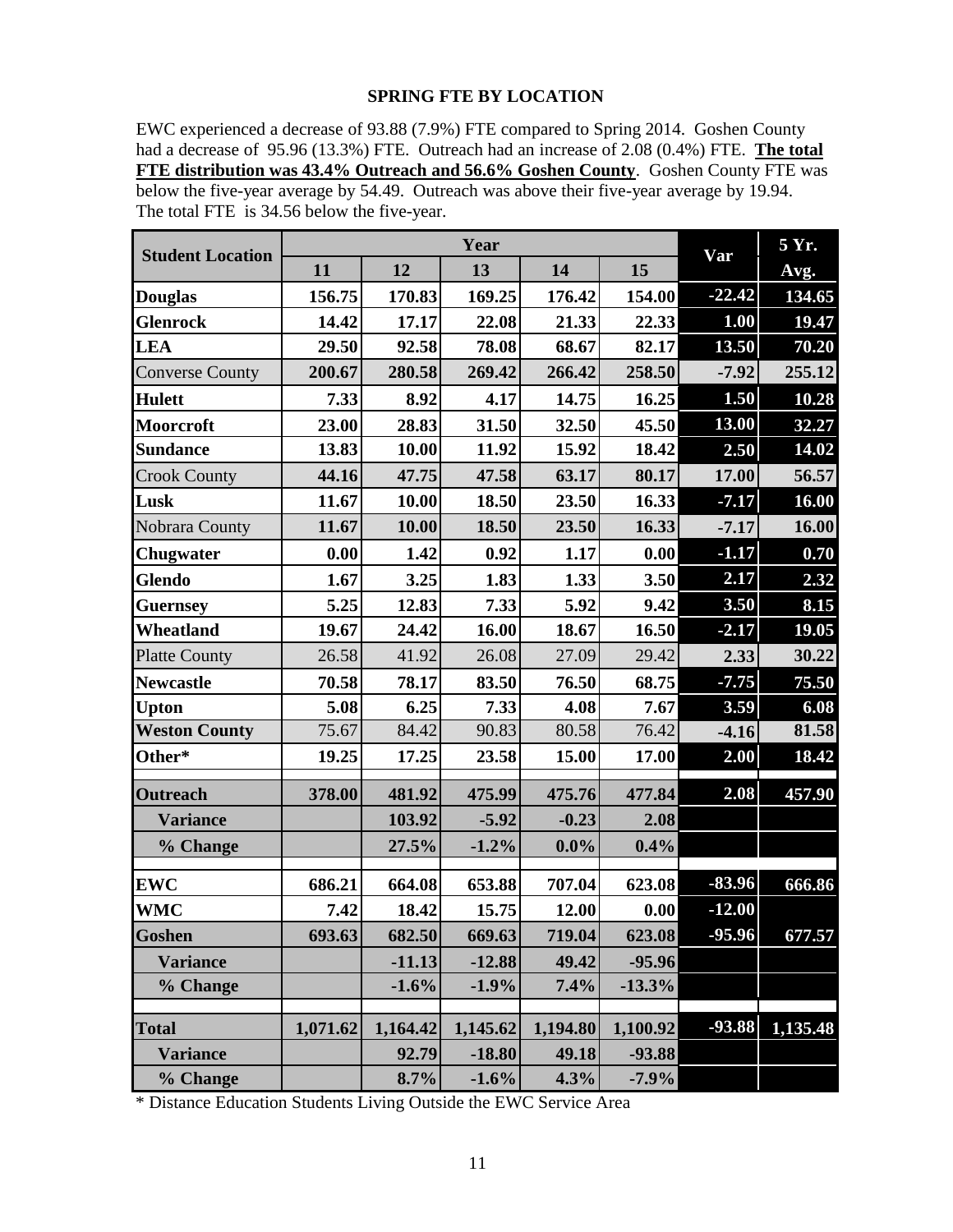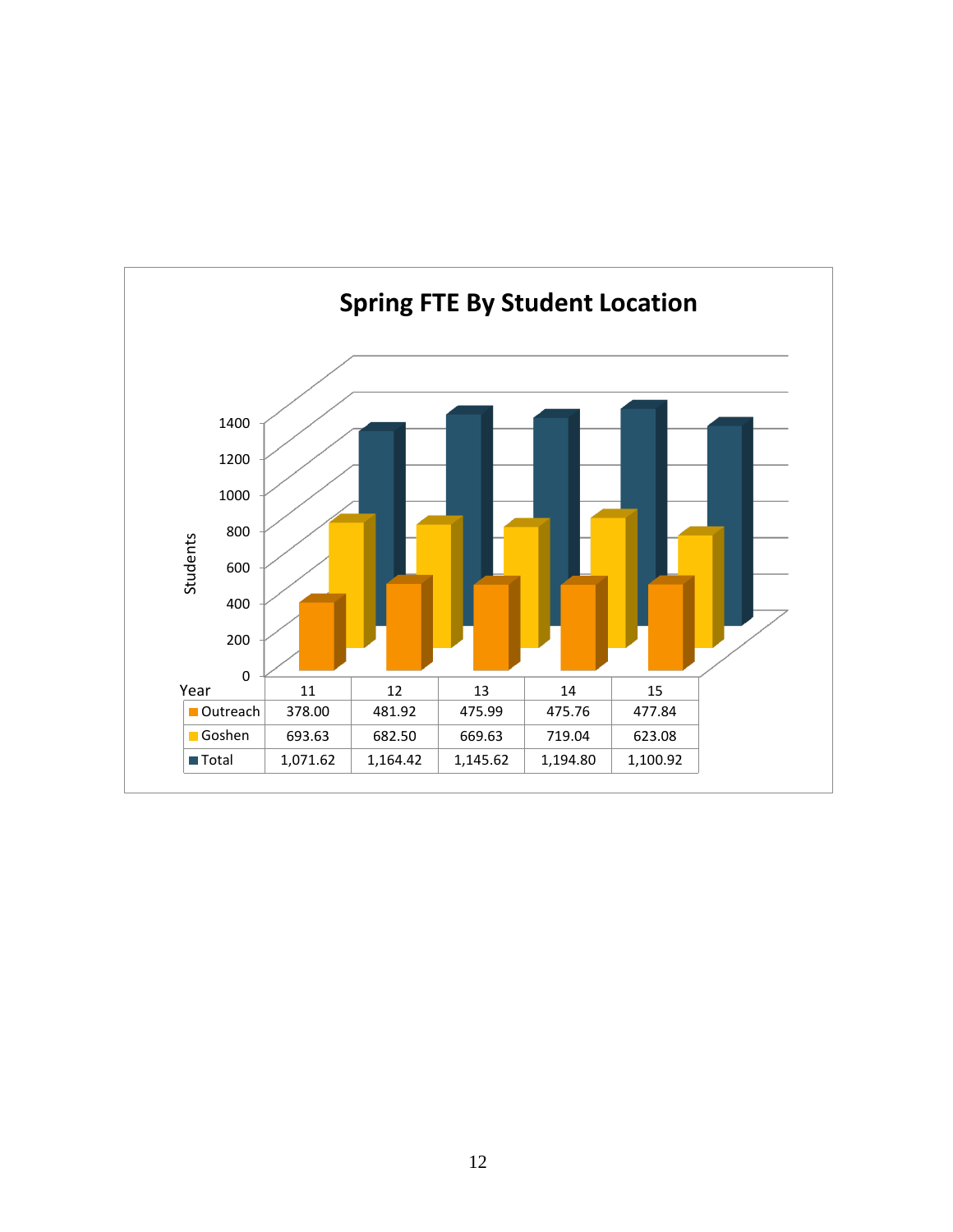|                        | Spring 2013           |            | Spring 2014           |            | Spring 2015           |            |
|------------------------|-----------------------|------------|-----------------------|------------|-----------------------|------------|
| <b>Course Location</b> | No.<br><b>Courses</b> | <b>FTE</b> | No.<br><b>Courses</b> | <b>FTE</b> | No.<br><b>Courses</b> | <b>FTE</b> |
| Douglas                | 38                    | 102.33     | 37                    | 120.25     | 34                    | 96.33      |
| Glenrock               | 9                     | 15.75      | 11                    | 17.17      | 10                    | 18.00      |
| <b>Converse County</b> | 47                    | 118.08     | 48                    | 137.42     | 44                    | 114.33     |
| Hulett                 | 3                     | 2.50       | 7                     | 10.58      | 10                    | 14.33      |
| Moorcroft              | 12                    | 26.33      | 11                    | 25.33      | 18                    | 36.75      |
| Sundance               | 9                     | 10.50      | 9                     | 13.58      | 9                     | 11.08      |
| <b>Crook County</b>    | 24                    | 39.33      | 27                    | 49.50      | 37                    | 62.16      |
| Lusk                   | 14                    | 12.42      | 13                    | 12.75      | 10                    | 10.92      |
| <b>Niobrara County</b> | 14                    | 12.42      | 13                    | 12.75      | 10                    | 10.92      |
| Chugwater              | $\mathbf{1}$          | 0.25       |                       |            |                       |            |
| Glendo                 | $\overline{0}$        | 0.00       | $\overline{2}$        | 0.75       | $\overline{4}$        | 2.33       |
| Guernsey               | $\overline{2}$        | 2.50       | $\overline{4}$        | 2.75       | 3                     | 3.50       |
| Wheatland              | 5                     | 4.83       | 5                     | 8.33       | 3                     | 8.75       |
| <b>Platte County</b>   | 8                     | 7.58       | 11                    | 11.83      | 10                    | 14.58      |
| Newcastle              | 30                    | 38.33      | 30                    | 37.66      | 29                    | 38.58      |
| Upton                  | 5                     | 2.83       | $\overline{4}$        | 2.17       | 6                     | 6.33       |
| <b>Weston County</b>   | 35                    | 41.17      | 34                    | 39.83      | 35                    | 44.91      |
| <b>Outreach</b>        | 128                   | 218.58     | 133                   | 251.32     | 136                   | 246.90     |
| Goshen                 | 10                    | 24.17      | 22                    | 48.96      | 17                    | 41.67      |
| <b>Total</b>           | 138                   | 242.75     | 155                   | 300.28     | 153                   | 288.57     |
| % of Total FTE         | 20.85%                |            | 25.13%                |            | 26.21%                |            |

## **SPRING CONCURRENT COURSES**

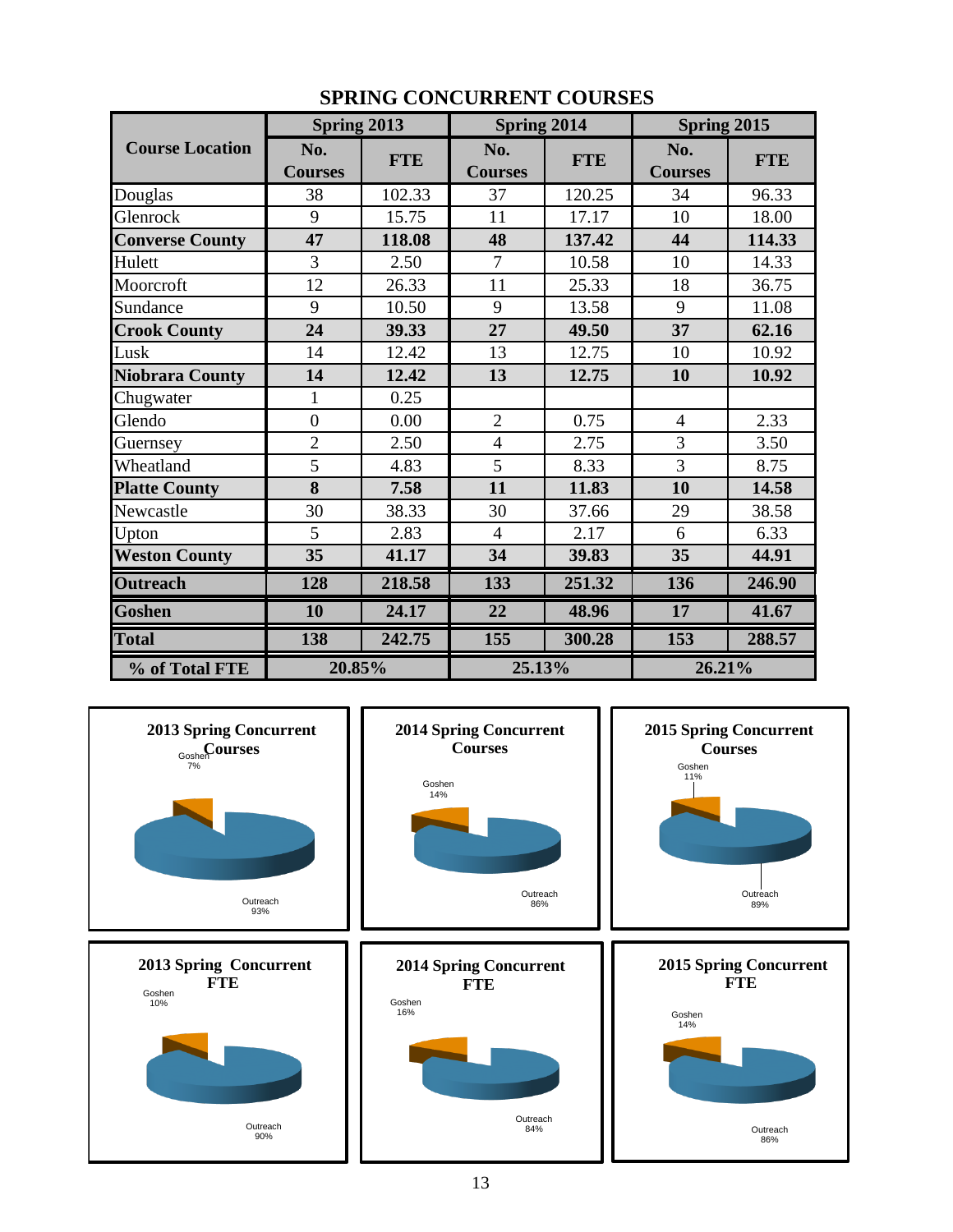## **SPRING HIGH SCHOOL STUDENT HEADCOUNT**

The number of high school students enrolled in EWC credit classes dercreased by 8 students compared to Spring 2014. The number of full-time students decreased by 13 students, and the number of part-time students increased by 5 students.

|                         | Spring 2013      |                  |                  | Spring 2014      |                  |                  |                         | Spring 2015      |                  | 3 Yr.            |
|-------------------------|------------------|------------------|------------------|------------------|------------------|------------------|-------------------------|------------------|------------------|------------------|
| <b>Student Location</b> | <b>FT</b>        | <b>PT</b>        | <b>Total</b>     | <b>FT</b>        | <b>PT</b>        | <b>Total</b>     | <b>FT</b>               | <b>PT</b>        | <b>Total</b>     | Avg.             |
| Douglas                 | 26               | 133              | 159              | 37               | 161              | 198              | 22                      | 166              | 188              | 182              |
| Glenrock                | 3                | 38               | 41               | $\overline{0}$   | 41               | 41               | $\mathbf{1}$            | 40               | 41               | 41               |
| <b>Converse County</b>  | 29               | 171              | 200              | 37               | 202              | 239              | 23                      | 206              | 229              | 223              |
| Hulett                  | $\overline{0}$   | 12               | 12               | $\mathbf{1}$     | 17               | 18               | $\overline{2}$          | 28               | 30               | 20               |
| Moorcroft               | 9                | 37               | 46               | 14               | 26               | 40               | 20                      | 27               | 47               | 44               |
| Sundance                | $\overline{0}$   | 25               | 25               | $\overline{0}$   | 38               | 38               | 1                       | 35               | 36               | 33               |
| <b>Crook County</b>     | 9                | 74               | 83               | 15               | 81               | 96               | 23                      | 90               | 113              | 97               |
| Lusk                    | $\overline{0}$   | 41               | 41               | $\overline{0}$   | 40               | 40               | $\overline{0}$          | 35               | 35               | 39               |
| <b>Niobrara County</b>  | $\boldsymbol{0}$ | 41               | 41               | $\bf{0}$         | 40               | 40               | $\boldsymbol{0}$        | 35               | 35               | 39               |
| Chugwater               | $\overline{0}$   | 1                | 1                | $\overline{0}$   | $\overline{0}$   | $\overline{0}$   | $\overline{0}$          | $\boldsymbol{0}$ | $\boldsymbol{0}$ | $\overline{0}$   |
| Glendo                  | $\overline{0}$   | $\overline{0}$   | $\overline{0}$   | $\overline{0}$   | $\overline{2}$   | $\overline{2}$   | $\overline{0}$          | $\overline{7}$   | 7                | 3                |
| Guernsey                | $\overline{0}$   | 8                | 8                | $\overline{0}$   | 9                | 9                | $\overline{0}$          | 12               | 12               | 10               |
| Wheatland               | $\overline{0}$   | 17               | 17               | $\overline{0}$   | 25               | 25               | $\overline{0}$          | 28               | 28               | 23               |
| <b>Platte County</b>    | $\boldsymbol{0}$ | 26               | 26               | $\boldsymbol{0}$ | 36               | 36               | $\boldsymbol{0}$        | 47               | 47               | 36               |
| Newcastle               | 6                | 74               | 80               | 5                | 85               | 90               | $\overline{4}$          | 87               | 91               | 87               |
| Upton                   | $\boldsymbol{0}$ | 12               | 12               | $\boldsymbol{0}$ | 10               | 10               | $\boldsymbol{0}$        | 19               | 19               | 14               |
| <b>Weston County</b>    | 6                | 86               | 92               | 5                | 95               | 100              | $\overline{\mathbf{4}}$ | 106              | 110              | 101              |
| <b>Other</b>            | $\boldsymbol{0}$ | $\boldsymbol{0}$ | $\boldsymbol{0}$ | $\boldsymbol{0}$ | $\boldsymbol{0}$ | $\boldsymbol{0}$ | $\boldsymbol{0}$        | $\boldsymbol{0}$ | $\boldsymbol{0}$ | $\boldsymbol{0}$ |
| Outreach                | 44               | 398              | 442              | 57               | 454              | 511              | 50                      | 484              | 534              | 496              |
| Goshen                  | 3                | 101              | 104              | 12               | 165              | 177              | 6                       | 140              | 146              | 142              |
| <b>Total</b>            | 47               | 499              | 546              | 69               | 619              | 688              | 56                      | 624              | 680              | 638              |
| % of Total Students     |                  | 30.67%           |                  |                  | 37.35%           |                  |                         | 39.33%           |                  |                  |



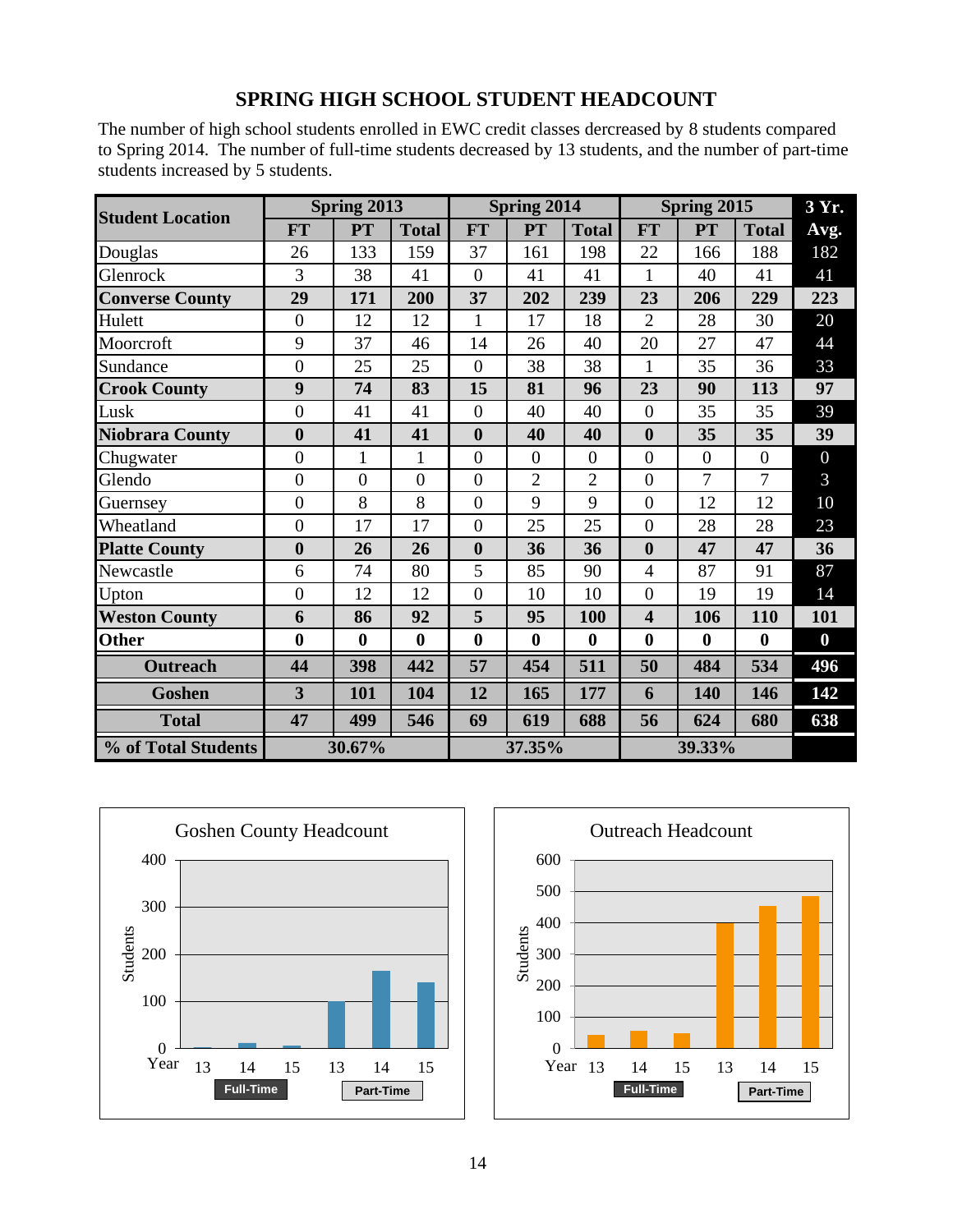| <b>Student Location</b> | <b>Concurrent</b><br><b>Courses Only</b> |     |                 | Only      | <b>Regular Courses</b> |                 | and Regular<br><b>Courses</b> | <b>Both Concurrent</b> | <b>All High School</b><br><b>Students</b> |                         |                |                 |
|-------------------------|------------------------------------------|-----|-----------------|-----------|------------------------|-----------------|-------------------------------|------------------------|-------------------------------------------|-------------------------|----------------|-----------------|
|                         | <b>FT</b>                                | PT  | <b>Total</b>    | <b>FT</b> | PT                     | <b>Total</b>    | <b>FT</b>                     | <b>PT</b>              | <b>Total</b>                              | <b>FT</b>               | <b>PT</b>      | <b>Total</b>    |
| Douglas                 | 16                                       | 156 | 172             |           | 4                      | $\overline{4}$  | 6                             | 6                      | 12                                        | 22                      | 166            | 188             |
| Glenrock                | $\mathbf{1}$                             | 38  | 39              |           | $\overline{2}$         | $\overline{2}$  |                               |                        |                                           | $\mathbf{1}$            | 40             | 41              |
| <b>Converse County</b>  | 17                                       | 194 | 211             |           | 6                      | 6               | 6                             | 6                      | 12                                        | 23                      | 206            | 229             |
| Hulett                  | $\overline{2}$                           | 28  | 30              |           |                        |                 |                               |                        |                                           | $\overline{2}$          | 28             | 30              |
| Moorcroft               | 3                                        | 25  | 28              |           |                        |                 | 17                            | $\overline{2}$         | 19                                        | 20                      | 27             | 47              |
| Sundance                |                                          | 23  | $\overline{23}$ |           | $\mathbf{1}$           | $\mathbf{1}$    | $\mathbf{1}$                  | 11                     | 12                                        | $\mathbf 1$             | 35             | $\overline{36}$ |
| <b>Crook County</b>     | 5                                        | 76  | 81              |           | $\mathbf{1}$           | $\mathbf{1}$    | 18                            | 13                     | 31                                        | 23                      | 90             | 113             |
| Lusk                    |                                          | 34  | 34              |           | $\mathbf{1}$           | $\mathbf{1}$    |                               |                        |                                           |                         | 35             | 35              |
| <b>Niobrara County</b>  |                                          | 34  | 34              |           | $\mathbf{1}$           | $\mathbf{1}$    |                               |                        |                                           |                         | 35             | 35              |
| Chugwater               |                                          |     |                 |           |                        |                 |                               |                        |                                           |                         |                |                 |
| Glendo                  |                                          | 6   | 6               |           | $\mathbf{1}$           | $\mathbf{1}$    |                               |                        |                                           |                         | $\overline{7}$ | 7               |
| Guernsey                |                                          | 11  | 11              |           | $\mathbf{1}$           | $\mathbf{1}$    |                               |                        |                                           |                         | 12             | 12              |
| Wheatland               |                                          | 22  | 22              |           | $\mathbf{1}$           | 1               |                               | 5                      | 5                                         |                         | 28             | 28              |
| <b>Platte County</b>    |                                          | 39  | 39              |           | 3                      | 3               |                               | 5                      | 5                                         |                         | 47             | 47              |
| Newcastle               |                                          | 77  | $\overline{77}$ |           | $\mathbf{1}$           | $\mathbf{1}$    | $\overline{4}$                | 9                      | 13                                        | 4                       | 87             | 91              |
| Upton                   |                                          | 19  | 19              |           |                        |                 |                               |                        |                                           |                         | 19             | 19              |
| <b>Weston County</b>    |                                          | 96  | 96              |           | $\mathbf{1}$           | $\mathbf{1}$    | $\overline{\mathbf{4}}$       | 9                      | 13                                        | $\overline{\mathbf{4}}$ | 106            | 110             |
| Other*                  |                                          |     |                 |           |                        |                 |                               |                        |                                           |                         |                |                 |
| <b>Outreach</b>         | $\overline{22}$                          | 439 | 461             |           | $\overline{12}$        | $\overline{12}$ | $\overline{28}$               | $\overline{33}$        | $\overline{61}$                           | 50                      | 484            | 534             |
| Goshen                  |                                          | 85  | 85              |           | 19                     | 19              | 6                             | 36                     | $\overline{42}$                           | 6                       | 140            | 146             |
| <b>Total</b>            | 22                                       | 524 | 546             |           | 31                     | 31              | $\overline{34}$               | 69                     | 103                                       | 56                      | 624            | 680             |

## **SPRING HIGH SCHOOL STUDENT HEADCOUNT**

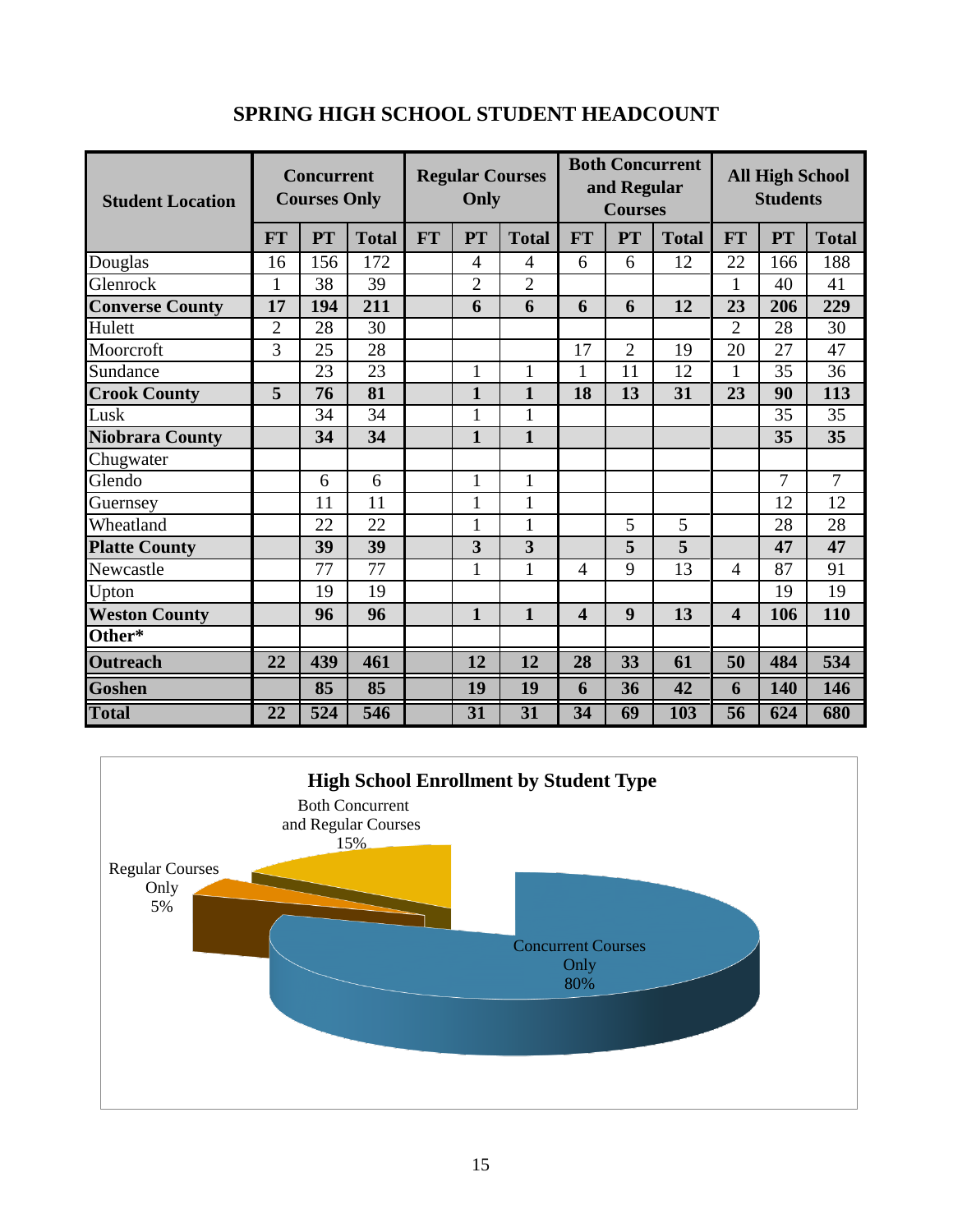## **SPRING DISTANCE EDUCATION COURSES**

Distance Education had an increase of 171 students compared to Spring 2014. The total Distance FTE for Spring 2015 was up 29.5 from Spring 2014. Total number of sections decreased from 153 to 130.

| <b>Course Delivery</b> |     | Spring 2014                  |            | Spring 2015 |                              |            |     |                          |            |
|------------------------|-----|------------------------------|------------|-------------|------------------------------|------------|-----|--------------------------|------------|
| <b>Location</b>        |     | <b>Sections   Students  </b> | <b>FTE</b> |             | <b>Sections   Students  </b> | <b>FTE</b> |     | <b>Sections Students</b> | <b>FTE</b> |
| <b>Goshen</b>          | 131 | 713                          | 148.25     | 144         | 619                          | 139.08     | 123 | 790                      | 169.58     |
| Lusk                   |     |                              |            |             | 58                           | 10.17      |     | 58                       | 9.17       |
| <b>Total</b>           | 131 | 713                          | 148.25     | 153         | 677                          | 149.25     | 130 | 848                      | 178.75     |

| <b>Course Delivery</b> |                 | Spring 2013     |            |     | Spring 2014              |            | Spring 2015     |                 |            |  |
|------------------------|-----------------|-----------------|------------|-----|--------------------------|------------|-----------------|-----------------|------------|--|
| <b>Method</b>          | <b>Sections</b> | <b>Students</b> | <b>FTE</b> |     | <b>Sections Students</b> | <b>FTE</b> | <b>Sections</b> | <b>Students</b> | <b>FTE</b> |  |
| <b>Internet</b>        | 131             | 713             | 148.25     | 153 | 677                      | 149.25     | 130             | 848             | 178.75     |  |
| <b>Total</b>           | 131             | 713             | 148.25     | 153 | 677                      | 149.25     | 130             | 848             | 178.75     |  |
|                        |                 |                 |            |     |                          |            |                 |                 |            |  |
| % of Total FTE         |                 | 12.94%          |            |     | 12.49%                   |            | 16.24%          |                 |            |  |

Number of students is a duplicated headcount

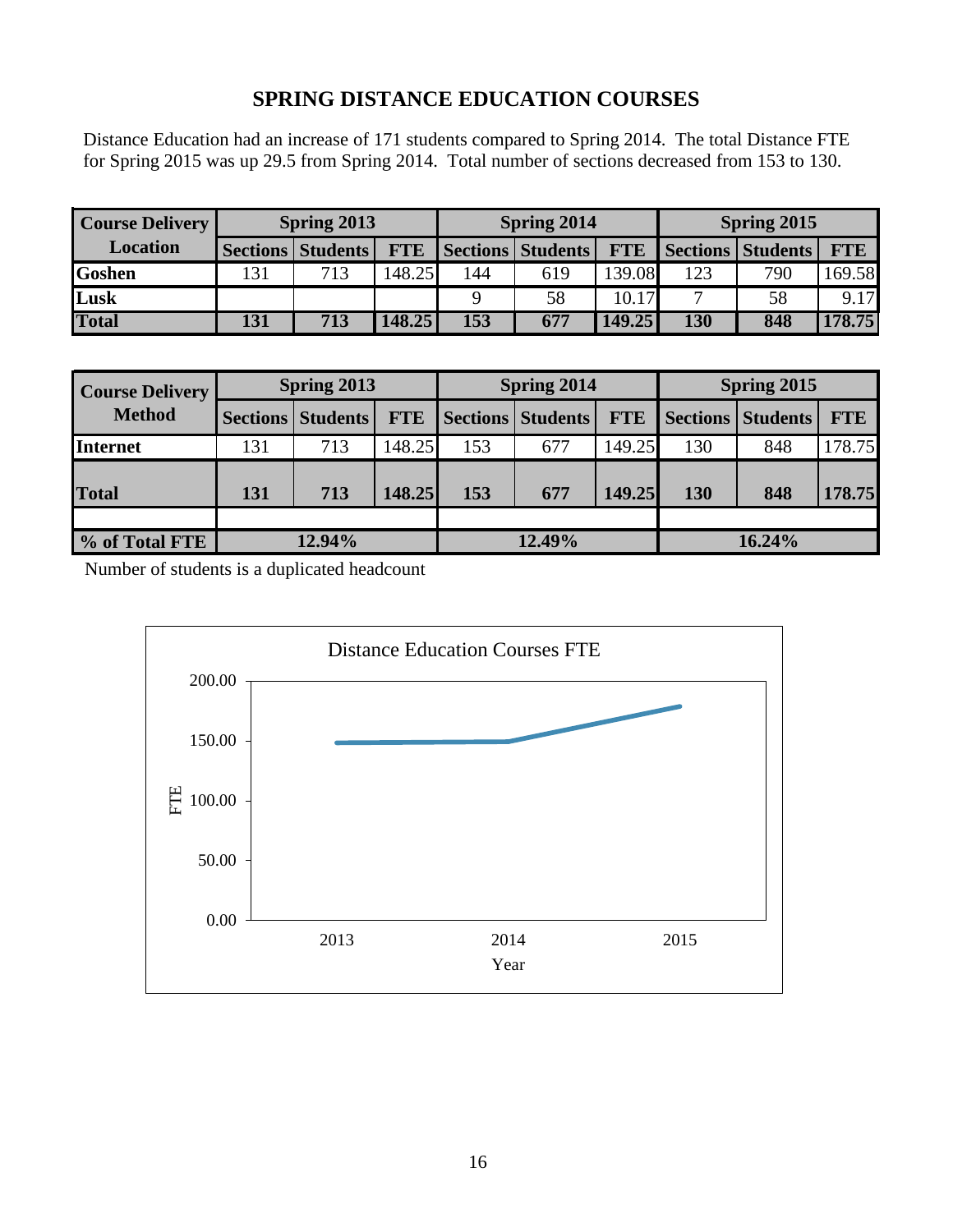# **SPRING DISTANCE EDUCATION STUDENTS Full-Time / Part-time**

| The majority (85.3%) of Outreach Distance Students are part-time. However, the |  |
|--------------------------------------------------------------------------------|--|
| majority (66.8%) of Goshen County Distance Education students are full-time.   |  |

|                         |                         | Spring 2013    |                |                         | Spring 2014    |                | Spring 2015      |                |                |  |
|-------------------------|-------------------------|----------------|----------------|-------------------------|----------------|----------------|------------------|----------------|----------------|--|
| <b>Student Location</b> | <b>FT</b>               | PT             | <b>Total</b>   | <b>FT</b>               | PT             | <b>Total</b>   | <b>FT</b>        | PT             | <b>Total</b>   |  |
| Douglas                 | 25                      | 50             | 75             | 21                      | 28             | 49             | 18               | 35             | 53             |  |
| Glenrock                | $\overline{2}$          | 16             | 18             | 1                       | $\overline{4}$ | 5              | 1                | 1              | $\overline{2}$ |  |
| <b>Converse County</b>  | 27                      | 66             | 93             | 22                      | 32             | 54             | 19               | 36             | 55             |  |
| Hulett                  | $\overline{0}$          | 3              | 3              | $\overline{2}$          | 3              | 5              | $\overline{0}$   | 5              | 5              |  |
| Moorcroft               | $\overline{0}$          | $\overline{4}$ | $\overline{4}$ | $\overline{0}$          | $\overline{4}$ | $\overline{4}$ | $\overline{0}$   | 6              | 6              |  |
| Sundance                | $\mathbf{1}$            | $\overline{0}$ | $\mathbf{1}$   | $\overline{0}$          | $\overline{2}$ | $\overline{2}$ | $\overline{0}$   | 3              | 3              |  |
| <b>Crook County</b>     | $\mathbf{1}$            | $\overline{7}$ | 8              | $\overline{2}$          | 9              | 11             | $\boldsymbol{0}$ | 14             | 14             |  |
| Lusk                    | $\mathbf{1}$            | 5              | 6              | $\mathbf{1}$            | 20             | 21             | $\overline{0}$   | 26             | 26             |  |
| <b>Niobrara County</b>  | $\mathbf{1}$            | 5              | 6              | $\mathbf{1}$            | 20             | 21             | $\bf{0}$         | 26             | 26             |  |
| Chugwater               |                         | $\mathbf{1}$   | $\mathbf{1}$   | $\mathbf{1}$            | $\overline{0}$ | $\mathbf 1$    | $\overline{0}$   | $\overline{0}$ | $\overline{0}$ |  |
| Glendo                  | $\mathbf{1}$            | $\overline{2}$ | 3              | $\overline{0}$          | $\overline{0}$ | $\overline{0}$ | $\overline{0}$   | $\overline{2}$ | $\overline{2}$ |  |
| Guernsey                | $\mathbf{1}$            | 5              | 6              | $\mathbf{1}$            | $\overline{7}$ | 8              | $\overline{0}$   | 6              | 6              |  |
| Wheatland               | $\overline{2}$          | 12             | 14             | $\overline{2}$          | 11             | 13             | $\mathbf{1}$     | 10             | 11             |  |
| <b>Platte County</b>    | $\overline{\mathbf{4}}$ | 20             | 24             | $\overline{\mathbf{4}}$ | 18             | 22             | $\mathbf{1}$     | 18             | 19             |  |
| Newcastle               | 8                       | 22             | 30             | 8                       | 25             | 33             | 5                | 27             | 32             |  |
| Upton                   | $\mathbf{1}$            | 6              | 7              | $\mathbf{1}$            | $\overline{2}$ | 3              | $\mathbf{1}$     | 3              | $\overline{4}$ |  |
| <b>Weston County</b>    | 9                       | 28             | 37             | 9                       | 27             | 36             | 6                | 30             | 36             |  |
| Other*                  | 4                       | 62             | 66             | $\overline{2}$          | 44             | 46             | $\overline{2}$   | 38             | 40             |  |
| <b>Outreach</b>         | 46                      | 188            | 234            | 40                      | 150            | 190            | 28               | 162            | 190            |  |
| <b>Goshen</b>           | 160                     | 76             | 236            | 134                     | 59             | 193            | 157              | 78             | 235            |  |
| <b>Total</b>            | 206                     | 264            | 470            | 174                     | 209            | 383            | 185              | 240            | 425            |  |
| % of Total Students     | 26.40%                  |                |                |                         | 20.79%         |                | 24.58%           |                |                |  |

Number of Students is a non-duplicated headcount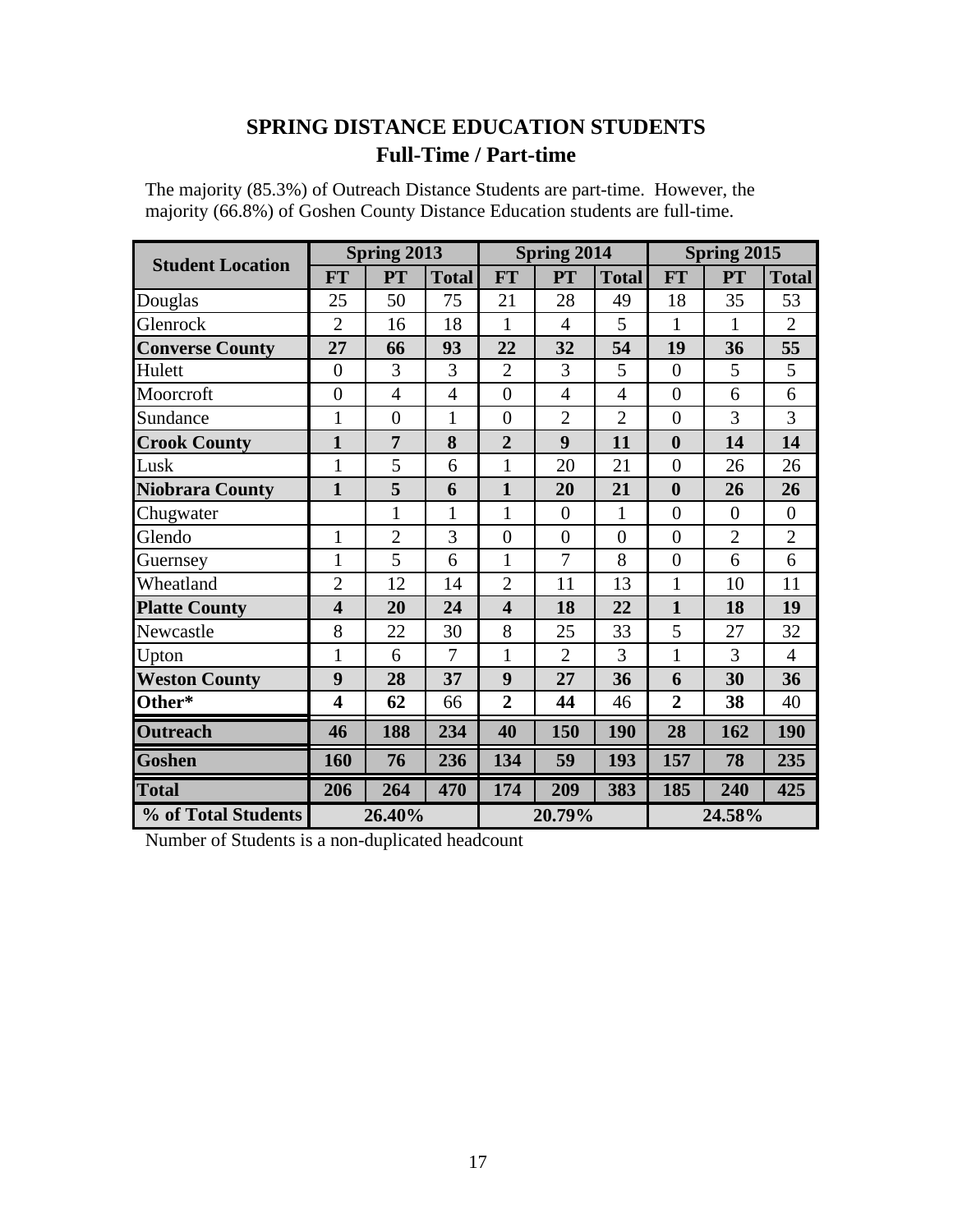## **SPRING DISTANCE EDUCATION STUDENTS**

**Age**

The majority (85.3%) of Outreach Distance Students are over the age of 25. However, the majority (66.8%) of Goshen County Distance Education students are under the age of 25.

|                         |                         | Spring 2013    |                |                | <b>Spring 2014</b> |                |                  | Spring 2015    |                |
|-------------------------|-------------------------|----------------|----------------|----------------|--------------------|----------------|------------------|----------------|----------------|
| <b>Student Location</b> | LT 25                   | <b>GE 25</b>   | <b>Total</b>   | $LT$ 25        | <b>GE 25</b>       | <b>Total</b>   | LT 25            | <b>GE 25</b>   | <b>Total</b>   |
| Douglas                 | 54                      | 21             | 75             | 19             | 30                 | 49             | 18               | 35             | 53             |
| Glenrock                | 16                      | $\overline{2}$ | 18             | 1              | 4                  | 5              | 1                | 1              | $\overline{2}$ |
| <b>Converse County</b>  | 70                      | 23             | 93             | 20             | 34                 | 54             | 19               | 36             | 55             |
| Hulett                  | $\overline{0}$          | 3              | 3              | 3              | $\overline{2}$     | 5              | $\overline{0}$   | 5              | 5              |
| Moorcroft               | 4                       | $\overline{0}$ | $\overline{4}$ | $\overline{0}$ | $\overline{4}$     | $\overline{4}$ | $\overline{0}$   | 6              | 6              |
| Sundance                | $\overline{0}$          | $\mathbf{1}$   | $\mathbf{1}$   | $\theta$       | $\overline{2}$     | $\overline{2}$ | $\overline{0}$   | 3              | 3              |
| <b>Crook County</b>     | $\overline{\mathbf{4}}$ | 4              | 8              | 3              | 8                  | 11             | $\boldsymbol{0}$ | 14             | 14             |
| Lusk                    | $\overline{4}$          | $\overline{2}$ | 6              | 20             | 1                  | 21             | $\overline{0}$   | 26             | 26             |
| <b>Niobrara County</b>  | $\overline{\mathbf{4}}$ | $\overline{2}$ | 6              | 20             | 1                  | 21             | $\boldsymbol{0}$ | 26             | 26             |
| Chugwater               | $\mathbf{1}$            | $\overline{0}$ | 1              | $\overline{0}$ | 1                  | 1              | $\overline{0}$   | $\overline{0}$ | $\overline{0}$ |
| Glendo                  | 1                       | $\overline{2}$ | 3              | $\overline{0}$ | $\overline{0}$     | $\overline{0}$ | $\overline{0}$   | $\overline{2}$ | $\overline{2}$ |
| Guernsey                | $\overline{2}$          | $\overline{4}$ | 6              | 1              | 7                  | 8              | $\overline{0}$   | 6              | 6              |
| Wheatland               | 4                       | 10             | 14             | $\overline{0}$ | 13                 | 13             | $\mathbf{1}$     | 10             | 11             |
| <b>Platte County</b>    | 8                       | 16             | 24             | $\mathbf{1}$   | 21                 | 22             | $\mathbf{1}$     | 18             | 19             |
| Newcastle               | 16                      | 14             | 30             | 15             | 18                 | 33             | 5                | 27             | 32             |
| Upton                   | 3                       | $\overline{4}$ | 7              | $\overline{2}$ | 1                  | 3              | 1                | 3              | $\overline{4}$ |
| <b>Weston County</b>    | 19                      | 18             | 37             | 17             | 19                 | 36             | 6                | 30             | 36             |
| <b>Other</b>            | 26                      | 38             | 64             | 15             | 31                 | 46             | $\overline{2}$   | 38             | 40             |
| <b>Outreach</b>         | 131                     | 101            | 232            | 76             | 114                | 190            | 28               | 162            | 190            |
| Goshen                  | 161                     | 75             | 236            | 158            | 35                 | 193            | 157              | 78             | 235            |
| <b>Total</b>            | 292                     | 176            | 468            | 234            | 149                | 383            | 185              | 240            | 425            |

Non-duplicated headcount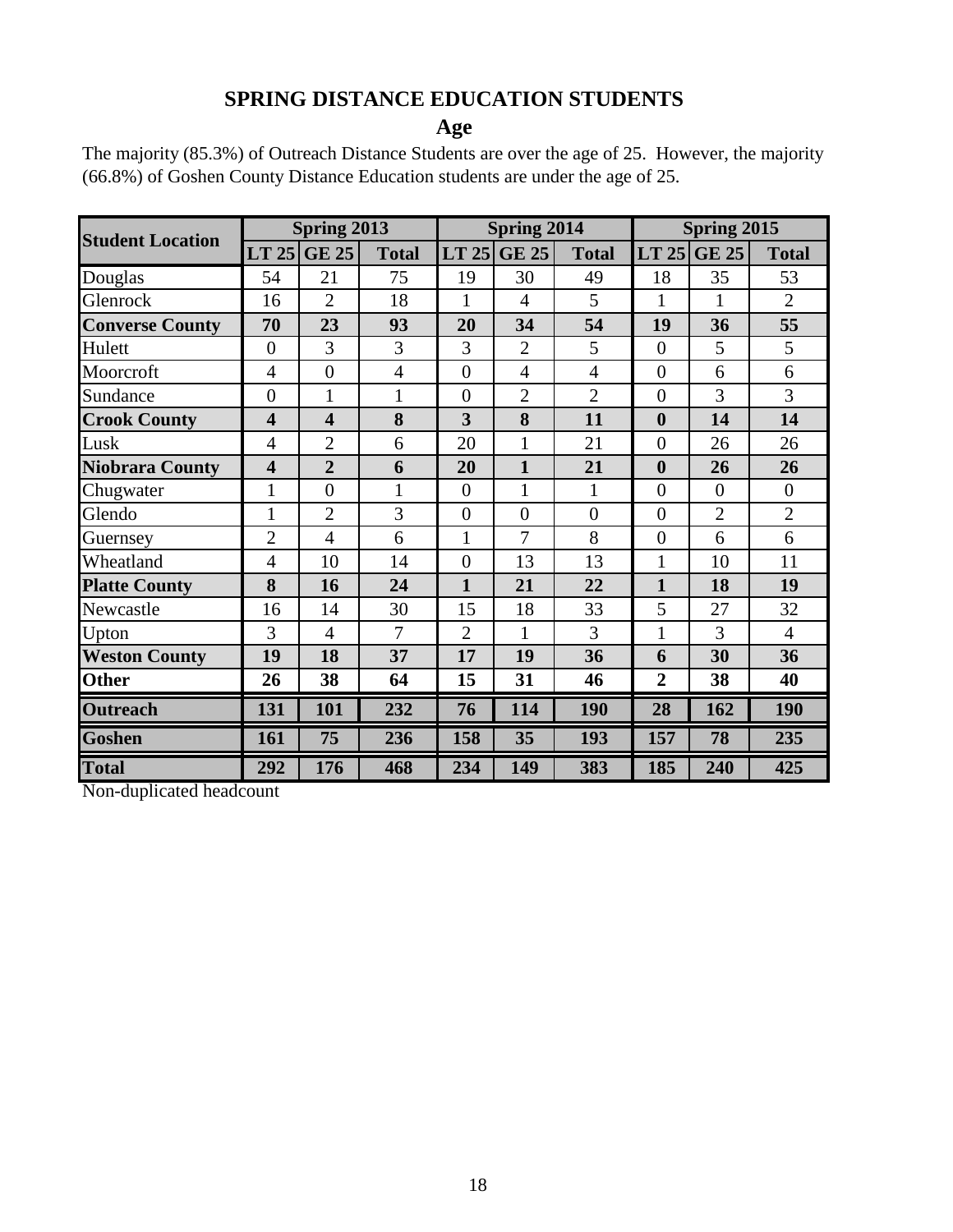| <b>Course Location</b> |                         | Spring 2013      |            |                 | Spring 2014      |            | Spring 2015             |                  |            |  |
|------------------------|-------------------------|------------------|------------|-----------------|------------------|------------|-------------------------|------------------|------------|--|
|                        | <b>Sections</b>         | <b>Students</b>  | <b>FTE</b> | <b>Sections</b> | <b>Students</b>  | <b>FTE</b> | <b>Sections</b>         | <b>Students</b>  | <b>FTE</b> |  |
| Douglas                | 4                       | 22               | 6.58       | 5               | 22               | 7.08       | 4                       | 22               | 7.08       |  |
| Glenrock               |                         |                  |            |                 |                  |            |                         |                  |            |  |
| <b>Converse County</b> | 4                       | 22               | 6.58       | 5               | 22               | 7.08       | $\overline{\mathbf{4}}$ | 22               | 7.08       |  |
| Hulett                 |                         |                  |            |                 |                  |            |                         |                  |            |  |
| Moorcroft              |                         |                  |            | $\mathbf{1}$    | 12               | 4.00       |                         |                  |            |  |
| Sundance               |                         |                  |            |                 |                  |            |                         |                  |            |  |
| <b>Crook County</b>    | $\boldsymbol{0}$        | $\boldsymbol{0}$ | 0.00       | $\mathbf{1}$    | $\boldsymbol{9}$ | 4.00       | $\mathbf{0}$            | $\mathbf{0}$     | 0.00       |  |
| Lusk                   | 1                       | 6                | 2.00       | 1               | 12               | 3.00       |                         |                  |            |  |
| <b>Niobrara County</b> | $\mathbf{1}$            | 6                | 2.00       | $\mathbf{1}$    | 12               | 3.00       | $\mathbf{0}$            | $\boldsymbol{0}$ | 0.00       |  |
| Chugwater              |                         |                  |            |                 |                  |            |                         |                  |            |  |
| Glendo                 | 1                       | $\mathbf{1}$     | 0.33       |                 |                  |            |                         |                  |            |  |
| Guernsey               |                         |                  |            |                 |                  |            |                         |                  |            |  |
| Wheatland              | $\overline{2}$          | 10               | 3.08       |                 |                  |            |                         |                  |            |  |
| <b>Platte County</b>   | $\overline{\mathbf{3}}$ | 11               | 3.42       | $\bf{0}$        | $\boldsymbol{0}$ | 0.00       | $\bf{0}$                | $\boldsymbol{0}$ | 0.00       |  |
| Newcastle              | $\overline{4}$          | 20               | 6.58       | 2               | 11               | 3.50       | $\overline{c}$          | 13               | 4.33       |  |
| Upton                  | 1                       | $\overline{c}$   | 0.50       |                 |                  |            |                         |                  |            |  |
| <b>Weston County</b>   | 5                       | 22               | 7.08       | $\overline{2}$  | 11               | 3.50       | $\overline{2}$          | 13               | 4.33       |  |
| <b>Outreach</b>        | 13                      | 61               | 19.08      | 9               | 54               | 17.58      | 6                       | 35               | 11.41      |  |
| <b>Goshen</b>          | 14                      | 108              | 33.50      | 16              | 148              | 45.42      | 16                      | 112              | 35.75      |  |
| <b>Total</b>           | 27                      | 169              | 52.58      | 25              | 202              | 63.00      | 22                      | 147              | 47.16      |  |

## **SPRING DEVELOPMENTAL COURSES BY LOCATION**

## **SPRING DEVELOPMENTAL COURSES BY COURSE**

| <b>Course</b>    |                 | Spring 2013     |            |                 | Spring 2014     |            | Spring 2015     |                 |            |  |
|------------------|-----------------|-----------------|------------|-----------------|-----------------|------------|-----------------|-----------------|------------|--|
|                  | <b>Sections</b> | <b>Students</b> | <b>FTE</b> | <b>Sections</b> | <b>Students</b> | <b>FTE</b> | <b>Sections</b> | <b>Students</b> | <b>FTE</b> |  |
| <b>HMDV 0510</b> |                 |                 |            |                 |                 |            |                 |                 |            |  |
| <b>HMDV 0520</b> |                 | 2               | 0.50       |                 | 2               | 0.50       |                 |                 |            |  |
| <b>ENGL 0620</b> |                 | 4               | 1.00       |                 | 5               | 1.25       |                 |                 | 0.25       |  |
| <b>ENGL 0630</b> |                 | 2               | 0.50       |                 | 5               | 1.25       |                 |                 | 0.25       |  |
| <b>ENGL 0640</b> | 3               | 18              | 4.50       | 3               | 19              | 4.75       |                 | 8               | 2.00       |  |
| <b>MATH 0900</b> | 4               | 19              | 4.75       | 3               | 21              | 5.25       | 3               | 12              | 3.00       |  |
| <b>MATH 0920</b> | 8               | 68              | 22.67      | 6               | 66              | 22.00      | 6               | 51              | 17.00      |  |
| <b>MATH 0930</b> | 9               | 56              | 18.67      | 10              | 84              | 28.00      | 10              | 74              | 24.67      |  |
| <b>Total</b>     | 27              | 169             | 52.58      | 25              | 202             | 63.00      | 22              | 147             | 47.17      |  |
|                  |                 |                 |            |                 |                 |            |                 |                 |            |  |
| % of Total FTE   | 4.59%           |                 |            | 5.27%           |                 |            | 4.28%           |                 |            |  |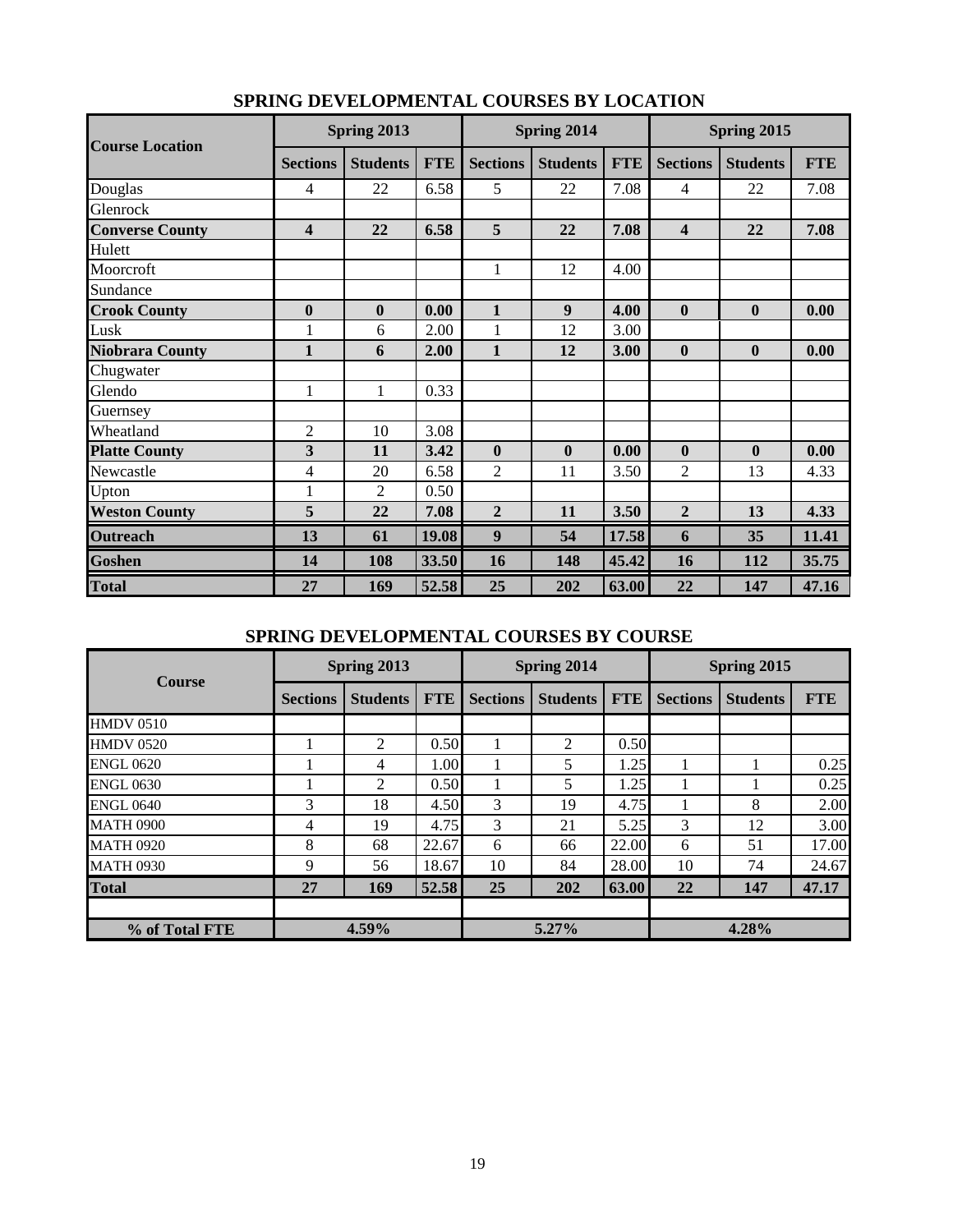|                               |                | Spring 2013     |                |                | Spring 2014     |                | Spring 2015    |                 |                |  |
|-------------------------------|----------------|-----------------|----------------|----------------|-----------------|----------------|----------------|-----------------|----------------|--|
| <b>Student Location</b>       | <b>FT</b>      | PT              | <b>Total</b>   | <b>FT</b>      | PT              | <b>Total</b>   | <b>FT</b>      | PT              | <b>Total</b>   |  |
| Douglas                       | 13             | 12              | 25             | 11             | 13              | 24             | 9              | 20              | 29             |  |
| Glenrock                      | $\mathbf{1}$   | $\mathbf{1}$    | $\overline{2}$ |                |                 |                | $\overline{1}$ |                 | 1              |  |
| <b>Converse County</b>        | 14             | 13              | 27             | 11             | 13              | 24             | 10             | 20              | 30             |  |
| Hulett                        |                |                 |                |                |                 |                |                |                 |                |  |
| Moorcroft                     |                |                 |                | 3              | 8               | 11             |                |                 |                |  |
| Sundance                      |                |                 |                |                |                 |                |                |                 |                |  |
| <b>Crook County</b>           |                |                 |                | $\overline{3}$ | 8               | 11             |                |                 |                |  |
| Lusk                          | $\mathbf{1}$   | 7               | $\overline{8}$ |                | $\overline{9}$  | $\overline{9}$ |                | $\mathbf{1}$    | $\overline{1}$ |  |
| <b>Niobrara County</b>        | $\mathbf{1}$   | $\overline{7}$  | 8              |                | 9               | 9              |                | $\mathbf{1}$    | $\mathbf{1}$   |  |
| Chugwater                     |                |                 |                | 1              |                 | $\mathbf{1}$   |                |                 |                |  |
| Glendo                        | $\mathbf{1}$   |                 | $\mathbf{1}$   |                |                 |                |                | $\mathbf{1}$    | $\mathbf{1}$   |  |
| Guernsey                      | $\mathbf{1}$   | $\overline{2}$  | $\overline{3}$ |                |                 |                |                | $\overline{2}$  | $\overline{2}$ |  |
| Wheatland                     | $\overline{1}$ | 7               | $\overline{8}$ |                | 1               | 1              |                | $\overline{4}$  | $\overline{4}$ |  |
| <b>Platte County</b>          | 3              | 9               | 12             | $\mathbf{1}$   | $\mathbf{1}$    | $\overline{2}$ |                | $\overline{7}$  | $\overline{7}$ |  |
| Newcastle                     | 5              | 20              | 25             | $\overline{2}$ | 15              | 17             | 3              | 14              | 17             |  |
| Upton                         |                | 3               | 3              |                | 1               | 1              |                |                 |                |  |
| <b>Weston County</b>          | 5              | 23              | 28             | $\overline{2}$ | 16              | 18             | 3              | 14              | 17             |  |
| <b>Other</b>                  | $\overline{2}$ | 6               | 8              |                | $\overline{2}$  | $\overline{2}$ |                | $\overline{2}$  | $\overline{2}$ |  |
| <b>Outreach</b>               | 25             | 58              | 83             | 17             | 49              | 66             | 13             | 44              | 57             |  |
| <b>Goshen</b>                 | 69             | $\overline{37}$ | 106            | 75             | $\overline{37}$ | 112            | 56             | 28              | 84             |  |
| <b>Total</b>                  | 94             | 95              | <b>189</b>     | 92             | 86              | 178            | 69             | $\overline{72}$ | 141            |  |
| % of Total<br><b>Students</b> |                | 10.62%          |                |                | 9.66%           |                |                | 8.16%           |                |  |

# **BY FULL-TIME/PART-TIME SPRING DEVELOPMENTAL STUDENTS**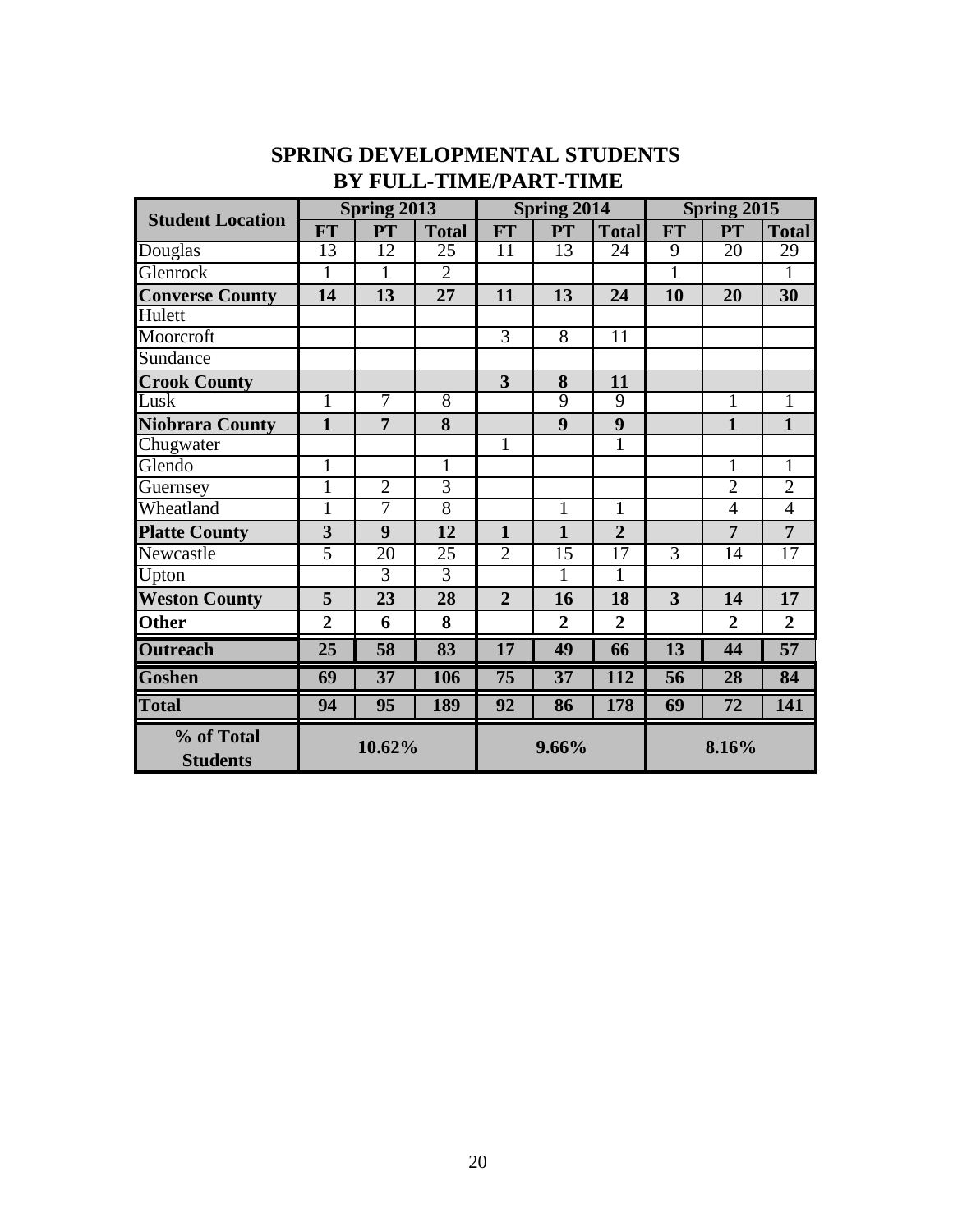|                         |                         | Spring 2013             |                  |                  | <b>Spring 2014</b>      |                | Spring 2015      |                         |                  |  |
|-------------------------|-------------------------|-------------------------|------------------|------------------|-------------------------|----------------|------------------|-------------------------|------------------|--|
| <b>Student Location</b> |                         | $LT$ 25 GE 25           | <b>Total</b>     | LT 25            | <b>GE 25</b>            | <b>Total</b>   | $LT$ 25          | <b>GE 25</b>            | <b>Total</b>     |  |
| Douglas                 | 18                      | 7                       | 25               | 14               | 10                      | 24             | 17               | 12                      | 29               |  |
| Glenrock                | $\overline{2}$          |                         | $\overline{2}$   |                  |                         | $\overline{0}$ |                  | 1                       | 1                |  |
| <b>Converse County</b>  | 20                      | $\overline{7}$          | 27               | 14               | 10                      | 24             | 17               | 13                      | 30               |  |
| Hulett                  |                         |                         | $\overline{0}$   |                  |                         | $\overline{0}$ |                  |                         | $\theta$         |  |
| Moorcroft               |                         |                         | $\overline{0}$   | 11               |                         | 11             |                  |                         | $\overline{0}$   |  |
| Sundance                |                         |                         | $\overline{0}$   |                  |                         | $\overline{0}$ |                  |                         | $\overline{0}$   |  |
| <b>Crook County</b>     | $\boldsymbol{0}$        | $\boldsymbol{0}$        | $\boldsymbol{0}$ | 11               | $\boldsymbol{0}$        | 11             | $\boldsymbol{0}$ | $\boldsymbol{0}$        | $\boldsymbol{0}$ |  |
| Lusk                    | $\overline{4}$          | $\overline{4}$          | 8                | 9                |                         | 9              |                  | 1                       | 1                |  |
| <b>Niobrara County</b>  | $\overline{\mathbf{4}}$ | $\overline{\mathbf{4}}$ | 8                | 9                | $\boldsymbol{0}$        | 9              | $\boldsymbol{0}$ | $\mathbf{1}$            | $\mathbf{1}$     |  |
| Chugwater               |                         |                         |                  |                  | 1                       | $\mathbf{1}$   |                  |                         | $\overline{0}$   |  |
| Glendo                  |                         | $\mathbf{1}$            | $\mathbf{1}$     |                  |                         | $\overline{0}$ | $\mathbf{1}$     |                         | 1                |  |
| Guernsey                | $\mathbf{1}$            | $\overline{2}$          | 3                |                  |                         | $\overline{0}$ |                  | $\overline{2}$          | $\overline{2}$   |  |
| Wheatland               | $\mathbf{1}$            | 7                       | 8                |                  | $\mathbf{1}$            | $\mathbf{1}$   | $\overline{2}$   | $\overline{2}$          | $\overline{4}$   |  |
| <b>Platte County</b>    | $\overline{2}$          | 10                      | 12               | $\boldsymbol{0}$ | $\overline{2}$          | $\overline{2}$ | 3                | $\overline{\mathbf{4}}$ | $\overline{7}$   |  |
| Newcastle               | 8                       | 17                      | 25               | 13               | $\overline{4}$          | 17             | 15               | $\overline{2}$          | 17               |  |
| Upton                   | $\mathbf{1}$            | $\overline{2}$          | 3                | 1                |                         | 1              |                  |                         | $\Omega$         |  |
| <b>Weston County</b>    | 9                       | 19                      | 28               | 14               | $\overline{\mathbf{4}}$ | 18             | 15               | $\overline{2}$          | 17               |  |
| <b>Other</b>            |                         | 7                       | 7                | $\mathbf{1}$     | $\mathbf{1}$            | $\overline{2}$ |                  | $\overline{2}$          | $\overline{2}$   |  |
| <b>Outreach</b>         | 35                      | 47                      | 82               | 49               | 17                      | 66             | 35               | 22                      | 57               |  |
| <b>Goshen</b>           | 60                      | 46                      | 106              | 93               | 19                      | 112            | 72               | 12                      | 84               |  |
| <b>Total</b>            | 95                      | 93                      | 188              | 142              | 36                      | 178            | 107              | 34                      | 141              |  |

## **SPRING DEVELOPMENTAL STUDENTS BY AGE**

LT- Less Than 25

GE- Greater or Equal to 25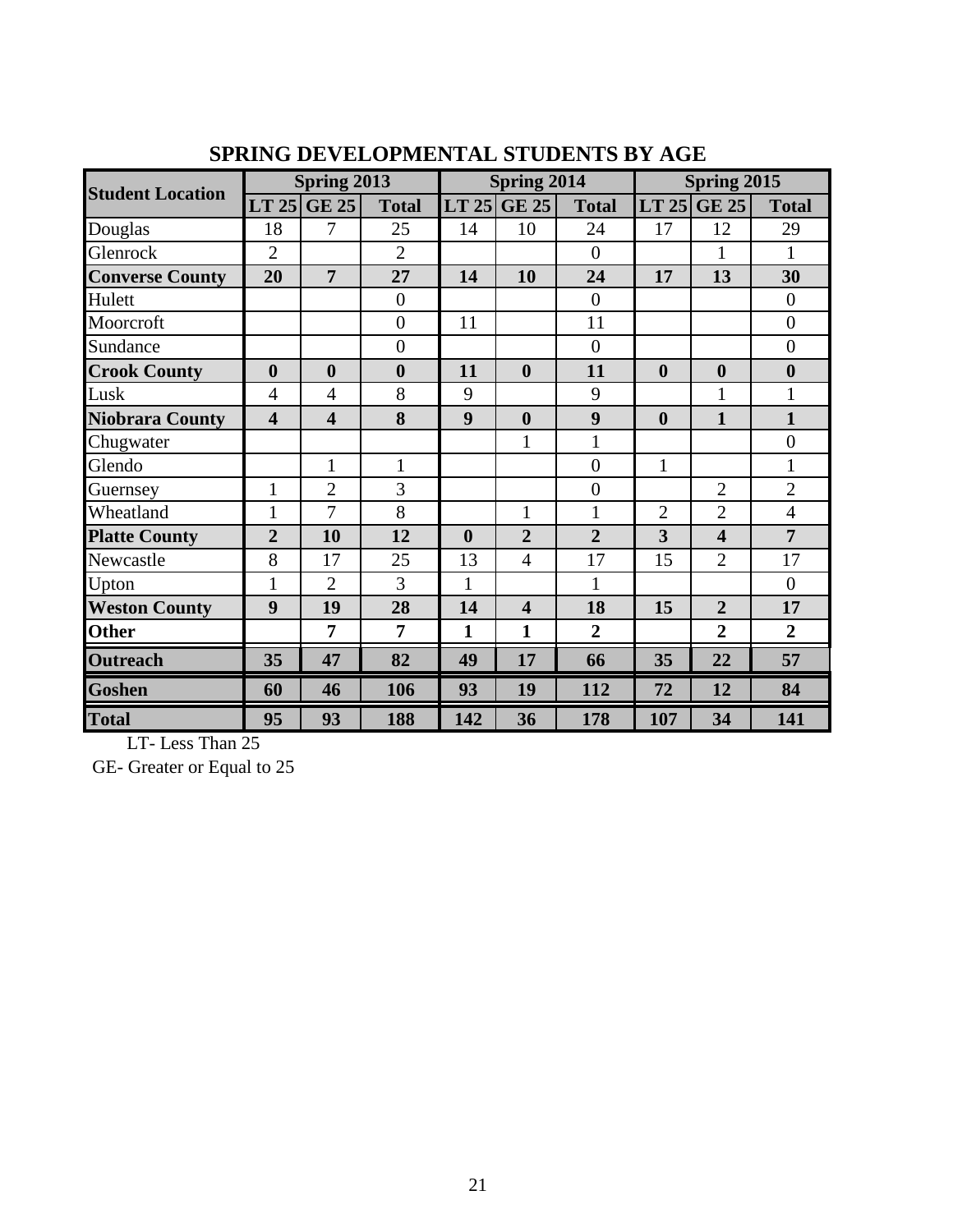## **SPRING DEGREE-SEEKING/DEVELOPMENTAL STUDENTS**

The percent of AA and AS degree-seeking students enrolled in developmental course(s) during the Spring 2015 semester was 3.4% below Spring 2014. The total number of students went down by 19 and the total students taking developmental courses decreased by 23. The AAS degree-seeking students enrolled in developmental course(s) decreased by 1.7%.

| Academic           |              | <b>Spring 2013</b>       |       |              | Spring 2014                            |         | Spring 2015                              |     |         |  |
|--------------------|--------------|--------------------------|-------|--------------|----------------------------------------|---------|------------------------------------------|-----|---------|--|
| <b>Programs</b>    | <b>Total</b> | Dev<br>Students Students | % Dev | <b>Total</b> | <b>Dev</b><br><b>Students Students</b> | $%$ Dev | <b>Total</b><br><b>Students Students</b> | Dev | $%$ Dev |  |
| <b>AA/AS</b>       | 418          | 112                      | 26.8% | 405          | 104                                    | 25.7%   | 381                                      | 85  | 22.3%   |  |
| <b>AAS</b>         | 195          | 11                       | 5.6%  | 194          | 9                                      | 4.6%    | 171                                      | 5   | 2.9%    |  |
| <b>Certificate</b> | 100          | 4                        | 4.0%  | 72           |                                        | 1.4%    | 74                                       |     | 1.4%    |  |
|                    |              |                          |       |              |                                        |         |                                          |     |         |  |
| <b>Total</b>       | 713          | 127                      | 17.8% | 671          | 114                                    | 17.0%   | 626                                      | 91  | 14.5%   |  |

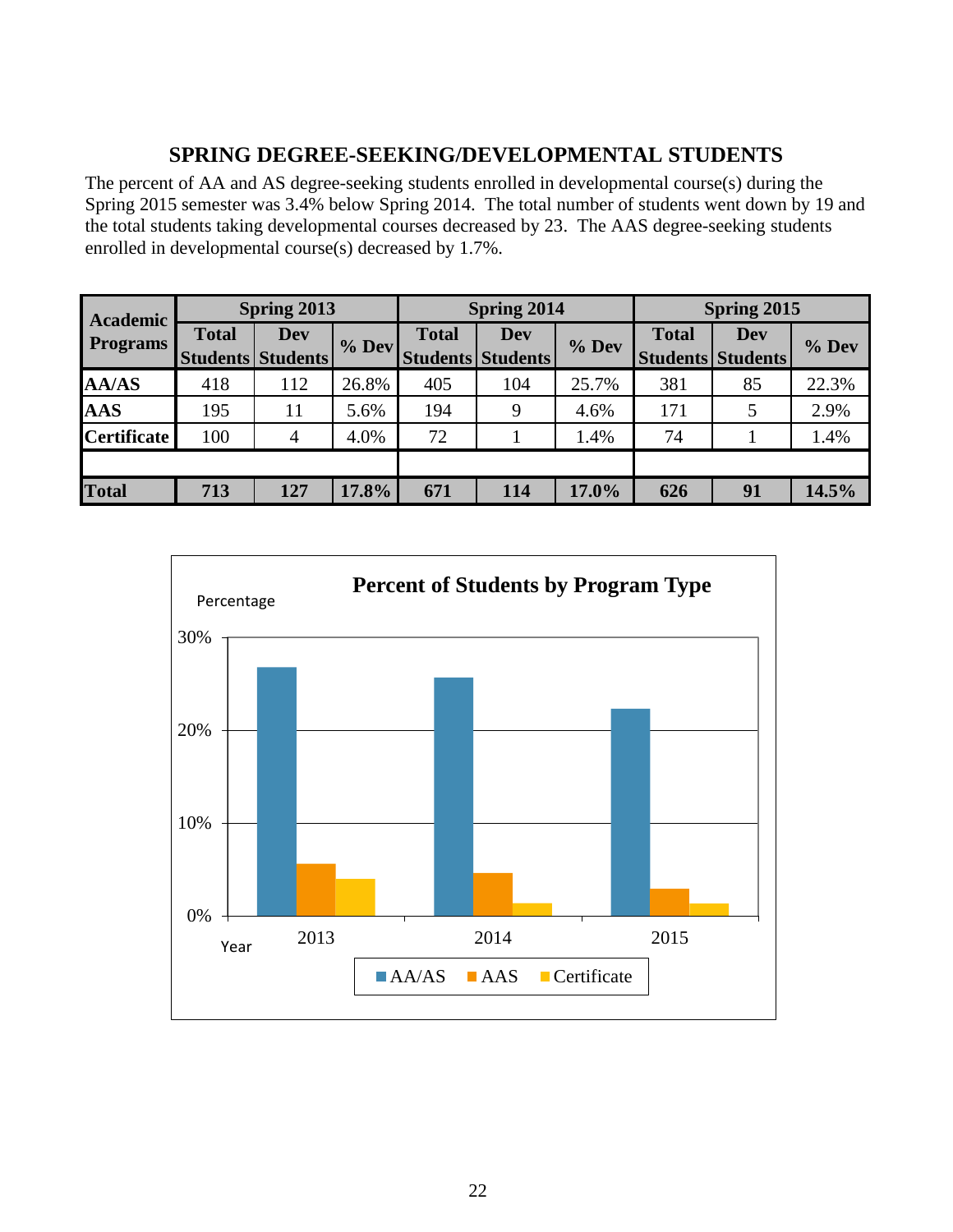## **SPRING ON-CAMPUS EVENING COURSES**

On-Campus Evening unduplicated headcount decreased by 32 students and the duplicated headcount decreased by 87 students. Sections that made went down by 5 classes and the number of classes being canceled stayed the same.

|                        |                 | Spring 2013     |            |                         | <b>Spring 2014</b> |            | Spring 2015             |                          |            |  |
|------------------------|-----------------|-----------------|------------|-------------------------|--------------------|------------|-------------------------|--------------------------|------------|--|
| <b>Departments</b>     | <b>Sections</b> | <b>Students</b> | <b>FTE</b> | <b>Sections</b>         | <b>Students</b>    | <b>FTE</b> |                         | <b>Sections Students</b> | <b>FTE</b> |  |
| <b>AGEC</b>            | $\mathbf{1}$    | $\overline{7}$  | 1.17       | 1                       | 16                 | 2.67       | 1                       | 12                       | 2.00       |  |
| <b>AGTK</b>            | $\mathbf{1}$    | 15              | 2.50       | $\overline{2}$          | 54                 | 9.00       | $\mathbf{1}$            | 34                       | 5.67       |  |
| <b>ANSC</b>            |                 |                 |            |                         |                    |            |                         |                          |            |  |
| <b>ARGI</b>            |                 |                 |            |                         |                    |            |                         |                          |            |  |
| <b>ART</b>             |                 |                 |            |                         |                    |            |                         |                          |            |  |
| <b>BIOL</b>            |                 |                 |            | $\overline{2}$          | 11                 | 2.33       |                         |                          |            |  |
| <b>CMAP</b>            | $\mathbf{1}$    | $\mathbf{1}$    | 0.08       | $\mathbf{1}$            | 5                  | 0.42       | $\mathbf{1}$            | $\overline{2}$           | 0.17       |  |
| CO/M                   | $\mathbf{1}$    | 13              | 3.25       | $\mathbf{1}$            | 23                 | 5.75       | $\mathbf{1}$            | 18                       | 4.50       |  |
| <b>EDUC</b>            |                 |                 |            | $\overline{4}$          | 51                 | 8.50       |                         |                          |            |  |
| <b>ENGL</b>            | $\mathbf{1}$    | 5               | 1.25       |                         |                    |            | $\mathbf{1}$            | $\mathbf{1}$             | 0.25       |  |
| <b>EQST</b>            | $\overline{4}$  | 35              | 5.83       |                         |                    |            | $\overline{4}$          | 44                       | 7.33       |  |
| <b>HIST</b>            |                 |                 |            |                         |                    |            |                         |                          |            |  |
| <b>HLTK</b>            | 3               | 30              | 5.00       | $\overline{2}$          | 14                 | 4.67       | $\overline{2}$          | 10                       | 3.33       |  |
| <b>HMDV</b>            | $\mathbf{1}$    | $\overline{2}$  | 0.33       | $\mathbf{1}$            | 14                 | 2.33       |                         |                          |            |  |
| <b>INST</b>            |                 |                 |            |                         |                    |            |                         |                          |            |  |
| <b>LIBS</b>            |                 |                 |            |                         |                    |            |                         |                          |            |  |
| <b>MATH</b>            | $\overline{2}$  | 14              | 3.50       | $\overline{4}$          | 28                 | 9.25       | $\overline{4}$          | 26                       | 8.33       |  |
| <b>MUSC</b>            | $\overline{2}$  | $\overline{4}$  | 0.33       | $\mathbf{1}$            | 3                  | 0.25       | $\overline{2}$          | $\overline{4}$           | 0.33       |  |
| <b>PEAC</b>            |                 |                 |            | $\overline{3}$          | 56                 | 0.00       | $\sqrt{2}$              | 31                       | 0.00       |  |
| <b>POLS</b>            | $\mathbf{1}$    | 15              | 3.75       | $\overline{1}$          | 8                  | 2.00       | $\overline{1}$          | $\overline{17}$          | 4.25       |  |
| <b>SOIL</b>            |                 |                 |            |                         |                    |            | $\mathbf{1}$            | $\overline{7}$           | 1.75       |  |
| <b>SOWK</b>            | $\mathbf{1}$    | 5               | 1.67       |                         |                    |            |                         |                          |            |  |
| <b>VTTK</b>            |                 |                 |            | $\overline{4}$          | 57                 | 10.25      | $\mathbf{1}$            | 5                        | 0.42       |  |
| <b>WELD</b>            | $\mathbf{1}$    | 16              | 2.67       | $\mathbf{1}$            | 30                 | 5.00       | $\mathbf{1}$            | 26                       | 4.33       |  |
| ZOO                    |                 |                 |            |                         |                    |            |                         |                          |            |  |
| <b>Total</b>           | 20              | 162             | 31.33      | 28                      | 370                | 62.42      | 23                      | 237                      | 42.66      |  |
| <b>Sects Cancelled</b> | $\overline{2}$  |                 |            | $\overline{\mathbf{3}}$ |                    |            | $\overline{\mathbf{3}}$ |                          |            |  |
|                        |                 |                 |            |                         |                    |            |                         |                          |            |  |
| <b>Sects Offered</b>   | $\overline{22}$ |                 |            |                         | $\overline{31}$    |            | $\overline{26}$         |                          |            |  |

Duplicated Headcount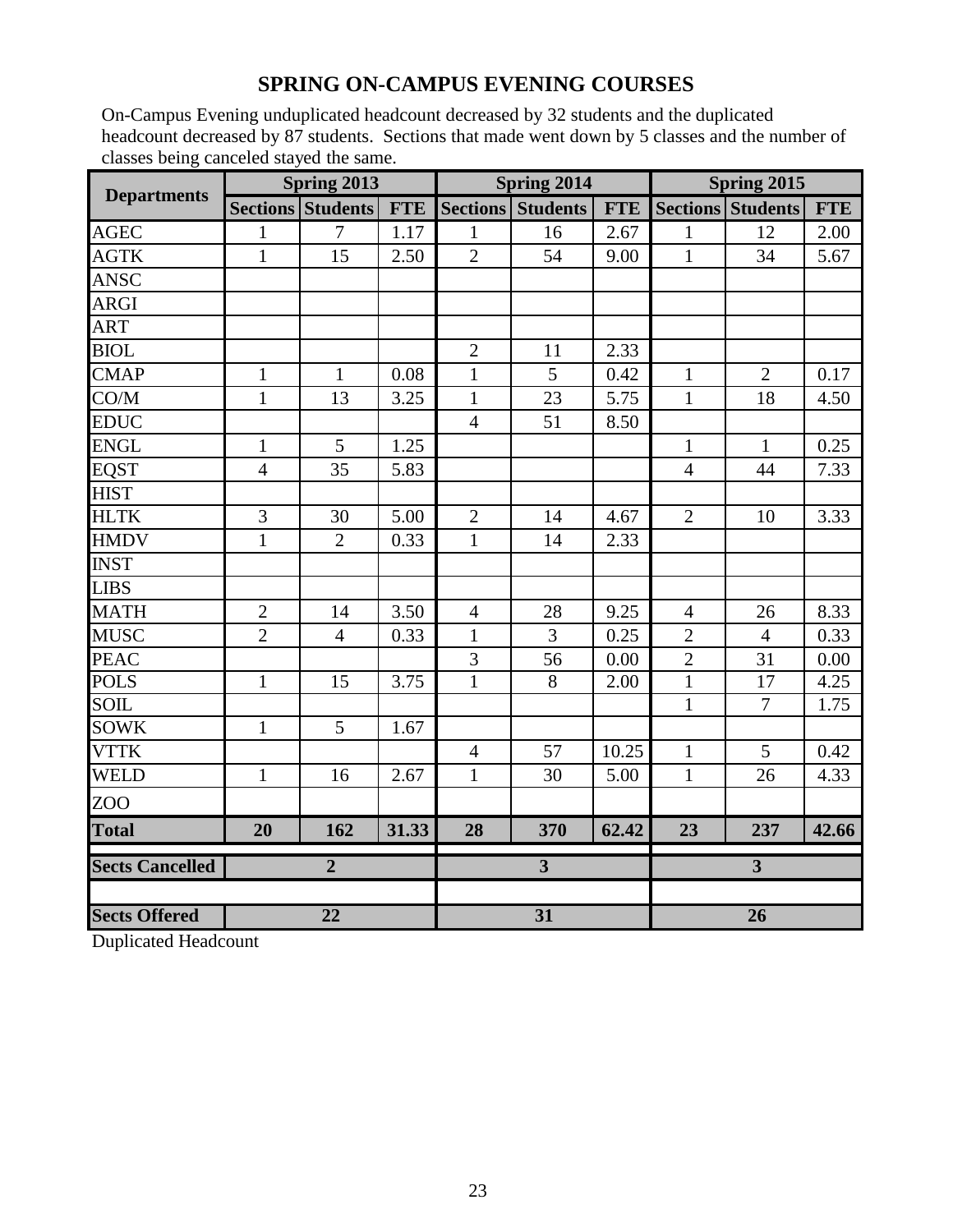## **SPRING ON-CAMPUS EVENING STUDENTS**

| r un-Thine / Tai cume |                    |    |              |           |                    |              |             |           |              |  |
|-----------------------|--------------------|----|--------------|-----------|--------------------|--------------|-------------|-----------|--------------|--|
|                       | <b>Spring 2013</b> |    |              |           | <b>Spring 2014</b> |              | Spring 2015 |           |              |  |
|                       | <b>FT</b>          | PT | <b>Total</b> | <b>FT</b> | <b>PT</b>          | <b>Total</b> | <b>FT</b>   | <b>PT</b> | <b>Total</b> |  |
| <b>Degree Seeking</b> | 108                | 19 | 127          | 150       | 15                 | 165          | l 51        | 32        | 183          |  |
| <b>Non-Degree</b>     |                    |    |              |           |                    |              |             |           |              |  |
| <b>Seeking</b>        |                    | 21 | 22           |           | 16                 | 21           |             | 46        | 52           |  |
| <b>Total</b>          | 109                | 40 | 149          | 155       | 31                 | 186          | 157         | 78        | 235          |  |

## **Full-Time / Part-time**

| Age                                 |    |                                                       |     |             |             |     |             |    |     |  |  |
|-------------------------------------|----|-------------------------------------------------------|-----|-------------|-------------|-----|-------------|----|-----|--|--|
|                                     |    | Spring 2013                                           |     |             | Spring 2014 |     | Spring 2015 |    |     |  |  |
|                                     |    | LT 25 GE 25 Total LT 25 GE 25 Total LT 25 GE 25 Total |     |             |             |     |             |    |     |  |  |
| <b>Degree Seeking</b>               | 76 | 50                                                    | 126 | 149         | 16          | 165 | 146         | 37 | 183 |  |  |
| <b>Non-Degree</b><br><b>Seeking</b> | 14 | 8                                                     | 22  | $\mathbf Q$ | 12          | 21  | 42          | 10 | 52  |  |  |
| <b>Total</b>                        | 90 | 58                                                    | 148 | 158         | 28          | 186 | 188         | 47 | 235 |  |  |

Unduplicated Headcount

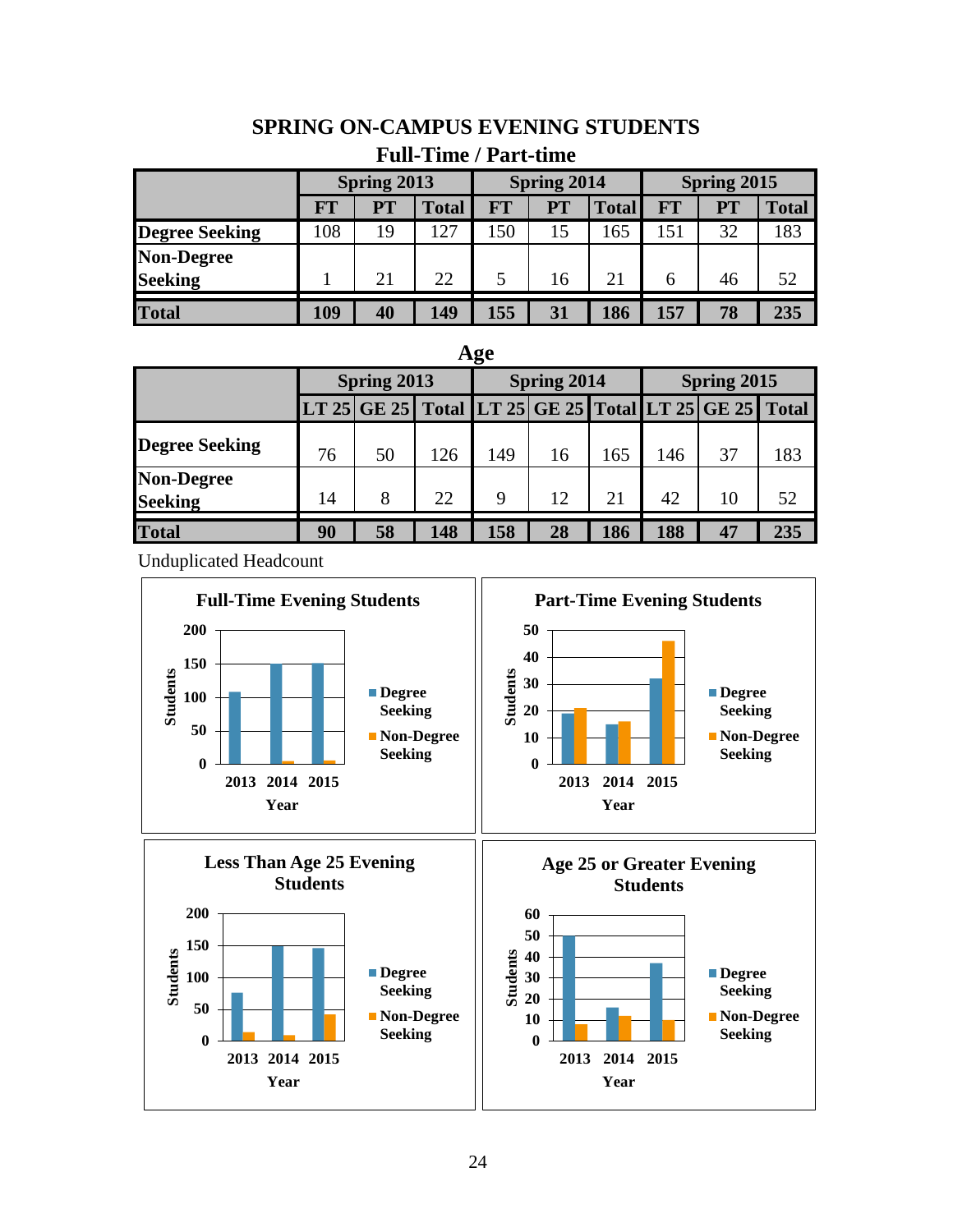## EASTERN WYOMING COLLEGE STUDENT MAJORS

The programs with the largest enrollments were Interdisciplinary Studies, Welding & Joining Technology, and Veterinary Technology. Veterinary Techology had the largest decrease of 16 students. Excluding undeclared students, student majors reflect 61% in transfer programs and 39% in career and technical programs.

| <b>Major</b> | <b>Major Description</b>                       | <b>Spring</b><br>2013   | Spring Spring<br>2014 | 2015           | Variance         | <b>Major</b> | <b>Major Description</b>         | 2013           | Spring Spring Spring<br>2014 | 2015           | <b>Variance</b>  |
|--------------|------------------------------------------------|-------------------------|-----------------------|----------------|------------------|--------------|----------------------------------|----------------|------------------------------|----------------|------------------|
| <b>ACCT</b>  | Accounting                                     | 10                      | 12                    | 16             | $\overline{4}$   | <b>ESFL</b>  | English Second/Foreign Language  |                | 5                            | $\overline{2}$ | $-3$             |
| <b>AGBP</b>  | Ag Beef Production                             |                         |                       | 1              | $\boldsymbol{0}$ | <b>ENTR</b>  | Entrepreneurship                 |                |                              |                | $\mathbf{1}$     |
| <b>AGBSS</b> | Agricultural Business & Science                | 19                      | 28                    | 32             | $\overline{4}$   | <b>ENVR</b>  | <b>Environmental Science</b>     | $\overline{2}$ |                              |                | $\boldsymbol{0}$ |
| <b>AGBUS</b> | <b>Agricultural Business</b>                   |                         |                       |                | -1               | <b>FRCH</b>  | Farm/Ranch Management            | 23             | 27                           | 26             | -1               |
| <b>AGED</b>  | Agri-Education                                 | $\overline{2}$          |                       |                | $\boldsymbol{0}$ | <b>HIST</b>  | History                          | 1              |                              |                | $\boldsymbol{0}$ |
| <b>ANSC</b>  | Animal Science                                 | 1                       |                       |                | $\boldsymbol{0}$ | <b>INST</b>  | <b>Interdisciplinary Studies</b> | 123            | 121                          | 107            | $-14$            |
| <b>AQTK</b>  | <b>Aquaculture Technology</b>                  |                         |                       | $\overline{2}$ | $\sqrt{2}$       | <b>LANG</b>  | Languages (Foreign)              |                |                              |                | $\boldsymbol{0}$ |
| <b>ART</b>   | Art                                            | 10                      | 6                     | $\overline{4}$ | $-2$             | <b>MATH</b>  | Mathematics                      | 2              | $\overline{2}$               | 1              | $-1$             |
| <b>BADM</b>  | <b>Business Administration</b>                 | 21                      | 24                    | 30             | 6                |              | <b>MEDTK</b> Medical Technology  |                |                              |                | $\overline{0}$   |
| <b>BIOL</b>  | <b>Biology</b>                                 | $\overline{2}$          |                       | 1              | $\boldsymbol{0}$ | <b>MTED</b>  | <b>Math Education</b>            |                | -1                           | 1              | $\theta$         |
| <b>BOFTK</b> | Business Office Technology (Cert.)             |                         | $\overline{2}$        |                | $-2$             | <b>MTT</b>   | Machine Tool Technology          | $\overline{2}$ |                              |                | 0                |
| <b>BOTK</b>  | <b>Business Office Technology</b>              | $\overline{7}$          | 6                     | $\overline{2}$ | $-4$             | <b>MUSC</b>  | Music                            | 1              | $\overline{2}$               | 1              | $-1$             |
| <b>BSAD</b>  | <b>Business Administration</b>                 | 18                      | 16                    | 12             | $-4$             | <b>MUSED</b> | <b>Music Education</b>           |                |                              |                | $\theta$         |
| <b>BSDL</b>  | Business Adm. - Distance Learning              |                         |                       | 5              | 5                | <b>PAHL</b>  | Pre-Allied Health                |                |                              | 15             | 15               |
| <b>BSED</b>  | <b>Business Education</b>                      |                         |                       |                |                  | <b>PDEN</b>  | Pre-Dentistry                    | 2              | -1                           | 1              | $\theta$         |
| <b>BWEB</b>  | (Business) Web Design                          | 1                       |                       |                | $\boldsymbol{0}$ | <b>PEAC</b>  | <b>Physical Education</b>        | 6              | $\overline{7}$               | 6              | -1               |
| <b>CAPS</b>  | <b>Computer Applications</b>                   | 44                      | 22                    | 24             | $\overline{2}$   | <b>PHAR</b>  | Pre-Pharmacy                     |                | $\overline{2}$               |                | $-2$             |
| <b>CJCC</b>  | Criminal Justice - Corr. - Certificate         | $\overline{2}$          |                       | 1              | $\boldsymbol{0}$ | <b>PMED</b>  | Pre-Medicine                     | 3              | 9                            | 8              | $-1$             |
| <b>CJCR</b>  | Criminal Justice - Corrections                 | 19                      | 17                    | 6              | $-11$            | <b>PNSG</b>  | Pre-Nursing                      | 36             | 38                           | 28             | $-10$            |
| <b>CJDL</b>  | Criminal Justice - Distance Learning           | $\mathbf{1}$            |                       | 1              | $\boldsymbol{0}$ | <b>PSYC</b>  | Psychology                       |                | $\mathbf{1}$                 |                | $-1$             |
| <b>CJLE</b>  | Criminal Justice - Law Enforcement             | 25                      | 21                    | 20             | $-1$             | <b>PVET</b>  | Pre-Veterinary                   | 10             | 9                            | 5              | $-4$             |
| <b>CMJT</b>  | <b>Criminal Justice</b>                        | 1                       |                       |                | $\boldsymbol{0}$ | <b>REWM</b>  | Rangeland Ec & Wtrshd Mgt - Ag   | 3              | $\overline{2}$               |                | $-2$             |
| <b>COMM</b>  | Communication                                  | 4                       | 6                     | 9              | 3                | <b>SCED</b>  | <b>Secondary Education</b>       | 17             | 21                           | 19             | $-2$             |
| <b>CSHT</b>  | Hair Technology                                | 1                       | $\overline{2}$        | $\mathbf{1}$   | $-1$             | SOSC         | Social Science                   | 37             | 27                           | 23             | $-4$             |
| <b>CSMO</b>  | Cosmetology                                    | 16                      | 18                    | 21             | 3                | <b>STAT</b>  | <b>Statistics</b>                |                |                              |                | $\theta$         |
| <b>CSNT</b>  | Skin Technology                                |                         |                       | $\mathfrak{D}$ | $\overline{2}$   | <b>UNDE</b>  | Undeclared                       | 1067           | 1171                         | 1104           | $-67$            |
| <b>CSST</b>  | Child Development                              |                         |                       |                | $\boldsymbol{0}$ | <b>VTAD</b>  | Veterinary Aide                  |                | 12                           | 10             | $-2$             |
| <b>ECC</b>   | Economics                                      |                         |                       |                | $\boldsymbol{0}$ | <b>VTTK</b>  | Veterinary Technology            | 69             | 62                           | 46             | $-16$            |
| <b>ECON</b>  | Early Childcare                                |                         |                       |                | -1               | <b>WILD</b>  | Wildlife/Fisheries Biology & Mgt | $\tau$         | $\tau$                       | $\overline{4}$ | $-3$             |
| <b>EDCC</b>  | Early Childhood Education                      | $\mathsf{\overline{8}}$ | 5                     | 5              | $\boldsymbol{0}$ | <b>WJTK</b>  | Welding & Joining Technology     | 107            | 91                           | 89             | $-2$             |
| <b>EDEC</b>  | Early Childhood Education - Distance Learning  |                         |                       | 3              | 3                | <b>Total</b> |                                  | 1,780          | 1,842                        | 1,729          | $-113$           |
| <b>EEDL</b>  | <b>Elementary Education- Distance Learning</b> |                         |                       |                | $-1$             |              |                                  |                |                              |                |                  |
| <b>ELED</b>  | <b>Elementary Education</b>                    | 43                      | 32                    | 32             | $\boldsymbol{0}$ |              |                                  |                |                              |                |                  |
| <b>ENGL</b>  | English                                        |                         |                       |                |                  |              |                                  |                |                              |                |                  |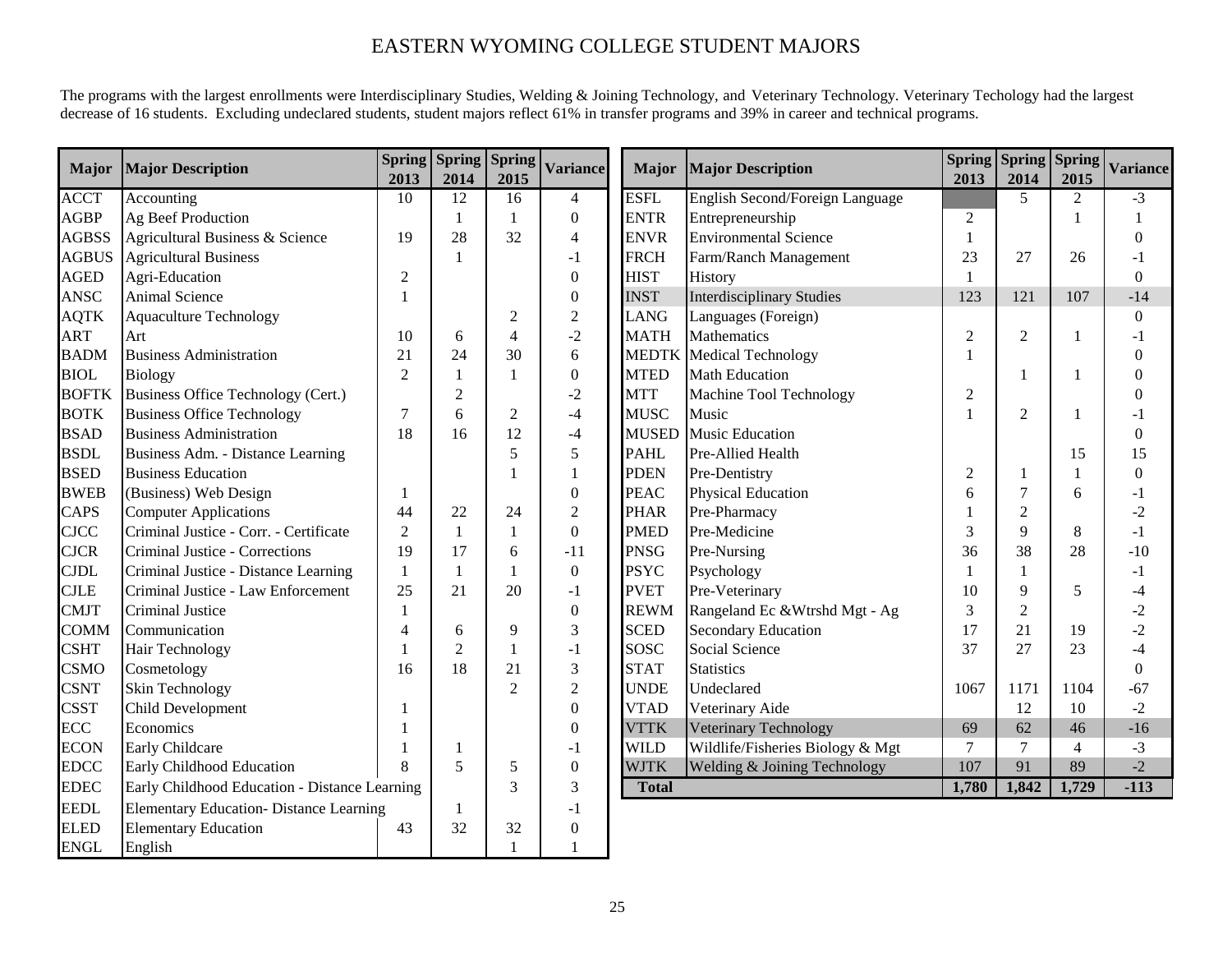## **EWC NON-CREDIT ENROLLMENT**

The total number of students enrolled in non-credit courses for Spring 2015 was 2474 students, which is a a decrease of 120 (4.63%) students compared to Spring 2015 and 75 students above the three-year average.

| <b>NON-CREDIT HEADCOUNT</b>                                     |       | Spring 2013 Spring 2014 Spring 2015 % Change 3 Yr. Avg. |       |            |       |  |  |  |  |  |
|-----------------------------------------------------------------|-------|---------------------------------------------------------|-------|------------|-------|--|--|--|--|--|
| <b>Continuing Education Students (CE) Workforce Development</b> |       |                                                         |       |            |       |  |  |  |  |  |
| <b>Unduplicated Headcount</b>                                   | 562   | 530                                                     | 335   | $-36.79%$  | 476   |  |  |  |  |  |
| <b>Duplicated Headcount</b>                                     | 701   | 541                                                     | 363   | $-32.90\%$ | 535   |  |  |  |  |  |
| <b>Community Service Students (CS) Community Education</b>      |       |                                                         |       |            |       |  |  |  |  |  |
| <b>Unduplicated Headcount</b>                                   | 1,679 | 2,125                                                   | 2,163 | 1.79%      | 1,989 |  |  |  |  |  |
| <b>Duplicated Headcount</b>                                     | 2,514 | 2,930                                                   | 2,904 | $-0.89%$   | 2,783 |  |  |  |  |  |
| <b>Total CE + CS Duplicated Headcount</b>                       | 3,215 | 3,471                                                   | 3,267 | $-5.88\%$  | 3,318 |  |  |  |  |  |
|                                                                 |       |                                                         |       |            |       |  |  |  |  |  |
| Total CE + CS Unique Headcount                                  | 2,129 | 2,594                                                   | 2,474 | $-4.63%$   | 2,399 |  |  |  |  |  |

Source: Colleague Non-Credit Enrollment Report

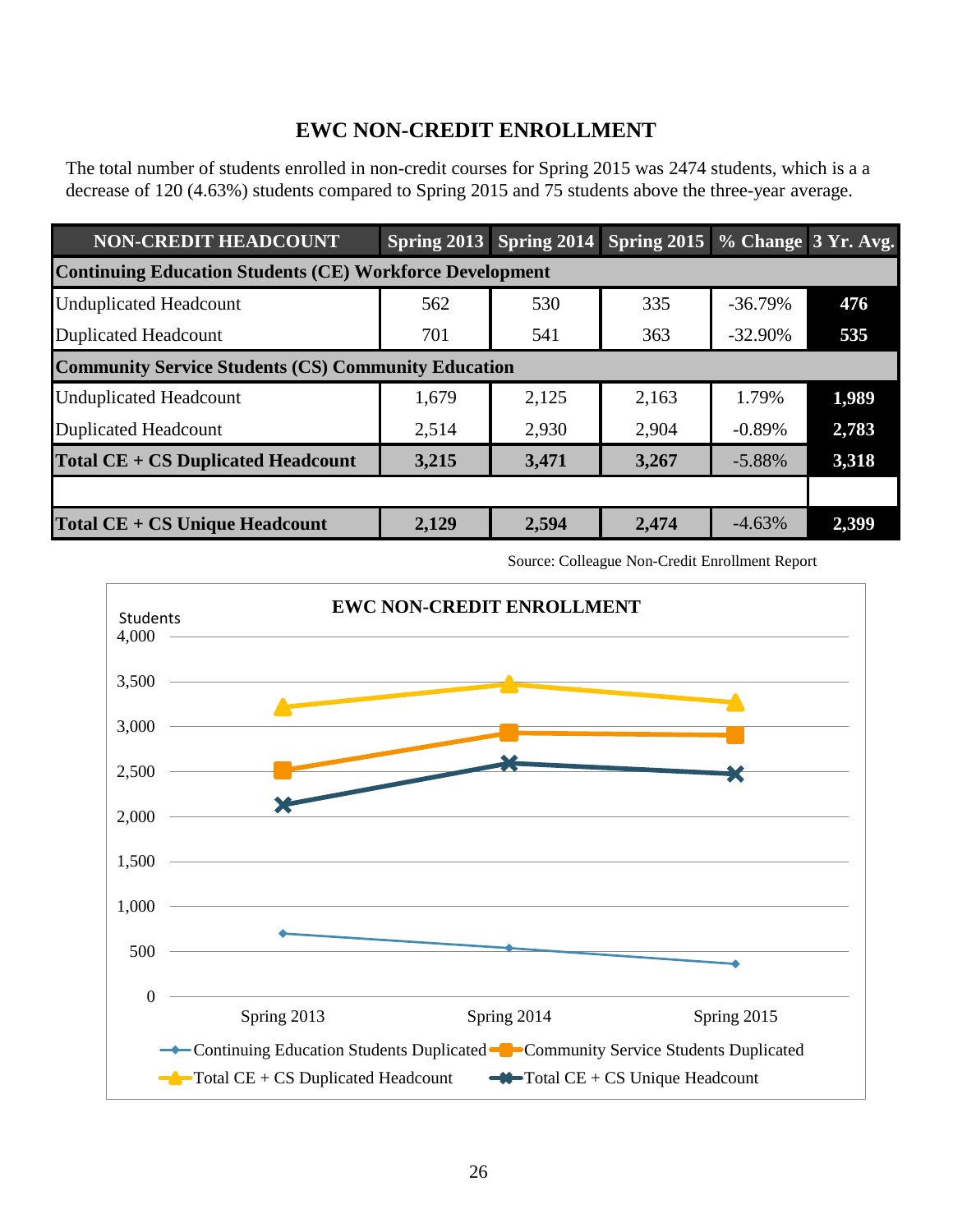| <b>Non-Credit Community Education Headcount by Location</b> |      |                  |         |      |  |  |  |  |  |
|-------------------------------------------------------------|------|------------------|---------|------|--|--|--|--|--|
|                                                             |      | 3 Yr.            |         |      |  |  |  |  |  |
| <b>Student Location</b>                                     | 13   | 14               | 15      | Avg. |  |  |  |  |  |
| Douglas                                                     | 71   | 162              | 209     | 147  |  |  |  |  |  |
| Glenrock                                                    | 60   | 50               | 99      | 70   |  |  |  |  |  |
| <b>Converse County</b>                                      | 131  | 212              | 308     | 217  |  |  |  |  |  |
| Hulett                                                      | 299  | 60               | 110     | 156  |  |  |  |  |  |
| Moorcroft                                                   | 79   | 130              | 76      | 95   |  |  |  |  |  |
| Sundance                                                    | 8    | 66               | 195     | 90   |  |  |  |  |  |
| <b>Crook County</b>                                         | 386  | 256              | 381     | 341  |  |  |  |  |  |
| Lusk                                                        | 168  | 210              | 125     | 168  |  |  |  |  |  |
| <b>Niobrara County</b>                                      | 168  | 210              | 125     | 168  |  |  |  |  |  |
| Chugwater                                                   | 248  | 221              | 173     | 214  |  |  |  |  |  |
| Glendo                                                      | 65   | 75               | 66      | 69   |  |  |  |  |  |
| Guernsey                                                    | 91   | 124              | 137     | 117  |  |  |  |  |  |
| Wheatland                                                   | 97   | 108              | 113     | 106  |  |  |  |  |  |
| <b>Platte County</b>                                        | 501  | 528              | 489     | 506  |  |  |  |  |  |
| Newcastle                                                   | 291  | 292              | 549     | 377  |  |  |  |  |  |
| Upton                                                       | 83   | 47               | 27      | 52   |  |  |  |  |  |
| <b>Weston County</b>                                        | 374  | 339              | 576     | 430  |  |  |  |  |  |
| <b>Outreach</b>                                             | 1560 | 1545             | 1879    | 1661 |  |  |  |  |  |
| <b>Variance</b>                                             |      | $-15$            | 334     |      |  |  |  |  |  |
| % Change                                                    |      | $-1.0%$          | 21.6%   |      |  |  |  |  |  |
|                                                             |      |                  |         |      |  |  |  |  |  |
| Goshen                                                      | 1073 | 1390             | 1386    | 1283 |  |  |  |  |  |
| <b>Variance</b>                                             |      | 317              | $-4$    |      |  |  |  |  |  |
| % Change                                                    |      | 29.5%            | $-0.3%$ |      |  |  |  |  |  |
| <b>Total</b>                                                | 2633 | 2935             | 3265    | 2944 |  |  |  |  |  |
| <b>Variance</b>                                             |      | $\overline{302}$ | 330     |      |  |  |  |  |  |
| % Change                                                    |      | 11.5%            | 11.2%   |      |  |  |  |  |  |

Headcount is a duplicated number.

 $\mathbf I$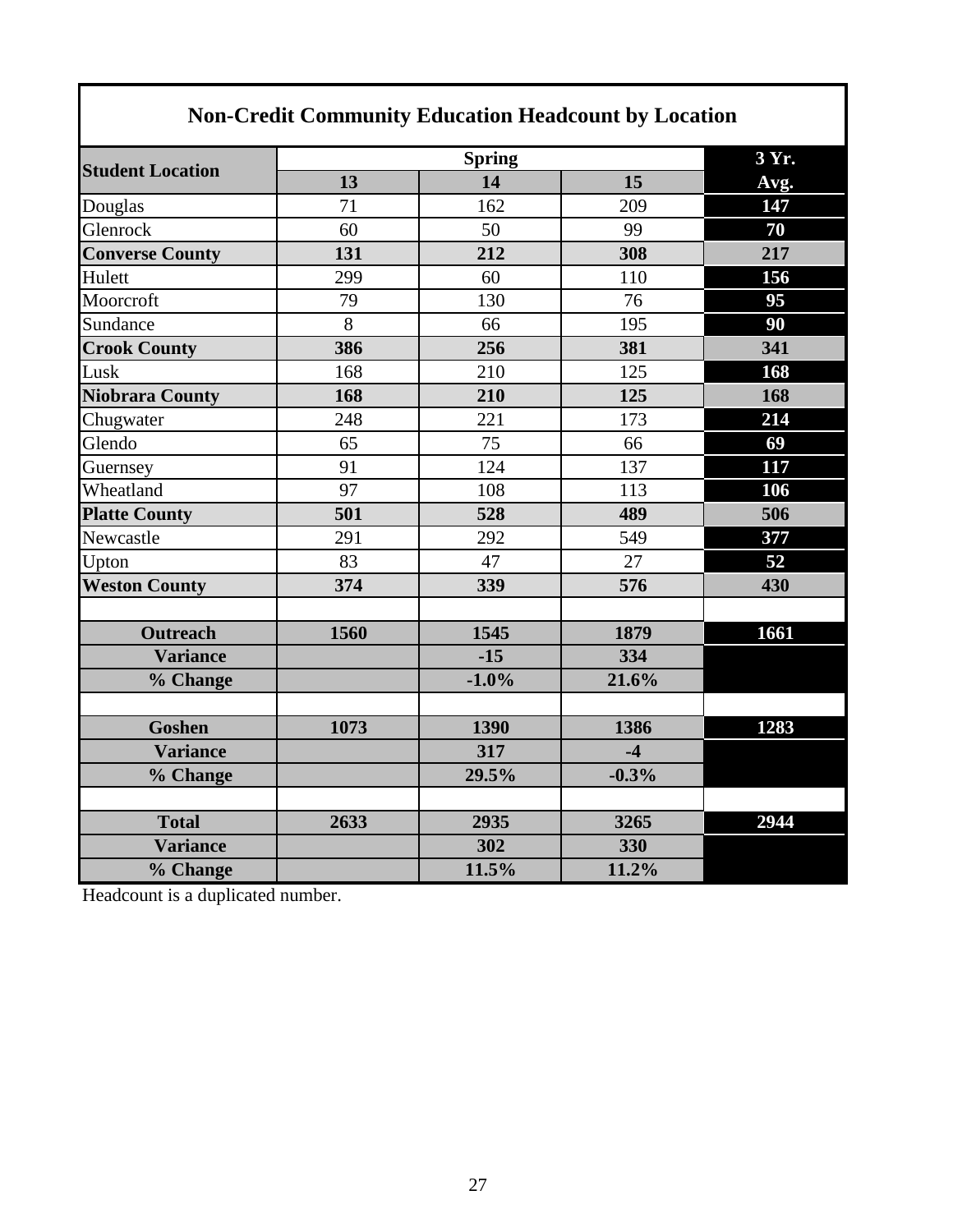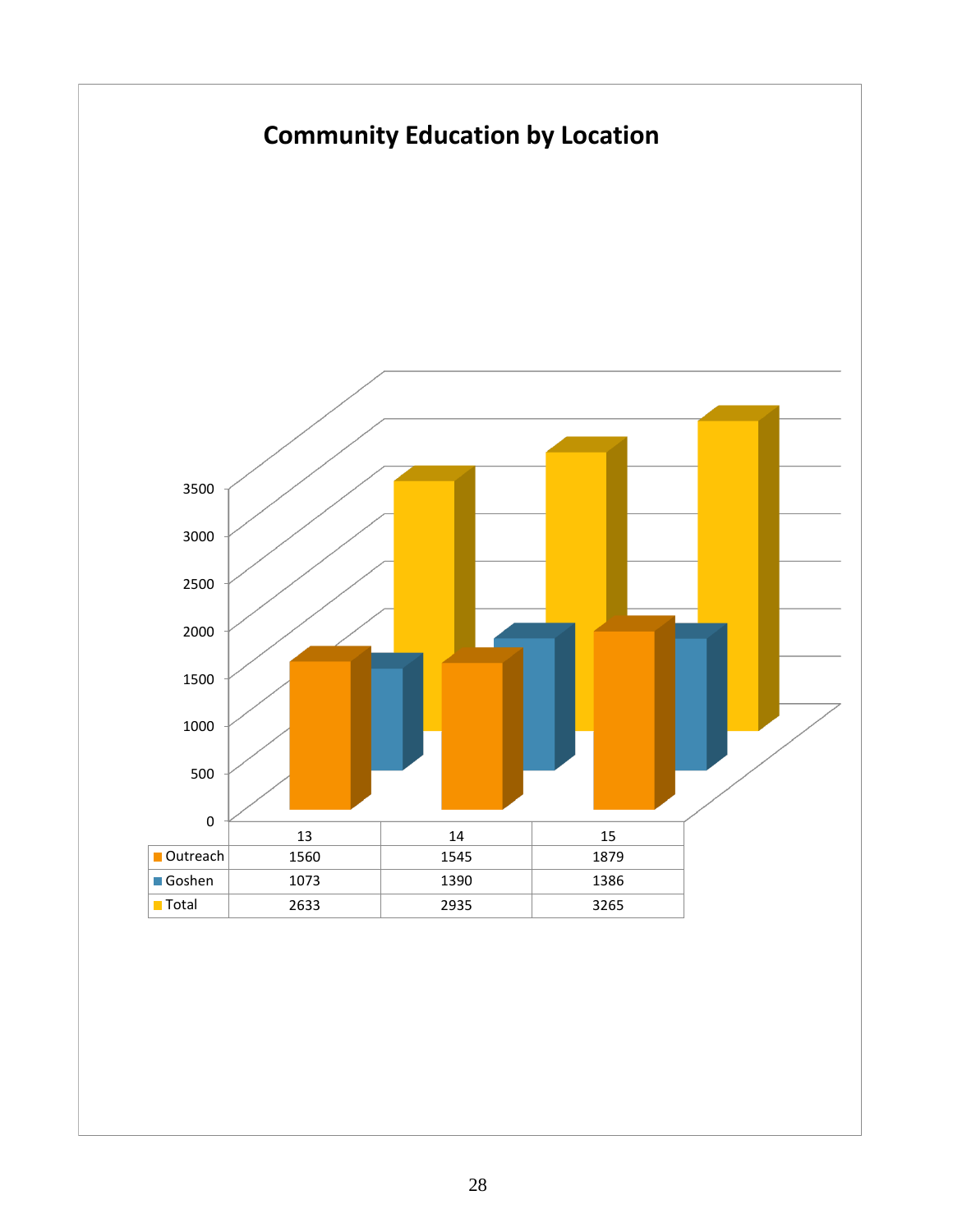## **WORKFORCE DEVELOPMENT**

Workforce Development activities are defined as *any training and/or educational related service leading to the acquisition of skills necessary to perform the duties of a particular job for those individuals in or preparing to enter the workforce*. Only those courses organized or coordinated by EWC's Workforce Development efforts are included in the following table by career cluster as defined by the National Association of State Directors of Career and Technical Education Consortium.

### **Credit Courses**

Compared to Spring 2014 EWC's workforce development offerings for college credit decreased by 3 course sections. The duplicated student headcount increased by 81 (13.4%) students, and the FTE increased by 6.92 (5.6%) FTE.

|                                                            |                | Year                     |                               |               |    |                          |                               |            |                |                          |                               |            |  |
|------------------------------------------------------------|----------------|--------------------------|-------------------------------|---------------|----|--------------------------|-------------------------------|------------|----------------|--------------------------|-------------------------------|------------|--|
| <b>Career Clusters</b>                                     | Spring 2013    |                          |                               |               |    | Spring 2014              |                               |            | Spring 2015    |                          |                               |            |  |
|                                                            |                | <b>Sections Students</b> | <b>Credit</b><br><b>Hours</b> | <b>FTE</b>    |    | <b>Sections Students</b> | <b>Credit</b><br><b>Hours</b> | <b>FTE</b> |                | <b>Sections Students</b> | <b>Credit</b><br><b>Hours</b> | <b>FTE</b> |  |
| <b>Agriculture, Food &amp; Natural</b><br><b>Resources</b> |                |                          |                               |               |    |                          |                               |            |                |                          |                               |            |  |
| <b>Architecture &amp; Construction</b>                     | $\overline{4}$ | $\overline{7}$           | 12.00                         | 1.75          | 3  | $\overline{4}$           | 9.00                          | 1.00       |                |                          |                               |            |  |
| Arts, A/V Technology &<br><b>Communications</b>            |                |                          |                               |               |    |                          |                               |            |                |                          |                               |            |  |
| <b>Business, Management &amp;</b>                          |                |                          |                               |               |    |                          |                               |            |                |                          |                               |            |  |
| <b>Administration</b>                                      | 28             | 201                      | 41.00                         | 23.68         | 13 | 144                      | 18.00                         | 15.18      | 10             | 123                      | 14.00                         | 13.47      |  |
| <b>Education &amp; Training</b>                            | 6              | 23                       | 10.00                         | 6.35          | 6  | 40                       | 12.00                         | 10.03      | 7              | 28                       | 21.00                         | 7.03       |  |
| <b>Finance</b>                                             |                |                          |                               |               |    |                          |                               |            |                |                          |                               |            |  |
| <b>Government &amp; Public</b>                             |                |                          |                               |               |    |                          |                               |            |                |                          |                               |            |  |
| <b>Administration</b>                                      |                |                          |                               |               |    |                          |                               |            |                |                          |                               |            |  |
| <b>Health Science</b>                                      | 6              | 49                       | 21.00                         | 15.09         | 6  | 40                       | 24.00                         | 13.40      | 11             | 60                       | 38.00                         | 18.28      |  |
| <b>Hospitality &amp; Tourism</b>                           |                |                          |                               |               |    |                          |                               |            |                | 8                        | 1.00                          | 0.68       |  |
| <b>Human Services</b>                                      |                |                          |                               |               |    |                          |                               |            |                |                          |                               |            |  |
| <b>Information Technology</b>                              |                |                          |                               |               |    |                          |                               |            |                |                          |                               |            |  |
| Law, Public Safety & Security                              | 26             | 414                      | 56.00                         | 74.42         | 18 | 236                      | 54.00                         | 59.00      | 28             | 418                      | 64.00                         | 80.07      |  |
| <b>Manufacturing</b>                                       | 13             | 84                       | 44.00                         | 23.23         | 16 | 132                      | 33.00                         | 21.63      | 5              | 43                       | 14.00                         | 8.88       |  |
| <b>Marketing, Sales &amp; Service</b>                      |                |                          |                               |               |    |                          |                               |            |                |                          |                               |            |  |
| <b>Science, Technology, Engineering</b>                    |                |                          |                               |               |    |                          |                               |            |                |                          |                               |            |  |
| & Mathematics                                              |                |                          |                               |               |    |                          |                               |            |                |                          |                               |            |  |
| <b>Transportation, Distribution &amp;</b>                  |                |                          |                               |               |    |                          |                               |            |                |                          |                               |            |  |
| Logistics                                                  |                |                          |                               |               | 6  | 7                        | 30.00                         | 2.92       | $\mathfrak{Z}$ | 4                        | 15.00                         | 1.67       |  |
| <b>Total</b>                                               | 83             | 778                      |                               | 184.00 144.52 | 68 | 603                      | 180.00                        | 123.16     | 65             | 684                      | 167.00                        | 130.08     |  |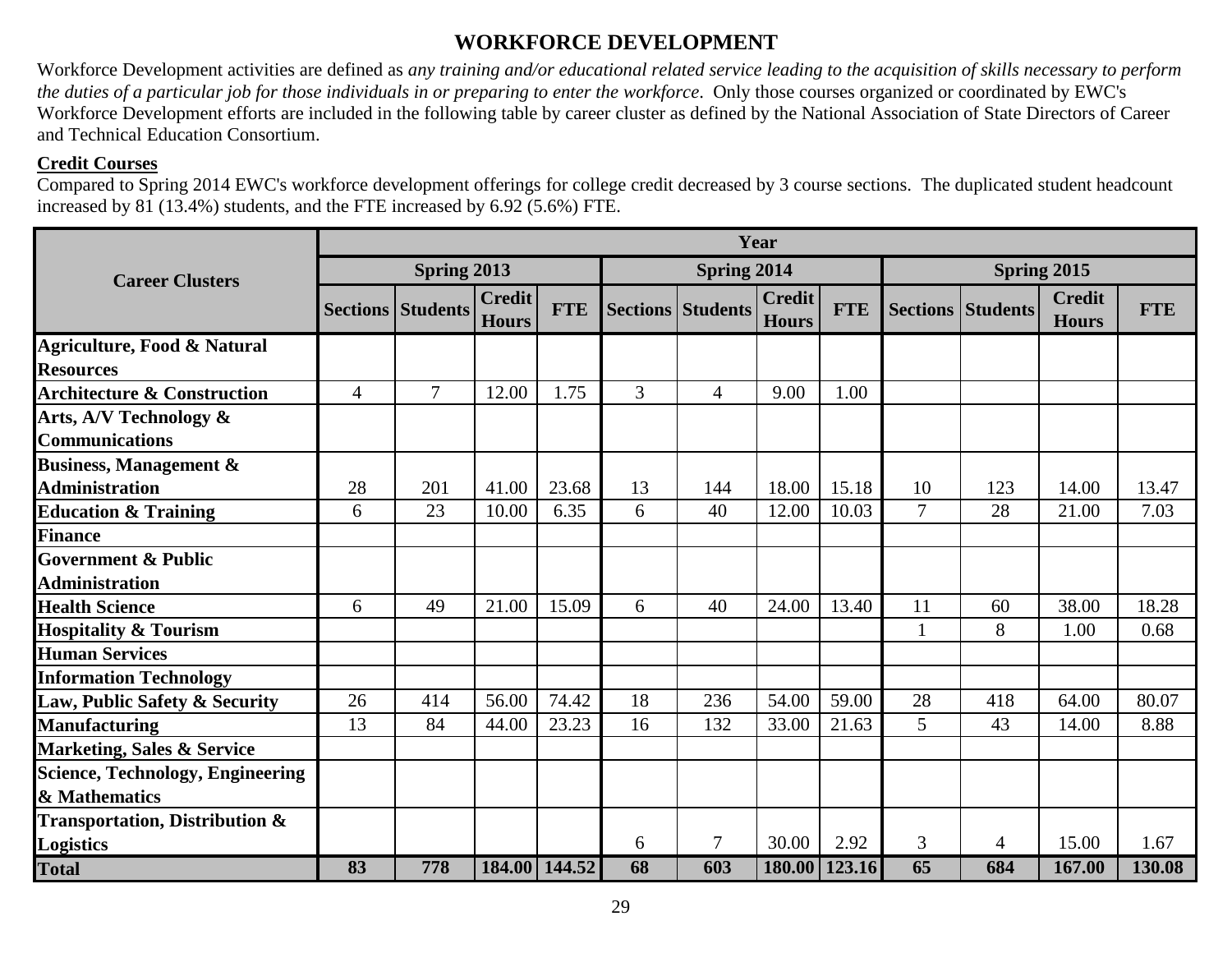## **WORKFORCE DEVELOPMENT**

## **Non-Credit Courses**

Non-credit Workforce Development number of course sections increased by 5, the number of enrollments decreased by 175 (32.5%), and the total contact hours increased by 155.5 (29.3%) hours.

|                                                            | Year            |                          |                                |                 |                          |                                |                 |                 |                                |  |  |  |  |
|------------------------------------------------------------|-----------------|--------------------------|--------------------------------|-----------------|--------------------------|--------------------------------|-----------------|-----------------|--------------------------------|--|--|--|--|
| <b>Career Clusters</b>                                     |                 | Spring 2013              |                                |                 | Spring 2014              |                                | Spring 2015     |                 |                                |  |  |  |  |
|                                                            |                 | <b>Sections Students</b> | <b>Contact</b><br><b>Hours</b> |                 | <b>Sections Students</b> | <b>Contact</b><br><b>Hours</b> | <b>Sections</b> | <b>Students</b> | <b>Contact</b><br><b>Hours</b> |  |  |  |  |
| <b>Agriculture, Food &amp; Natural</b><br><b>Resources</b> |                 |                          |                                |                 |                          |                                |                 |                 |                                |  |  |  |  |
| <b>Architecture &amp; Construction</b>                     |                 |                          |                                |                 |                          |                                |                 |                 |                                |  |  |  |  |
| Arts, A/V Technology &                                     |                 |                          |                                |                 |                          |                                |                 |                 |                                |  |  |  |  |
| <b>Communications</b>                                      |                 |                          |                                |                 |                          |                                |                 |                 |                                |  |  |  |  |
|                                                            |                 |                          |                                |                 |                          |                                |                 |                 |                                |  |  |  |  |
| <b>Business, Management &amp;</b>                          |                 |                          |                                |                 |                          |                                |                 |                 | 5.00                           |  |  |  |  |
| <b>Administration</b>                                      | 13              | 114                      | 28.00                          | 1               | 11                       | 5.00                           | $\overline{2}$  | 22              |                                |  |  |  |  |
| <b>Education &amp; Training</b>                            | 11              | 207                      | 510.00                         | 5               | 286                      | 404.00                         | 9               | 207             | 483.00                         |  |  |  |  |
| <b>Finance</b>                                             |                 |                          |                                |                 | 6                        | 8.00                           |                 |                 |                                |  |  |  |  |
| <b>Government &amp; Public</b>                             |                 |                          |                                |                 |                          |                                |                 |                 |                                |  |  |  |  |
| <b>Administration</b>                                      |                 |                          |                                |                 |                          |                                |                 |                 |                                |  |  |  |  |
| <b>Health Science</b>                                      | 20              | 155                      | 114.00                         | 11              | 168                      | 57.00                          | 11              | 103             | 109.50                         |  |  |  |  |
| <b>Hospitality &amp; Tourism</b>                           |                 |                          |                                |                 |                          |                                |                 |                 |                                |  |  |  |  |
| <b>Human Services</b>                                      |                 |                          |                                | $\mathbf{1}$    | $\overline{2}$           | 6.00                           | $\overline{2}$  | 12              | 13.00                          |  |  |  |  |
| <b>Information Technology</b>                              |                 |                          |                                | $\mathbf{1}$    | 12                       | 2.00                           |                 |                 |                                |  |  |  |  |
| Law, Public Safety & Security                              | 4               | 47                       | 26.00                          | 3               | 34                       | 33.00                          |                 |                 |                                |  |  |  |  |
| <b>Manufacturing</b>                                       | 3               | 57                       | 59.00                          | 1               | 19                       | 16.00                          | 3               | 5               | 44.00                          |  |  |  |  |
| <b>Marketing, Sales &amp; Service</b>                      |                 |                          |                                |                 |                          |                                |                 |                 |                                |  |  |  |  |
| Science, Technology, Engineering                           |                 |                          |                                |                 |                          |                                |                 |                 |                                |  |  |  |  |
| & Mathematics                                              |                 |                          |                                |                 |                          |                                |                 |                 |                                |  |  |  |  |
| <b>Transportation, Distribution &amp;</b>                  |                 |                          |                                |                 |                          |                                |                 |                 |                                |  |  |  |  |
| <b>Logistics</b>                                           |                 | 10                       | 8.00                           |                 |                          |                                | $\overline{2}$  | 14              | 32.00                          |  |  |  |  |
| <b>Total</b>                                               | $\overline{52}$ | 590                      | 745.00                         | $\overline{24}$ | 538                      | 531.00                         | 29              | 363             | 686.50                         |  |  |  |  |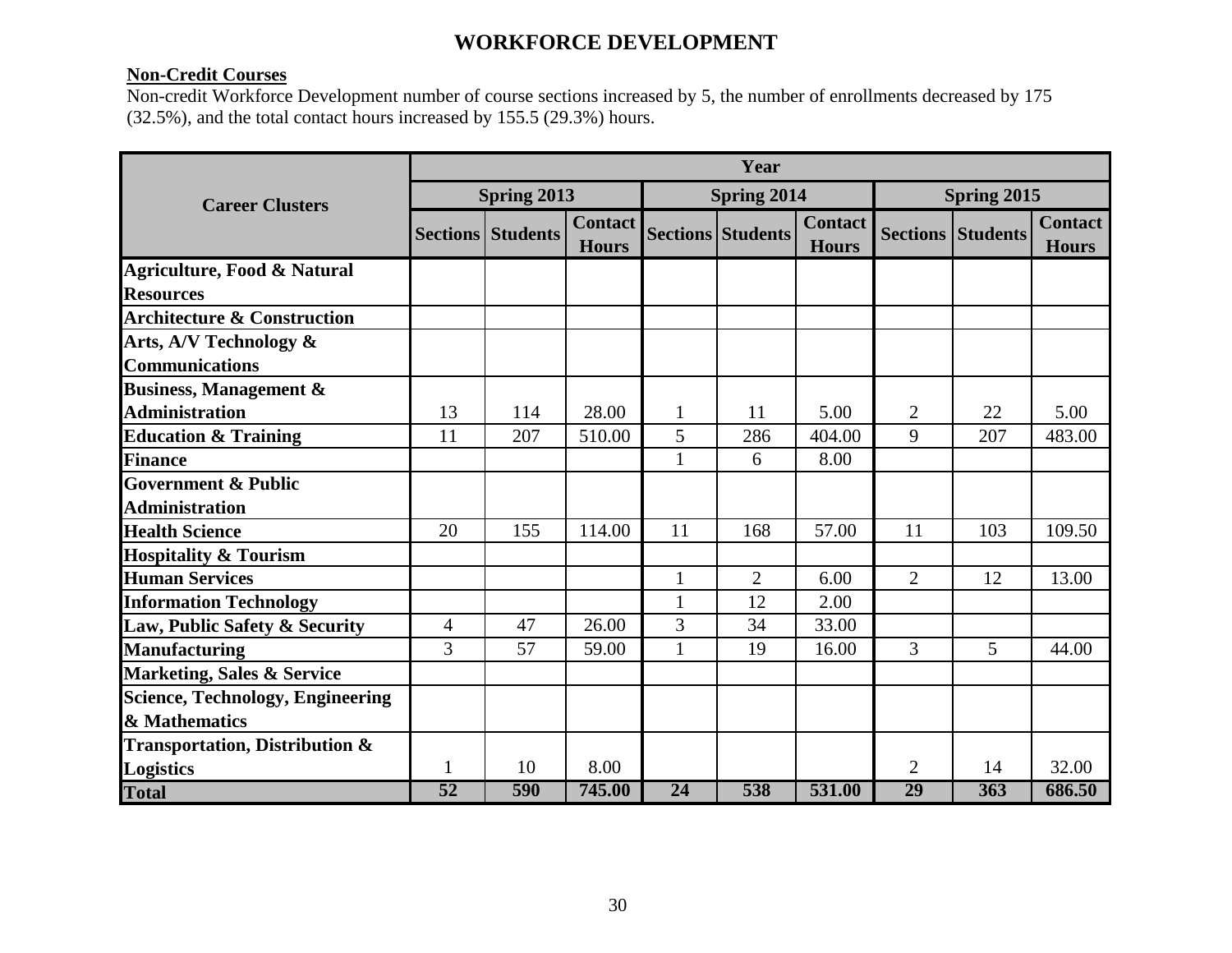| <b>Student Location</b> |                  | 3 Yr.            |                  |                  |
|-------------------------|------------------|------------------|------------------|------------------|
|                         | 13               | 14               | 15               | Avg.             |
| Douglas                 | 84               | 29               | 29               | 47               |
| Glenrock                |                  |                  |                  | $\bf{0}$         |
| <b>Converse County</b>  | 84               | 29               | 29               | 29               |
| Hulett                  |                  |                  |                  | $\boldsymbol{0}$ |
| Moorcroft               |                  |                  |                  | $\bf{0}$         |
| Sundance                |                  |                  |                  | $\boldsymbol{0}$ |
| <b>Crook County</b>     | $\boldsymbol{0}$ | $\boldsymbol{0}$ | $\boldsymbol{0}$ | $\boldsymbol{0}$ |
| Lusk                    | $\overline{4}$   | 8                | 8                | 8                |
| Niobrara County         | $\overline{4}$   | 8                | 8                | 8                |
| Chugwater               |                  |                  |                  | $\bf{0}$         |
| Glendo                  |                  |                  |                  | $\boldsymbol{0}$ |
| Guernsey                |                  |                  |                  | $\boldsymbol{0}$ |
| Wheatland               | 26               | 10               | 10               | 10               |
| <b>Platte County</b>    | 26               | 10               | 10               | 10               |
| Newcastle               | 41               | 128              | 128              | 128              |
| Upton                   | $\overline{7}$   |                  |                  | $\bf{0}$         |
| <b>Weston County</b>    | 48               | 128              | 128              | 101              |
|                         |                  |                  |                  |                  |
| <b>Outreach</b>         | 162              | 175              | 175              | 175              |
| <b>Variance</b>         |                  | 13               | $\mathbf{0}$     |                  |
| % Change                |                  | 8.0%             | $0.0\%$          |                  |
|                         |                  |                  |                  |                  |
| <b>Goshen</b>           | 428              | 363              | 363              | 363              |
| <b>Variance</b>         |                  | $-65$            | $\mathbf{0}$     |                  |
| % Change                |                  | $-15.2%$         | $0.0\%$          |                  |
|                         |                  |                  |                  |                  |
| <b>Total</b>            | 590              | 538              | 538              | 538              |
| <b>Variance</b>         |                  | $-52$            | $\boldsymbol{0}$ |                  |
| % Change                |                  | $-8.8%$          | $0.0\%$          |                  |

# **Non-Credit Workforce Development Headcount by Location**

Headcount is a duplicated number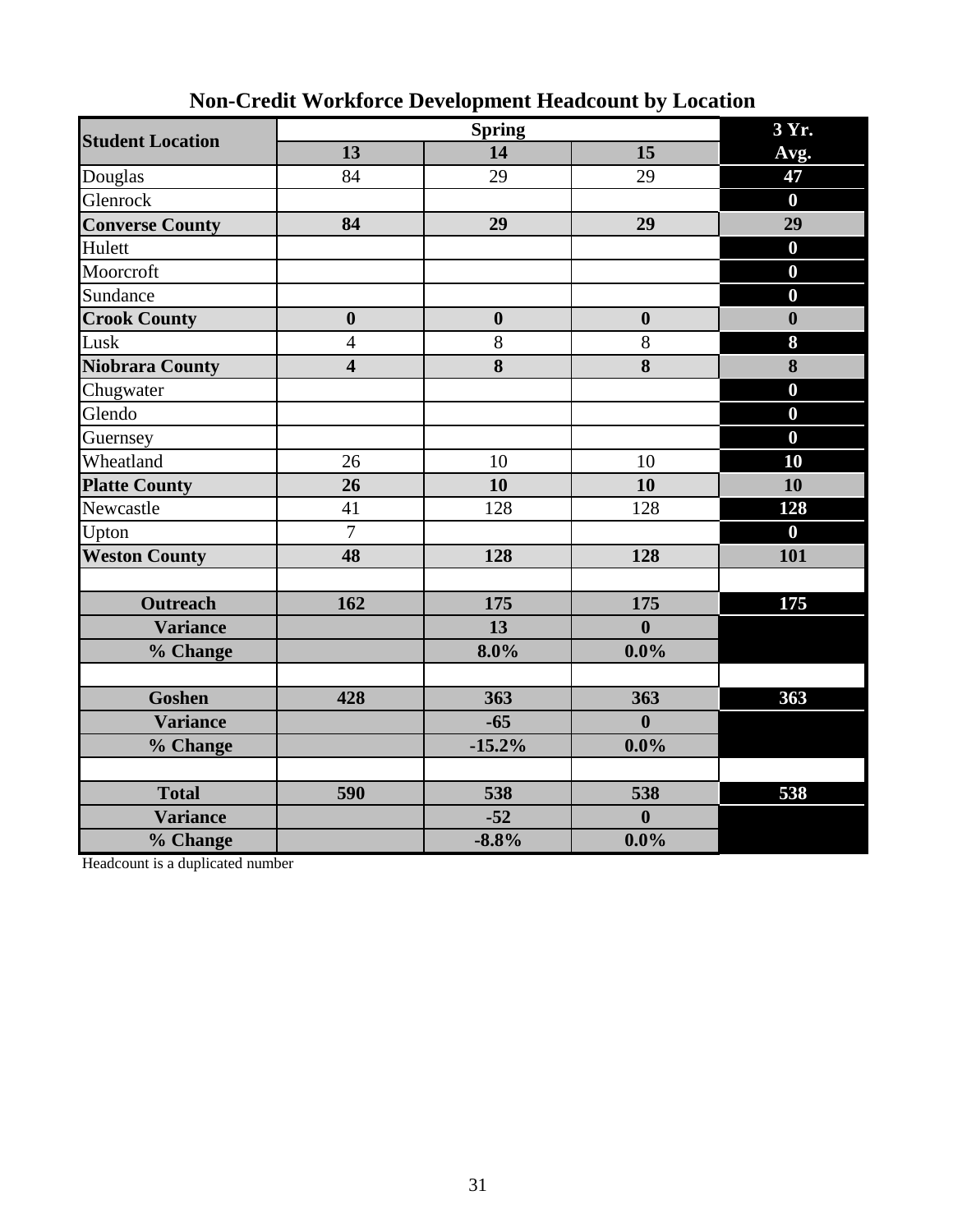